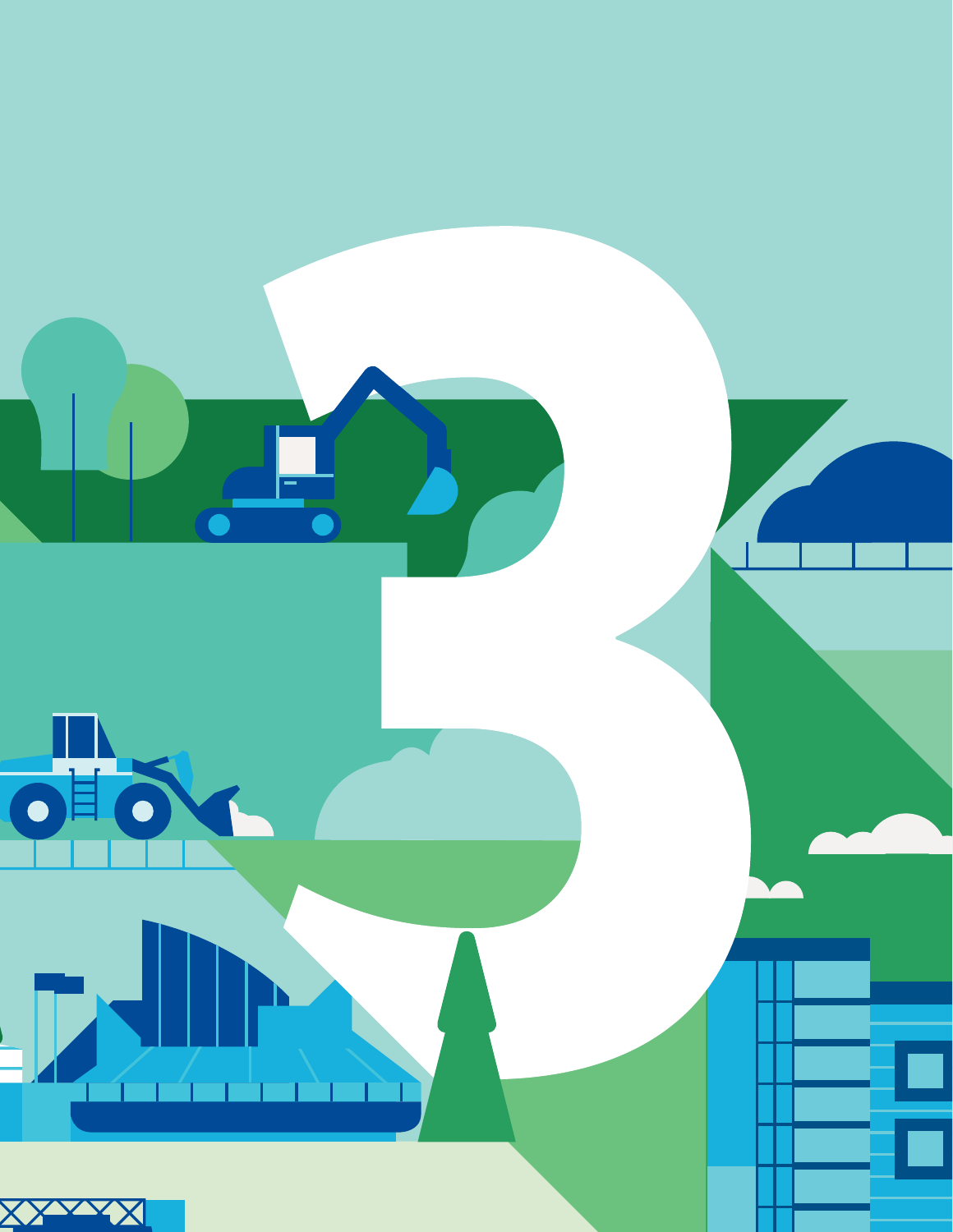

# **3 CONSOLIDATED FINANCIAL STATEMENTS ONSOLIDATED FINANCIAL STATEMEN**

## **MANAGEMENT'S RESPONSIBILITY FOR FINANCIAL REPORTING**

Management of the City of Edmonton is responsible for the integrity of the accompanying consolidated financial statements and all other information contained within this Annual Report. The consolidated financial statements have been prepared by management in accordance with Canadian public sector accounting standards.

To assist in meeting its responsibility, management maintains appropriate systems of internal and administrative controls designed to provide reasonable assurance that transactions are appropriately authorized and accurately recorded, that assets are properly accounted for and safeguarded, and that financial information produced is relevant and reliable.

The preparation of the consolidated financial statements necessarily includes some amounts which are based on the best estimates and judgements of management. Financial data elsewhere in the Annual Report is consistent with that of the consolidated financial statements.

Prior to their submission to City Council, the consolidated financial statements have been reviewed and recommended for approval by the Audit Committee. The consolidated financial statements have been audited by the independent firm of KPMG LLP, Chartered Professional Accountants. Their report to the Mayor and City Council, stating their opinion, basis for opinion, other information, responsibilities of management and those charged with governance for the financial statements, and auditors' responsibilities for the audit of the financial statements, follows.

**Andre Corbould** City Manager

April 19, 2022 Edmonton, Canada

Leur

**Stacey Padbury** Deputy City Manager and Chief Financial Officer, Financial and Corporate Services

April 19, 2022 Edmonton, Canada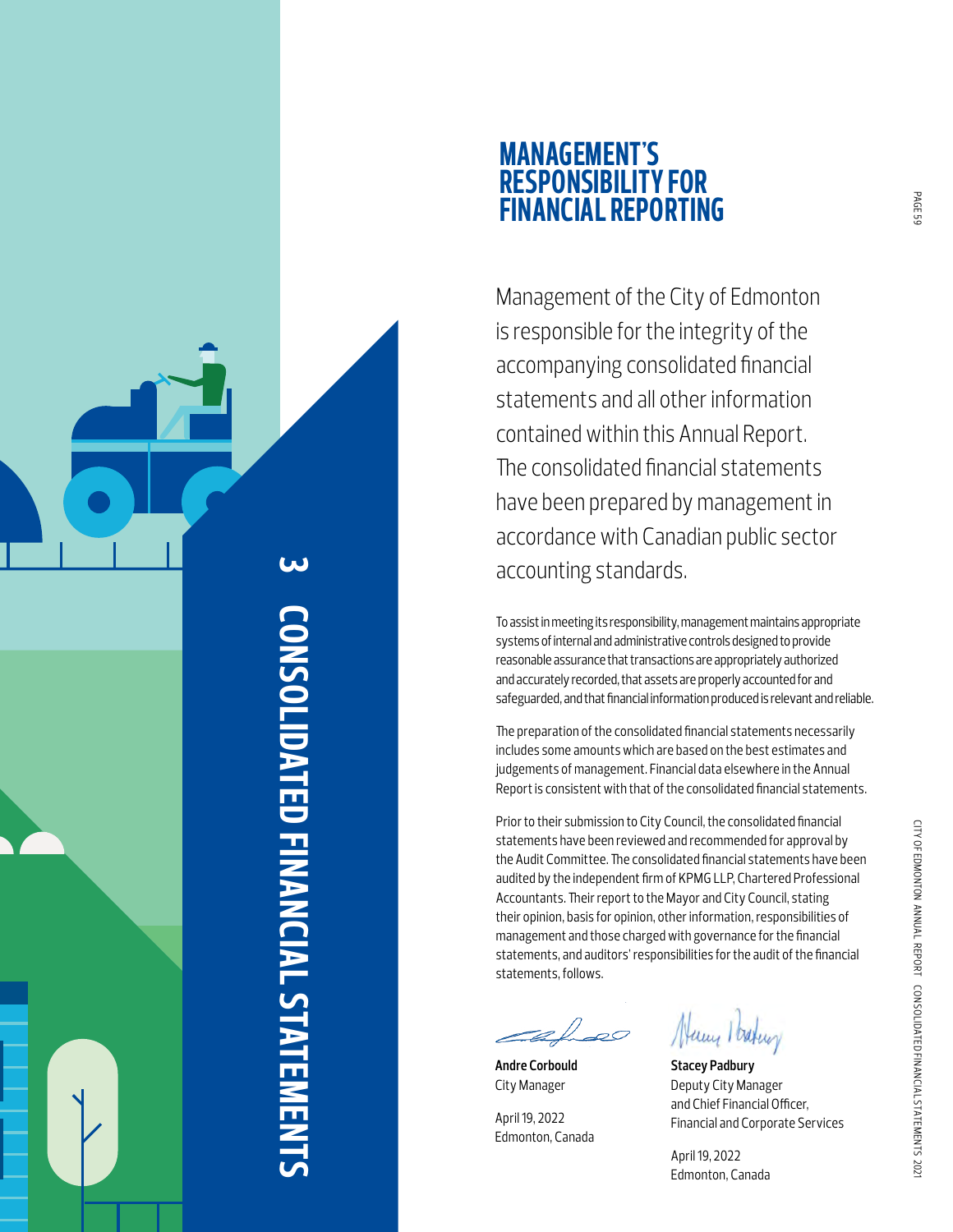## **INDEPENDENT AUDITORS' REPORT**

## **TO HIS WORSHIP THE MAYOR AND MEMBERS OF COUNCIL OF THE CITY OF EDMONTON**

## **OPINION**

We have audited the consolidated financial statements of the City of Edmonton (the "Entity"), which comprise:

- **+** the consolidated statement of financial position as at December 31, 2021
- **+** the consolidated statement of operations and accumulated surplus for the year then ended
- **+** the consolidated statement of changes in net financial assets for the year then ended
- **+** the consolidated statement of cash flows for the year then ended
- **+** and notes and schedules to the consolidated financial statements, including a summary of significant accounting policies

(Hereinafter referred to as the "financial statements").

In our opinion, the accompanying financial statements present fairly, in all material respects, the consolidated financial position of the Entity as at December 31, 2021, and its consolidated results of operations, its consolidated changes in net financial assets and its consolidated cash flows for the year then ended in accordance with Canadian public sector accounting standards.

## **BASIS FOR OPINION**

We conducted our audit in accordance with Canadian generally accepted auditing standards. Our responsibilities under those standards are further described in the "Auditors' Responsibilities for the Audit of the Financial Statements" section of our auditors' report.

We are independent of the Entity in accordance with the ethical requirements that are relevant to our audit of the financial statements in Canada and we have fulfilled our other ethical responsibilities in accordance with these requirements.

We believe that the audit evidence we have obtained is sufficient and appropriate to provide a basis for our opinion.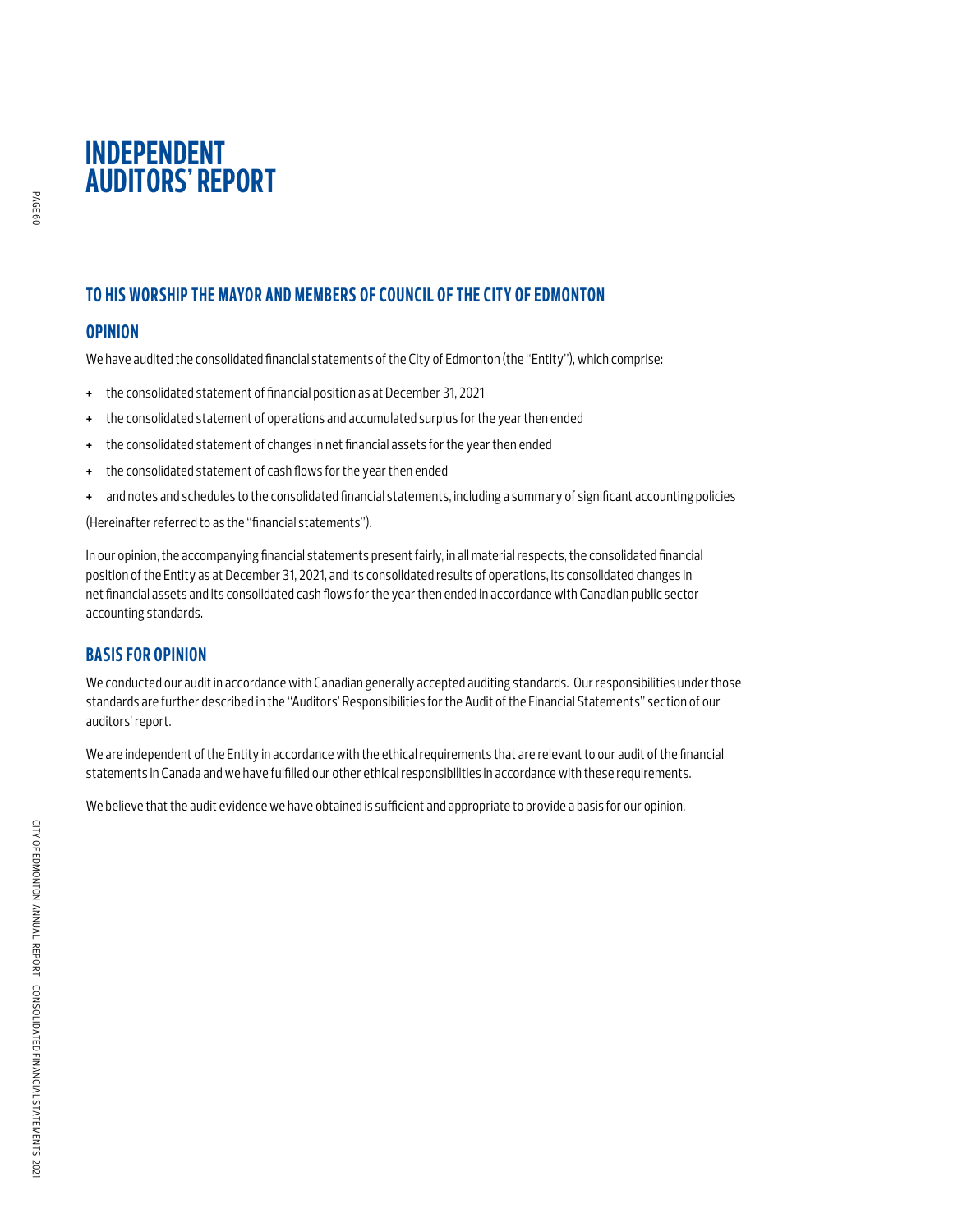# **INDEPENDENT AUDITORS' REPORT (CONT)**

## **OTHER INFORMATION**

Management is responsible for the other information. Other information comprises

- **+** the information included in Management's Financial Statement Discussion and Analysis
- **+** the information, other than the financial statements and the auditors' report thereon, included in a document likely to be entitled the "2021 Annual Report"
- **+** the information, other than the financial statements and the auditors' report thereon, included in a document likely to be entitled the "2021 Financial Report to Citizens"

Our opinion on the financial statements does not cover the other information and we do not and will not express any form of assurance conclusion thereon.

In connection with our audit of the financial statements, our responsibility is to read the other information identified above and, in doing so, consider whether the other information is materially inconsistent with the financial statements or our knowledge obtained in the audit and remain alert for indications that the other information appears to be materially misstated.

We obtained the information included in Management's Financial Statement Discussion and Analysis as at the date of this auditors' report.

If, based on the work we have performed on this other information, we conclude that there is a material misstatement of this other information, we are required to report that fact in the auditors' report.

We have nothing to report in this regard.

The information, other than the financial statements and the auditors' report thereon, included in the documents likely to be entitled "2021 Annual Report" and "2021 Financial Report to Citizens" is expected to be made available to us after the date of this auditors' report. If, based on the work we will perform on this other information, we conclude that there is a material misstatement of this other information, we are required to report that fact to those charged with governance.

## **RESPONSIBILITIES OF MANAGEMENT AND THOSE CHARGED WITH GOVERNANCE FOR THE FINANCIAL STATEMENTS**

Management is responsible for the preparation and fair presentation of the financial statements in accordance with Canadian public sector accounting standards and for such internal control as management determines is necessary to enable the preparation of financial statements that are free from material misstatement, whether due to fraud or error.

In preparing the financial statements, management is responsible for assessing the Entity's ability to continue as a going concern, disclosing as applicable, matters related to going concern and using the going concern basis of accounting unless management either intends to liquidate the Entity or to cease operations, or has no realistic alternative but to do so.

Those charged with governance are responsible for overseeing the Entity's financial reporting process.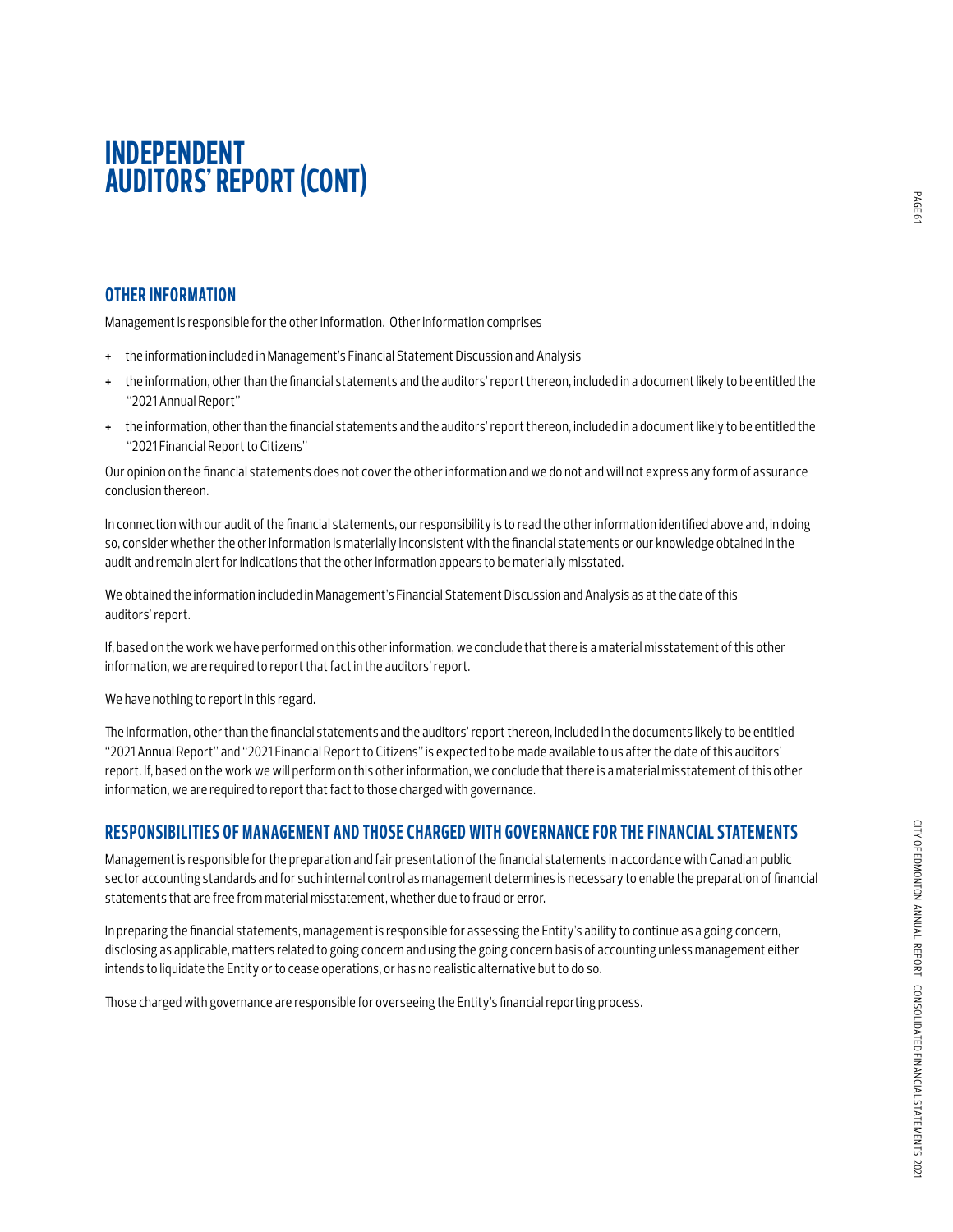# **INDEPENDENT AUDITORS' REPORT (CONT)**

## **AUDITORS' RESPONSIBILITIES FOR THE AUDIT OF THE FINANCIAL STATEMENTS**

Our objectives are to obtain reasonable assurance about whether the financial statements as a whole are free from material misstatement, whether due to fraud or error, and to issue an auditors' report that includes our opinion.

Reasonable assurance is a high level of assurance, but is not a guarantee that an audit conducted in accordance with Canadian generally accepted auditing standards will always detect a material misstatement when it exists.

Misstatements can arise from fraud or error and are considered material if, individually or in the aggregate, they could reasonably be expected to influence the economic decisions of users taken on the basis of the financial statements.

As part of an audit in accordance with Canadian generally accepted auditing standards, we exercise professional judgment and maintain professional skepticism throughout the audit.

#### **We also:**

- **+** Identify and assess the risks of material misstatement of the financial statements, whether due to fraud or error, design and perform audit procedures responsive to those risks, and obtain audit evidence that is sufficient and appropriate to provide a basis for our opinion.
- **+** The risk of not detecting a material misstatement resulting from fraud is higher than for one resulting from error, as fraud may involve collusion, forgery, intentional omissions, misrepresentations, or the override of internal control.
- **+** Obtain an understanding of internal control relevant to the audit in order to design audit procedures that are appropriate in the circumstances, but not for the purpose of expressing an opinion on the effectiveness of the Entity's internal control.
- **+** Evaluate the appropriateness of accounting policies used and the reasonableness of accounting estimates and related disclosures made by management.
- **+** Conclude on the appropriateness of management's use of the going concern basis of accounting and, based on the audit evidence obtained, whether a material uncertainty exists related to events or conditions that may cast significant doubt on the Entity's ability to continue as a going concern. If we conclude that a material uncertainty exists, we are required to draw attention in our auditors' report to the related disclosures in the financial statements or, if such disclosures are inadequate, to modify our opinion. Our conclusions are based on the audit evidence obtained up to the date of our auditors' report. However, future events or conditions may cause the Entity to cease to continue as a going concern.
- **+** Evaluate the overall presentation, structure and content of the financial statements, including the disclosures, and whether the financial statements represent the underlying transactions and events in a manner that achieves fair presentation.
- **+** Communicate with those charged with governance regarding, among other matters, the planned scope and timing of the audit and significant audit findings, including any significant deficiencies in internal control that we identify during our audit.
- **+** Obtain sufficient appropriate audit evidence regarding the financial information of the entities or business activities within the group Entity to express an opinion on the financial statements. We are responsible for the direction, supervision and performance of the group audit. We remain solely responsible for our audit opinion.

 $k$ *PMG*  $44$ 

**Chartered Professional Accountants**

April 19, 2022 Edmonton, Canada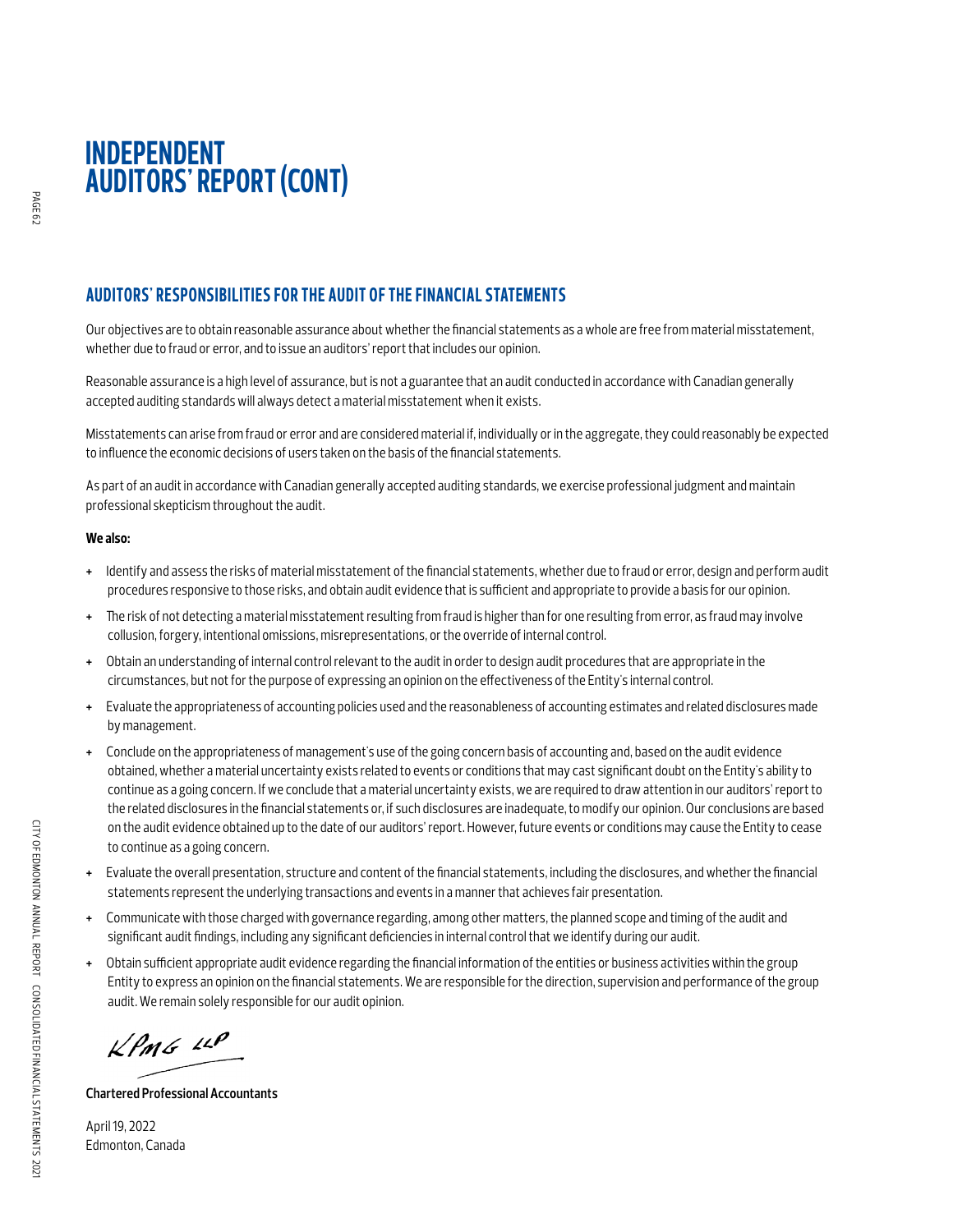# **CONSOLIDATED STATEMENT OF FINANCIAL POSITION**

As at December 31 (in thousands of dollars)

|                                                               | 2021             | 2020             |
|---------------------------------------------------------------|------------------|------------------|
| <b>Financial Assets</b>                                       |                  |                  |
| Cash and cash equivalents (Note 2)                            | \$<br>473,259    | \$<br>531,040    |
| Receivables (Note 3)                                          | 789,169          | 787,212          |
| Investments (Note 4)                                          | 2,342,782        | 1,983,242        |
| Debt recoverable (Note 5)                                     | 22,455           | 9,813            |
| Land for resale                                               | 242,683          | 241,213          |
| Investment in EPCOR (Note 19)                                 | 4,223,418        | 3,974,963        |
|                                                               | 8,093,766        | 7,527,483        |
| <b>Liabilities</b>                                            |                  |                  |
| Accounts payable and accrued liabilities (Note 6 and Note 23) | 1,150,730        | 1,061,048        |
| Deposits                                                      | 53,336           | 44,682           |
| Deferred revenue (Note 7)                                     | 378.791          | 280,152          |
| Employee benefit obligations (Note 8)                         | 195,797          | 194,061          |
| Landfill closure and post-closure care (Note 9)               | 45,560           | 40,408           |
| Long-term debt (Note 10)                                      | 3,546,570        | 3,407,145        |
|                                                               | 5,370,784        | 5,027,496        |
| <b>Net Financial Assets</b>                                   | 2,722,982        | 2,499,987        |
| <b>Non-financial Assets</b>                                   |                  |                  |
| Tangible capital assets (Note 11)                             | 13,754,952       | 13,195,576       |
| Inventory of materials and supplies                           | 33,778           | 37,320           |
| Other assets (Note 12)                                        | 50,356           | 40,040           |
|                                                               | 13,839,086       | 13,272,936       |
| <b>Accumulated Surplus (Note 15)</b>                          | \$<br>16,562,068 | \$<br>15,772,923 |

**Commitments, contingent liabilities, contingent assets and contractual rights (Notes 22, 24, 25 and 26).** 

**See accompanying notes to consolidated financial statements.**

Approved on behalf of City Council:

 $S_{o}$ shi

andrew Knack

Mayor Amarjeet Sohi Councillor Andrew Knack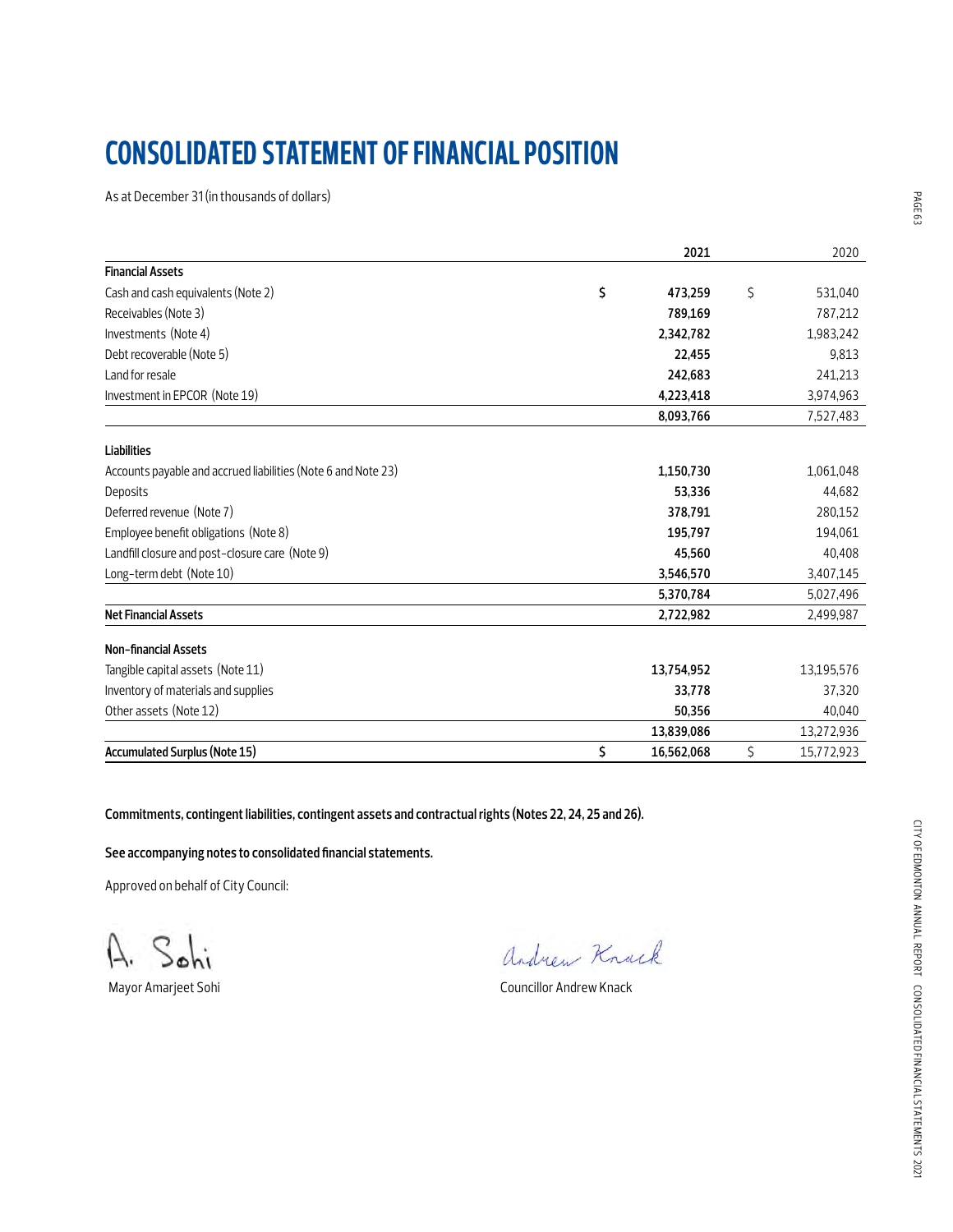# **CONSOLIDATED STATEMENT OF OPERATIONS AND ACCUMULATED SURPLUS**

For the year ended December 31 (in thousands of dollars)

|                                                                    | <b>Budget</b>    |                |                |
|--------------------------------------------------------------------|------------------|----------------|----------------|
|                                                                    | (Note 29)        | 2021           | 2020           |
| Revenues                                                           |                  |                |                |
| Net taxes available for municipal purposes (Note 16)               | \$<br>1,738,170  | 1,745,774<br>S | 1,726,220<br>S |
| User fees and sale of goods and services                           | 550,375          | 506,676        | 461,682        |
| Subsidiary operations - EPCOR (Note 19)                            | 279,100          | 387,730        | 275,699        |
| Investment earnings                                                | 91,137           | 208,089        | 78,160         |
| Franchise fees (Note 20)                                           | 187,967          | 183,021        | 177,120        |
| Government transfers - operating (Note 17)                         | 107,515          | 144,879        | 277,454        |
| Licences and permits                                               | 60,144           | 77,618         | 69,072         |
| Fines and penalties                                                | 77,661           | 67,223         | 81,858         |
| Developer and customer contributions - operating                   | 26,431           | 37,531         | 23,284         |
|                                                                    | 3,118,500        | 3,358,541      | 3,170,549      |
| <b>Expenses</b>                                                    |                  |                |                |
| Transportation services:                                           |                  |                |                |
| Bus and light rail transit                                         | 528,599          | 473,540        | 471,845        |
| Roadway and parking                                                | 446,031          | 434,726        | 438,665        |
|                                                                    | 974,630          | 908,266        | 910,510        |
| Protective services:                                               |                  |                |                |
| Police                                                             | 511,020          | 499,947        | 483,375        |
| Fire rescue                                                        | 231,947          | 229,504        | 229,481        |
| Bylaw enforcement                                                  | 64.469           | 60,136         | 63,177         |
|                                                                    | 807,436          | 789,587        | 776,033        |
| Community services:                                                |                  |                |                |
| Parks and recreation                                               | 218,748          | 213,398        | 208,976        |
| Planning and corporate properties                                  | 224,762          | 175,390        | 179,748        |
| Public housing                                                     | 58,525           | 87,481         | 47,515         |
| Public library                                                     | 65,250           | 57,769         | 54,982         |
| Community and family                                               | 55,322           | 52,937         | 58,541         |
| Convention and tourism                                             | 69,551           | 36,893         | 42,302         |
|                                                                    | 692,158          | 623,868        | 592,064        |
| Utility and enterprise services:                                   |                  |                |                |
| Waste Services Utility                                             | 210,465          | 202,808        | 206,187        |
| Land Enterprise                                                    | 37,032           | 23,425         | 15,472         |
| <b>Blatchford Renewable Energy Utility</b>                         | 2,410<br>249,907 | 1,606          | 1,415          |
|                                                                    |                  | 227,839        | 223,074        |
| General municipal                                                  | 279.815          | 246,888        | 234,268        |
| Corporate administration                                           | 244,615          | 254,025        | 238,883        |
| <b>Fleet Services</b>                                              | 48,466           | 38,809         | 45,755         |
| Ed Tel Endowment Fund                                              | 4,491            | 4,221          | 2,863          |
|                                                                    | 3,301,518        | 3,093,503      | 3,023,450      |
| (Shortfall) Excess of Revenues over Expenses before Other          | (183,018)        | 265,038        | 147,099        |
| <b>Other</b>                                                       |                  |                |                |
| Government transfers - capital (Note 17)                           | 499,651          | 413,405        | 565,516        |
| Contributed tangible capital assets (Schedule 1)                   | 128,975          | 95,448         | 118,245        |
| Developer and customer contributions - capital                     | 121,124          | 6,770          | 8,873          |
| Local improvements                                                 | 17,693           | 11,468         | 24,723         |
|                                                                    |                  |                |                |
| <b>Excess of Revenues over Expenses</b>                            | 584,425          | 792,129        | 864,456        |
| Accumulated Surplus, beginning of year                             | 15,772,923       | 15,772,923     | 14,928,471     |
| Subsidiary operations - EPCOR - other comprehensive loss (Note 19) |                  | (732)          | (17, 849)      |
| Contributed capital transfer to EPCOR (Note 19)                    |                  | (2, 252)       | (2, 155)       |
| Accumulated Surplus, end of year                                   | \$16,357,348     | \$16,562,068   | \$15,772,923   |
|                                                                    |                  |                |                |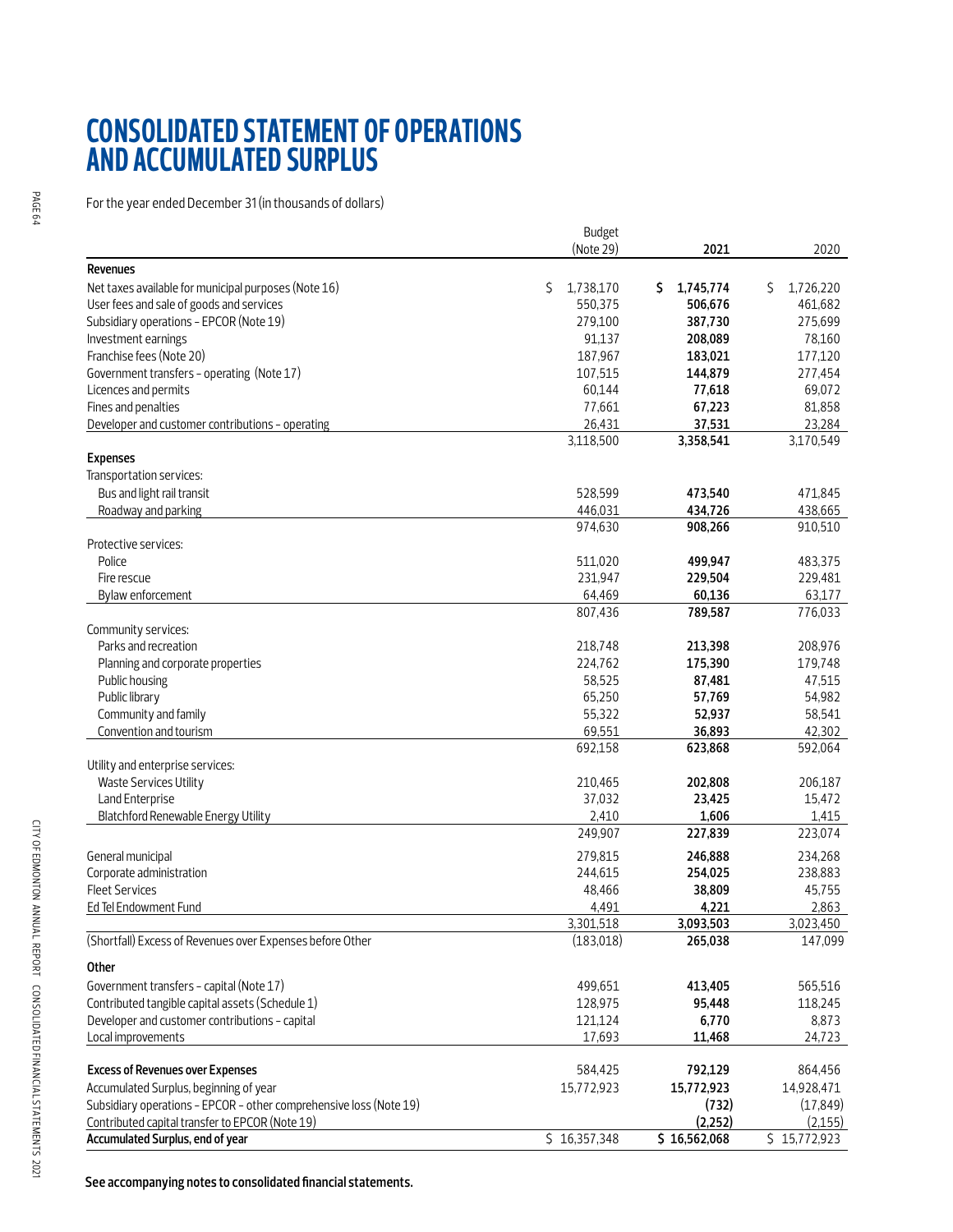# **CONSOLIDATED STATEMENT OF CHANGES IN NET FINANCIAL ASSETS**

For the year ended December 31 (in thousands of dollars)

|                                                                       |    | <b>Budget</b> |                 |    |             |
|-----------------------------------------------------------------------|----|---------------|-----------------|----|-------------|
|                                                                       |    | (Note 29)     | 2021            |    | 2020        |
| <b>Excess of Revenues over Expenses</b>                               | Ś  | 584,425       | \$<br>792,129   | Ś. | 864,456     |
| Acquisition of tangible capital assets                                |    | (2,278,273)   | (1, 136, 470)   |    | (1,379,334) |
| Contributed tangible capital assets (Schedule 1)                      |    | (128, 975)    | (95, 448)       |    | (118, 245)  |
| Proceeds on disposal of tangible capital assets                       |    |               | 5,892           |    | 2,254       |
| Amortization of tangible capital assets                               |    | 663,270       | 620,337         |    | 591,167     |
| Loss on disposal, impairment and transfer of tangible capital assets  |    |               | 11,604          |    | 25,277      |
| Tangible capital assets contributed to EPCOR (Note 19)                |    |               | 34,709          |    | 48,331      |
|                                                                       |    | (1,743,978)   | (559, 376)      |    | (830, 550)  |
| Net use of inventory of materials and supplies                        |    |               | 3,542           |    | 1,286       |
| Net change in other assets                                            |    |               | (10, 316)       |    | (2,677)     |
|                                                                       |    |               | (6, 774)        |    | (1, 391)    |
| Subsidiary operations - EPCOR - other comprehensive loss (Note 19)    |    |               | (732)           |    | (17, 849)   |
| Contributed capital transfer to EPCOR and other adjustments (Note 19) |    |               | (2, 252)        |    | (2, 155)    |
|                                                                       |    |               | (2,984)         |    | (20,004)    |
| (Decrease) increase in net financial assets                           |    | (1, 159, 553) | 222,995         |    | 12,511      |
| Net Financial Assets, beginning of year                               |    | 2,499,987     | 2,499,987       |    | 2,487,476   |
| Net Financial Assets, end of year                                     | Ś. | 1,340,434     | \$<br>2,722,982 | \$ | 2,499,987   |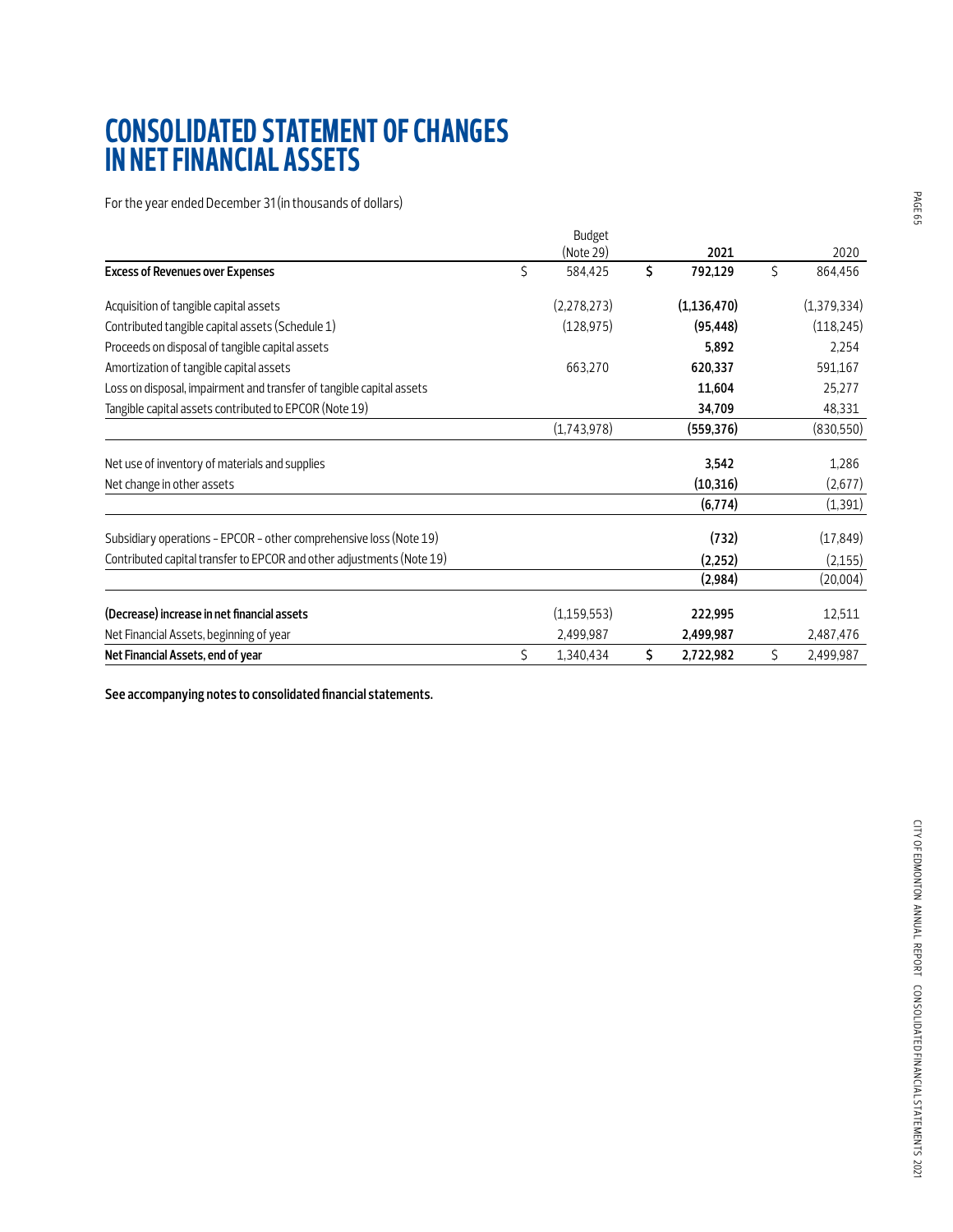# **CONSOLIDATED STATEMENT OF CASH FLOWS**

For the year ended December 31 (in thousands of dollars)

|                                                                      | 2021          | 2020          |
|----------------------------------------------------------------------|---------------|---------------|
| Net inflow (outflow) of cash and cash equivalents:                   |               |               |
| <b>Operating Activities</b>                                          |               |               |
| Excess of revenues over expenses                                     | \$792,129     | \$<br>864,456 |
| Add (deduct) items not affecting cash and cash equivalents:          |               |               |
| Subsidiary operations - EPCOR (Note 19)                              | (387, 730)    | (275, 699)    |
| Amortization of tangible capital assets                              | 620,337       | 591,167       |
| Loss on disposal, impairment and transfer of tangible capital assets | 11,604        | 25,277        |
| Contributed tangible capital assets                                  | (95, 448)     | (118, 245)    |
| Change in non-cash items:                                            |               |               |
| Receivables                                                          | (1,957)       | (118, 332)    |
| Debt recoverable                                                     | (12, 642)     | 247           |
| Land for resale                                                      | (1, 470)      | 6,422         |
| Inventory of materials and supplies                                  | 3,542         | 1,286         |
| Other assets                                                         | (10, 316)     | (2,677)       |
| Accounts payable and accrued liabilities                             | 89,682        | 107,848       |
| Deposits                                                             | 8,654         | (4, 553)      |
| Deferred revenue                                                     | 98,639        | (70, 123)     |
| Employee benefit obligations                                         | 1,736         | 18,495        |
| Landfill closure and post-closure care                               | 5,152         | (5, 181)      |
|                                                                      | 1,121,912     | 1,020,388     |
| <b>Capital Activities</b>                                            |               |               |
| Acquisition of tangible capital assets                               | (1, 136, 470) | (1, 379, 334) |
| Proceeds on disposal of tangible capital assets                      | 5,892         | 2,254         |
|                                                                      | (1, 130, 578) | (1,377,080)   |
| <b>Investing Activities</b>                                          |               |               |
| Dividend from subsidiary (Note 19)                                   | 171,000       | 171,000       |
| Net increase in investments                                          | (359, 540)    | (46,050)      |
|                                                                      | (188, 540)    | 124,950       |
| <b>Financing Activities</b>                                          |               |               |
| Promissory notes issued                                              | 59,975        | 289,773       |
| Repayment of promissory notes                                        | (59, 975)     | (309, 680)    |
| Debenture borrowings                                                 | 260,370       | 246,778       |
| Repayment of long-term debt                                          | (179, 970)    | (164, 620)    |
| Increase in public-private partnership (P3) term debt                | 59,025        | 122,223       |
|                                                                      | 139,425       | 184,474       |
| Decrease in cash and cash equivalents                                | (57, 781)     | (47, 268)     |
| Cash and cash equivalents, beginning of year                         | 531,040       | 578,308       |
| Cash and cash equivalents, end of year                               | \$473,259     | \$<br>531,040 |

**PAGE 66** 

Operating activities for 2021 include \$33,656 (2020 - \$36,470) of interest received and \$111,005 (2020 - \$127,717) of interest paid.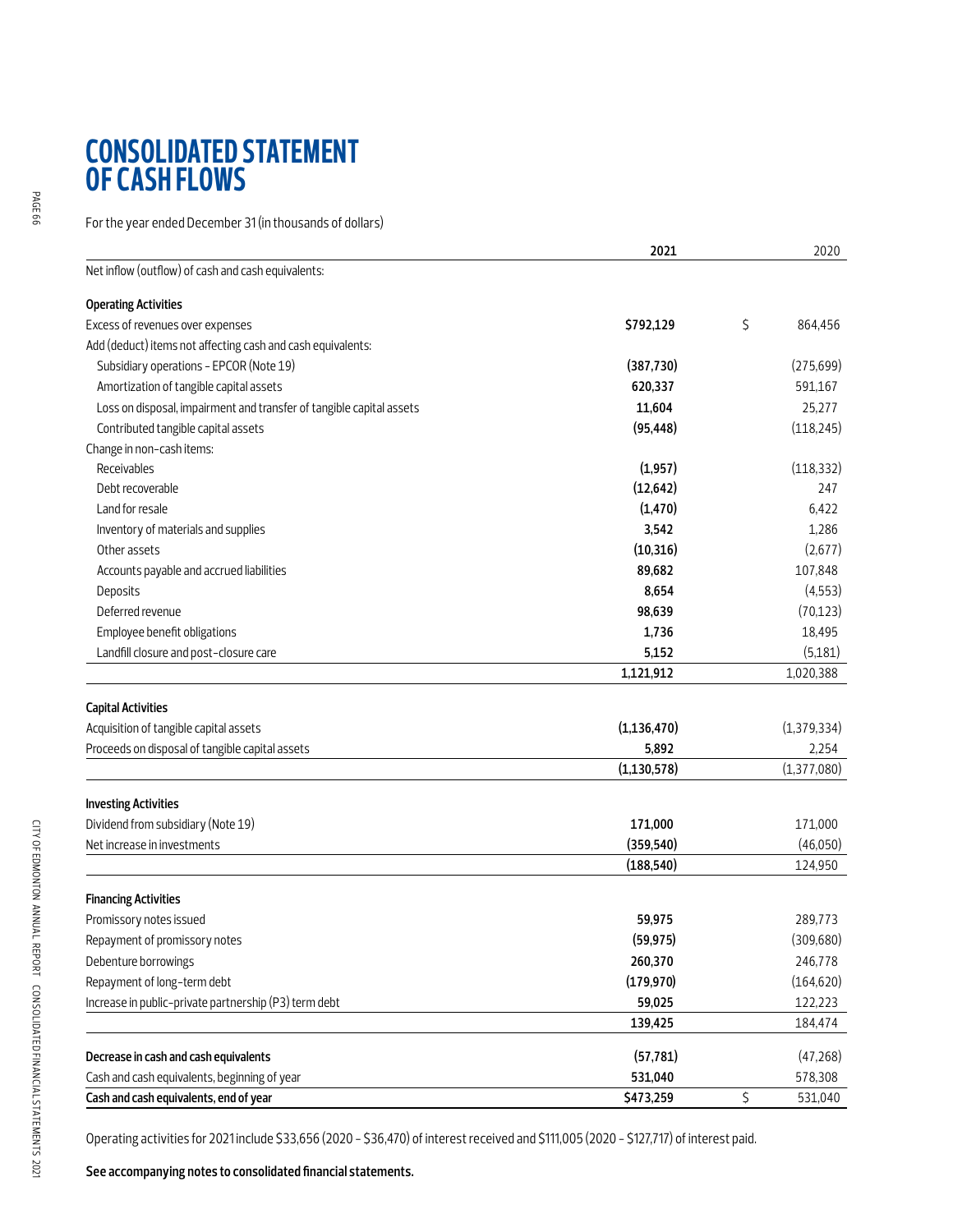## **SCHEDULE 1 – CONSOLIDATED SCHEDULE OF TANGIBLE CAPITAL ASSETS**

For the year ended December 31, 2021 (in thousands of dollars)

|                                 |              |                                  |                                          | Disposals,                          |                    |
|---------------------------------|--------------|----------------------------------|------------------------------------------|-------------------------------------|--------------------|
|                                 |              | <b>Opening</b><br><b>Balance</b> | <b>Additions and</b><br><b>Transfers</b> | Impairments and<br><b>Transfers</b> | Closing<br>Balance |
| Cost                            |              |                                  |                                          |                                     |                    |
| Land                            | \$           | 1,834,792                        | \$<br>174,826                            | \$<br>(6,226)                       | \$<br>2,003,392    |
| Land improvements               |              | 1,517,825                        | 258,446                                  | (1, 435)                            | 1,774,836          |
| <b>Buildings</b>                |              | 3,388,637                        | 172,816                                  | (1, 413)                            | 3,560,040          |
| Vehicles                        |              | 1,187,718                        | 157,353                                  | (43, 921)                           | 1,301,150          |
| Machinery and equipment         |              | 1,001,850                        | 111,447                                  | (20, 228)                           | 1,093,069          |
| Engineered structures:          |              |                                  |                                          |                                     |                    |
| Roadway system                  |              | 8,532,630                        | 570,779                                  | (36, 120)                           | 9,067,289          |
| Light rail transit              |              | 1,347,406                        | 474,098                                  |                                     | 1,821,504          |
| Waste                           |              | 150,454                          | 5,673                                    |                                     | 156,127            |
| Bus system                      |              | 233,817                          | 33,419                                   |                                     | 267,236            |
| Other                           |              | 83,562                           | 3,214                                    |                                     | 86,776             |
|                                 |              | 19,278,691                       | 1,962,071                                | (109, 343)                          | 21,131,419         |
| Assets under construction       |              | 1,882,257                        | (730, 153)                               | (30, 717)                           | 1,121,387          |
|                                 |              | 21,160,948                       | 1,231,918                                | (140,060)                           | 22,252,806         |
| <b>Accumulated Amortization</b> |              |                                  |                                          |                                     |                    |
| Land improvements               |              | 565,926                          | 54,582                                   | (1, 435)                            | 619,073            |
| <b>Buildings</b>                |              | 1,299,532                        | 123,871                                  | (406)                               | 1,422,997          |
| Vehicles                        |              | 685,487                          | 68,896                                   | (43,026)                            | 711,357            |
| Machinery and equipment         |              | 612,753                          | 78,684                                   | (19,505)                            | 671,932            |
| Engineered structures:          |              |                                  |                                          |                                     |                    |
| Roadway system                  |              | 4,089,362                        | 236,786                                  | (23, 483)                           | 4,302,665          |
| Light rail transit              |              | 493,278                          | 42,943                                   |                                     | 536,221            |
| Waste                           |              | 106,320                          | 2,640                                    |                                     | 108,960            |
| Bus system                      |              | 99,480                           | 9,936                                    |                                     | 109,416            |
| Other                           |              | 13,234                           | 1,999                                    |                                     | 15,233             |
|                                 |              | 7,965,372                        | 620,337                                  | (87, 855)                           | 8,497,854          |
| <b>Net Book Value</b>           | $\mathsf{S}$ | 13,195,576                       | \$<br>611,581                            | \$<br>(52, 205)                     | \$<br>13,754,952   |

Additions to assets under construction are reported net of those tangible capital assets placed in service during the year, which are shown in their respective asset classifications. In 2021, a total of \$95,448 in land, land improvements, and engineered structures were contributed to the City and were recorded at their fair value at the time received.

Included in disposals, impairments and transfers in 2021, is \$34,709 of tangible capital assets contributed to EPCOR (Note 19).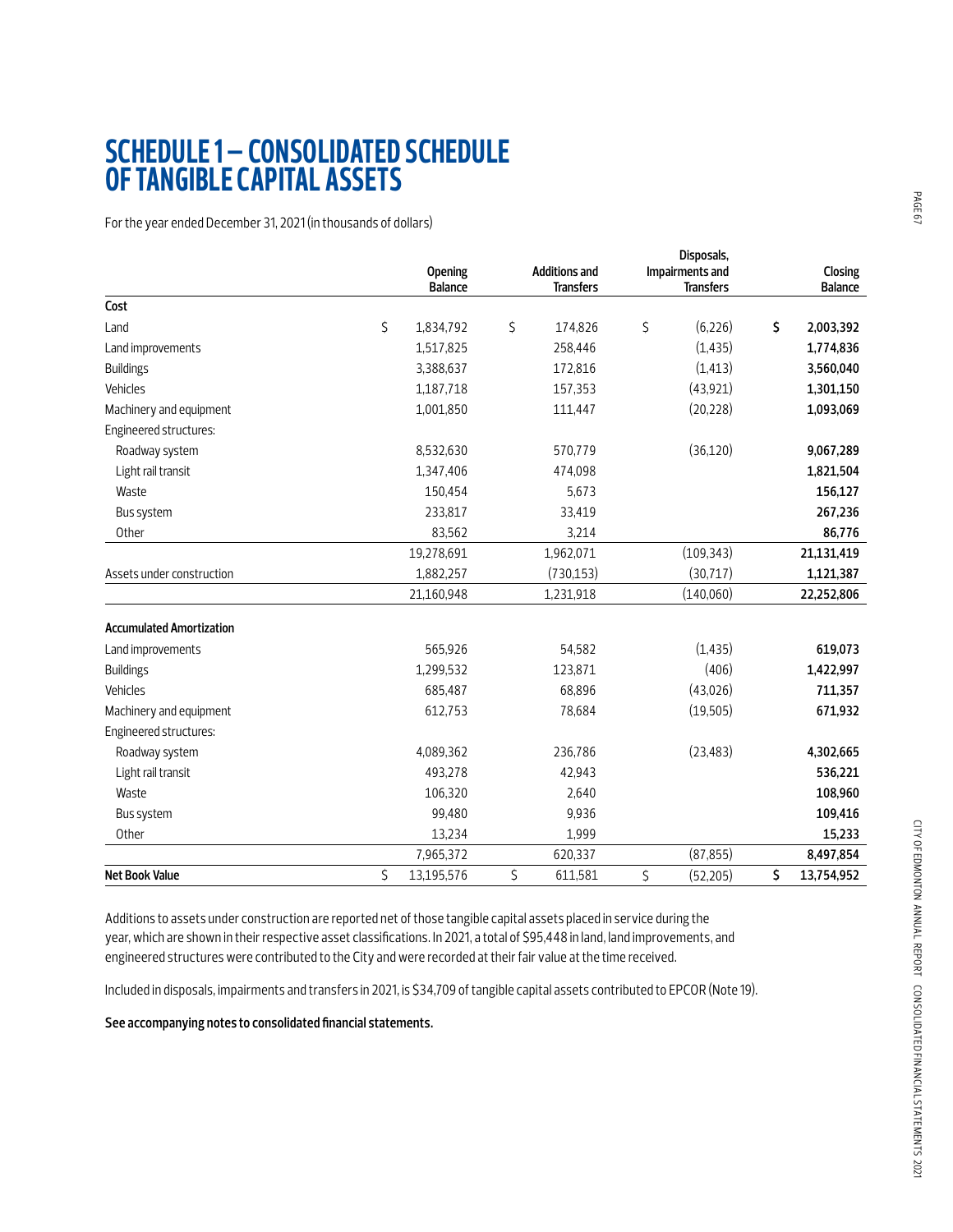# **SCHEDULE 1 – CONSOLIDATED SCHEDULE OF TANGIBLE CAPITAL ASSETS**

For the year ended December 31, 2020 (in thousands of dollars)

|                                 | Opening<br><b>Balance</b> | <b>Additions and</b><br><b>Transfers</b> | Disposals,<br>Impairments and<br><b>Transfers</b> | Closing<br><b>Balance</b> |
|---------------------------------|---------------------------|------------------------------------------|---------------------------------------------------|---------------------------|
| Cost                            |                           |                                          |                                                   |                           |
| Land                            | \$<br>1,714,158           | \$<br>122,320                            | \$<br>(1,686)                                     | \$<br>1,834,792           |
| Land improvements               | 1,418,124                 | 107,457                                  | (7, 756)                                          | 1,517,825                 |
| <b>Buildings</b>                | 2,993,654                 | 396,426                                  | (1, 443)                                          | 3,388,637                 |
| Vehicles                        | 1,073,949                 | 176,269                                  | (62,500)                                          | 1,187,718                 |
| Machinery and equipment         | 958,931                   | 77,164                                   | (34, 245)                                         | 1,001,850                 |
| Engineered structures:          |                           |                                          |                                                   |                           |
| Roadway system                  | 8,260,793                 | 350,252                                  | (78, 415)                                         | 8,532,630                 |
| Light rail transit              | 1,497,646                 | (149, 295)                               | (945)                                             | 1,347,406                 |
| Waste                           | 144,311                   | 10,457                                   | (4,314)                                           | 150,454                   |
| Bus system                      | 202,492                   | 33,350                                   | (2,025)                                           | 233,817                   |
| Other                           | 73,303                    | 11,426                                   | (1,167)                                           | 83,562                    |
|                                 | 18,337,361                | 1,135,826                                | (194, 496)                                        | 19,278,691                |
| Assets under construction       | 1,576,135                 | 361,753                                  | (55, 631)                                         | 1,882,257                 |
|                                 | 19,913,496                | 1,497,579                                | (250, 127)                                        | 21,160,948                |
| <b>Accumulated Amortization</b> |                           |                                          |                                                   |                           |
| Land improvements               | 524,257                   | 49,42                                    | (7,756)                                           | 565,926                   |
| <b>Buildings</b>                | 1,180,696                 | 119,931                                  | (1,095)                                           | 1,299,532                 |
| Vehicles                        | 681,549                   | 65,437                                   | (61, 499)                                         | 685,487                   |
| Machinery and equipment         | 566,232                   | 77,585                                   | (31,064)                                          | 612,753                   |
| Engineered structures:          |                           |                                          |                                                   |                           |
| Roadway system                  | 3,927,665                 | 229,547                                  | (67, 850)                                         | 4,089,362                 |
| Light rail transit              | 458,964                   | 35,209                                   | (895)                                             | 493,278                   |
| Waste                           | 107,104                   | 2,198                                    | (2,982)                                           | 106,320                   |
| Bus system                      | 90,368                    | 9,776                                    | (664)                                             | 99,480                    |
| Other                           | 11,635                    | 2,059                                    | (460)                                             | 13,234                    |
|                                 | 7,548,470                 | 591,167                                  | (174, 265)                                        | 7,965,372                 |
| <b>Net Book Value</b>           | \$<br>12,365,026          | \$<br>906,412                            | \$<br>(75, 862)                                   | \$<br>13,195,576          |

Additions to assets under construction are reported net of those tangible capital assets placed in service during the year, which are shown in their respective asset classifications. In 2020, a total of \$118,245 in land, land improvements, and engineered structures were contributed to the City and were recorded at their fair value at the time received.

Included in disposals, impairments and transfers, in 2020, is \$3,671 for the impairment of assets where the value of future economic benefits associated with the tangible capital asset is less than its net book value. Also included is \$48,331 of tangible capital assets contributed to EPCOR (Note 19) and \$989 of tangible capital assets contributed to the Province of Alberta.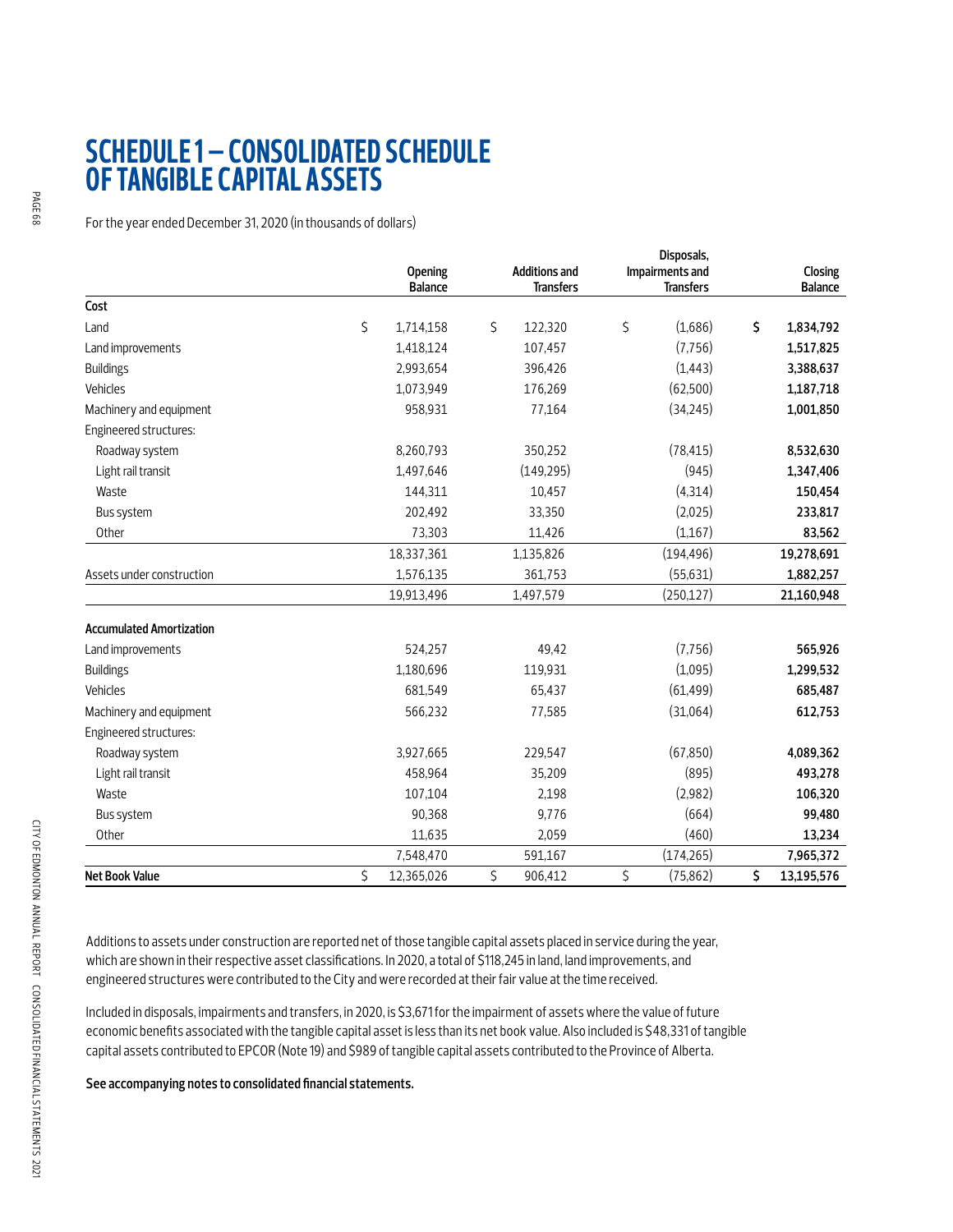| I<br>ׇ֚֓                                                        |
|-----------------------------------------------------------------|
| í<br>֖֖֖֖ׅ֖֧֧֧֖֚֚֚֚֚֚֚֚֚֚֚֚֚֚֚֚֚֚֚֚֚֚֚֚֚֚֚֚֚֚֚֚֚֬֝֓֡֡֓֞֝֓֞֝֬֝֓֞ |
|                                                                 |
|                                                                 |
|                                                                 |
|                                                                 |
|                                                                 |
|                                                                 |
|                                                                 |
|                                                                 |
|                                                                 |
|                                                                 |
|                                                                 |
|                                                                 |
|                                                                 |
|                                                                 |
|                                                                 |
|                                                                 |
|                                                                 |
|                                                                 |
|                                                                 |
|                                                                 |
|                                                                 |
|                                                                 |
|                                                                 |
|                                                                 |
|                                                                 |
|                                                                 |
|                                                                 |
|                                                                 |
|                                                                 |
|                                                                 |
|                                                                 |
|                                                                 |
|                                                                 |
|                                                                 |
|                                                                 |
|                                                                 |
|                                                                 |
|                                                                 |
|                                                                 |
|                                                                 |
|                                                                 |
| l                                                               |
|                                                                 |
| I<br>֚<br>Ï                                                     |
| ć<br>J<br>ł                                                     |
| :<br>i<br>ł                                                     |
|                                                                 |
| ׇ֚֘֝֬<br>֡֡֡֡<br>ׇ֚֬<br>2                                       |
| ś<br>ׇ֚֘֡<br>ь                                                  |
| ļ<br>ׇ֚֬֕<br>]<br>1<br>İ                                        |
| I<br>ׇ֠<br>j<br>l                                               |
| ì<br>i<br>ħ<br>i                                                |
| i                                                               |
| í<br>z<br>î<br>١                                                |
| í                                                               |
| j<br>Б<br>l                                                     |
| ł<br>ļ<br>ı<br>i                                                |
| ֖֖֖֖֖֖֖֖֧֪֪֪ׅ֖֚֚֚֚֚֚֚֚֚֚֚֚֚֚֚֚֚֚֚֬֕֓֕֓֡֬֝֬֝֝֓֞֝֓<br>ĵ<br>į      |
| ł<br>j<br>l<br>≅<br>ś                                           |
| í<br>1                                                          |
| L<br>֠<br>1                                                     |
| Þ<br>4                                                          |
| ń<br>I<br>֖֖֖֪ׅ֪ׅ֖֪ׅ֖֪ׅ֪ׅ֪֪֪ׅ֛֚֚֚֚֚֚֚֚֚֚֚֚֚֚֚֚֡֝֝֝֝֓֓֞֬֝֓֞<br>ś |
| I<br>٦<br>Z<br>$\frac{1}{2}$<br>ł                               |
| Ò<br>I                                                          |
| È<br>í<br>ì<br>֡֡֡֡֡֡֡֡֡                                        |
|                                                                 |

# SCHEDULE 2 - CONSOLIDATED SCHEDULE OF SEGMENT DISCLOSURE **SCHEDULE 2 – CONSOLIDATED SCHEDULE OF SEGMENT DISCLOSURE**

For the year ended December 31, 2021 (in thousands of dollars) For the year ended December 31, 2021 (in thousands of dollars)

| Developer and customer contributions<br>Government transfers - capital<br>Local improvements<br>Contributed tangible capital assets<br>-capital<br>245,883<br>290,609<br>42,747<br><b>1.979</b><br>6,328<br>6,317<br>$\overline{\overline{L}}$<br>167,049<br>129,298<br>33,732<br>4,019<br>95/'09<br>11,468<br>18,969<br>30,303<br>$5\overline{0}$<br>524,742<br>411,801<br>95,448<br>11,468<br>6,025<br>1,604<br>2,349<br>745 |         |        |       |        |         | Other | (Shortfall) Excess of Revenues<br>over Expenses before Other<br>(383, 142)<br>(29, 403)<br>(56, 162)<br>(23,858)<br>252,613<br>239,952)<br>19,087<br>20,814<br>(1,496) | 908,266<br>789,587<br>623,868<br>38,809<br>500,913<br>2,861,443<br>202,808<br>23,425<br>1,606 | Loss (gain) on disposal, impairment and<br>transfer of tangible capital assets<br>12,683<br>6+8<br><b>181</b><br>(1,983)<br>(4,536)<br>7,194<br>4,410 | Amortization of tangible capital assets<br>311,549<br>27,640<br>54,224<br>55,227<br>147,023<br>595,663<br>24,532<br>142 | Grants and other<br>$\frac{8}{2}$<br>440<br>122,065<br>36,224<br>158,818 | Interest and bank charges<br>52,841<br>3912<br>37,957<br>(2,961)<br>14,919<br>105,924<br>8,301<br>$1.874$<br>955 | Contracted and general services<br>107,618<br>86,605<br>126,923<br>(139,096)<br>4,355<br>186,405<br>106,185<br>4,899<br>058 | Materials, goods and utilities<br>911'06<br>41,897<br>59,325<br>51,293<br>23,620<br>266,251<br>10,996<br>15,314<br>88 | Salaries, wages and benefits<br>333,370<br>628,988<br>223,193<br>76,329<br>279,308<br>1,541,188<br>48,384<br>1,338 | Expenses | 525,124<br>760,184<br>567,706<br>14,951<br>753,526<br>2,621,491<br>221,895<br>44,239<br>110 | Appropriation of earnings<br>40,687<br>40,687 | Developer and customer contributions -<br>dperating<br>124<br>29,795<br>29,919<br>7,612 | Licenses and permits<br>3,294<br>3,070<br>64,217<br>7,037<br>77,618 | Fines and penalties<br>38,449<br>$\overline{6}$<br>28,677<br>67,223 | Investment earnings<br>1,061<br>83,104<br>84,165<br>161 | Government transfers - operating<br>4,414<br>30,366<br>62,041<br>47,547<br>144,368<br>455<br>95 | Franchise fees<br>183,021<br>183,021 | Subsidiary operations - EPCOR | User fees and sale of goods and services<br>70,433<br>31,938<br>86,493<br>14,951<br>44,901<br>248,716<br>213,667<br>44,239<br>54 | Net taxes available for municipal purposes<br>Revenues<br>S<br>446,983<br>$\sim$<br>656,237<br>S<br>324,002<br>S<br>∽<br>318,552<br>51,745,774 | Transportation<br>Services<br>Protective<br>Services<br>Community<br>Services<br>Fleet<br>Services<br>Other Tax-<br>Supported<br>Total Tax-<br>Supported<br><b>Waste</b><br>Services<br>Land<br>Enterprise<br>Renewable<br>Energy<br><b>Blatchford</b> | Lax-Supported |
|--------------------------------------------------------------------------------------------------------------------------------------------------------------------------------------------------------------------------------------------------------------------------------------------------------------------------------------------------------------------------------------------------------------------------------|---------|--------|-------|--------|---------|-------|------------------------------------------------------------------------------------------------------------------------------------------------------------------------|-----------------------------------------------------------------------------------------------|-------------------------------------------------------------------------------------------------------------------------------------------------------|-------------------------------------------------------------------------------------------------------------------------|--------------------------------------------------------------------------|------------------------------------------------------------------------------------------------------------------|-----------------------------------------------------------------------------------------------------------------------------|-----------------------------------------------------------------------------------------------------------------------|--------------------------------------------------------------------------------------------------------------------|----------|---------------------------------------------------------------------------------------------|-----------------------------------------------|-----------------------------------------------------------------------------------------|---------------------------------------------------------------------|---------------------------------------------------------------------|---------------------------------------------------------|-------------------------------------------------------------------------------------------------|--------------------------------------|-------------------------------|----------------------------------------------------------------------------------------------------------------------------------|------------------------------------------------------------------------------------------------------------------------------------------------|--------------------------------------------------------------------------------------------------------------------------------------------------------------------------------------------------------------------------------------------------------|---------------|
|                                                                                                                                                                                                                                                                                                                                                                                                                                |         |        |       |        |         |       |                                                                                                                                                                        |                                                                                               |                                                                                                                                                       |                                                                                                                         |                                                                          |                                                                                                                  |                                                                                                                             |                                                                                                                       |                                                                                                                    |          |                                                                                             |                                               |                                                                                         |                                                                     |                                                                     |                                                         |                                                                                                 |                                      |                               |                                                                                                                                  |                                                                                                                                                |                                                                                                                                                                                                                                                        |               |
|                                                                                                                                                                                                                                                                                                                                                                                                                                |         |        |       |        |         |       | 387,730<br>78,855                                                                                                                                                      | 4,221                                                                                         |                                                                                                                                                       |                                                                                                                         |                                                                          |                                                                                                                  | 4,221                                                                                                                       |                                                                                                                       |                                                                                                                    |          | 387,730<br>83,076                                                                           | (40,687)                                      |                                                                                         |                                                                     |                                                                     | 123,763                                                 |                                                                                                 |                                      | 387,730                       |                                                                                                                                  |                                                                                                                                                | EPCOR<br>Endowment<br>Fund<br>Ed Tel                                                                                                                                                                                                                   |               |
|                                                                                                                                                                                                                                                                                                                                                                                                                                | 527,091 | 11,468 | 6,770 | 95,448 | 413,405 |       | 265,038                                                                                                                                                                | 3,093,503                                                                                     | 11,604                                                                                                                                                | 620,337                                                                                                                 | 158,818                                                                  | 116,655                                                                                                          | 302,560                                                                                                                     | 292,619                                                                                                               | 1,590,910                                                                                                          |          | 3,358,541                                                                                   |                                               | 37,531                                                                                  | 77,618                                                              | 67,223                                                              | 208,089                                                 | 144,879                                                                                         | 183,021                              | 387,730                       | 506,676                                                                                                                          | 51,745,774                                                                                                                                     | 2021                                                                                                                                                                                                                                                   |               |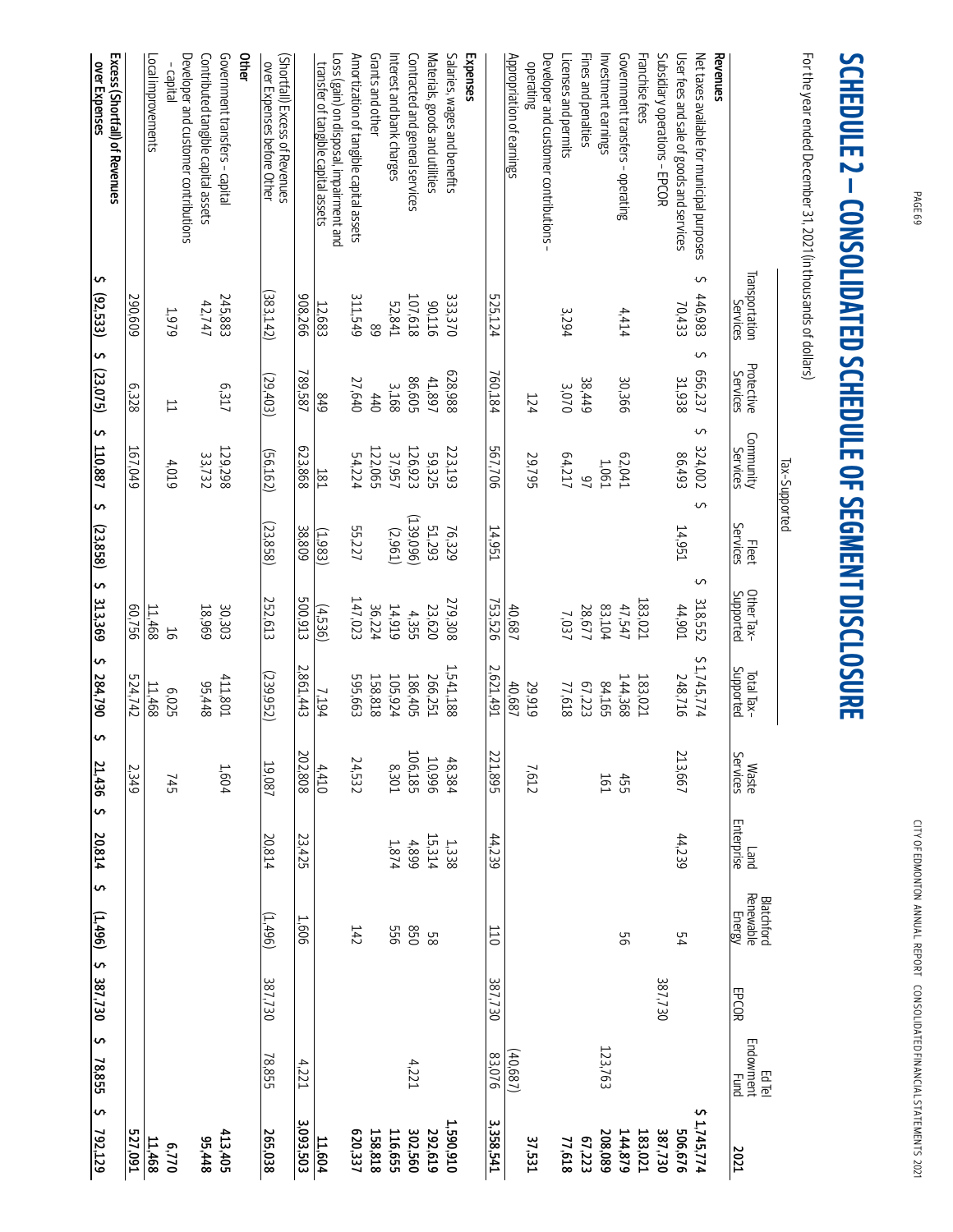| ֕                                                                        |
|--------------------------------------------------------------------------|
| i<br>֖֖֖֖֖֪ׅ֖֚֚֚֚֚֚֚֚֚֚֚֚֚֚֚֚֚֚֚֚֚֚֚֚֬֕֝֝֝֝֝֝<br>j                       |
|                                                                          |
|                                                                          |
|                                                                          |
|                                                                          |
|                                                                          |
|                                                                          |
|                                                                          |
|                                                                          |
|                                                                          |
|                                                                          |
|                                                                          |
|                                                                          |
|                                                                          |
|                                                                          |
|                                                                          |
|                                                                          |
|                                                                          |
|                                                                          |
|                                                                          |
|                                                                          |
|                                                                          |
|                                                                          |
|                                                                          |
|                                                                          |
|                                                                          |
|                                                                          |
|                                                                          |
|                                                                          |
|                                                                          |
|                                                                          |
|                                                                          |
|                                                                          |
|                                                                          |
|                                                                          |
|                                                                          |
|                                                                          |
|                                                                          |
|                                                                          |
|                                                                          |
|                                                                          |
|                                                                          |
| $\vdots$                                                                 |
|                                                                          |
| I                                                                        |
|                                                                          |
| -<br>-<br>-<br>-                                                         |
|                                                                          |
| l<br>፡                                                                   |
| Z<br>t<br>5                                                              |
| ī<br>I                                                                   |
| i                                                                        |
| ׇ֚֬֕<br>f<br>j<br>i                                                      |
|                                                                          |
| 5<br>ı<br>z                                                              |
| l<br>۱                                                                   |
| ī<br>í                                                                   |
| l<br>I<br>֦֦֧ׅ֦֚֚֚֚֚֚֚֚֚֚֚֚֚֚֚֚֬֝֕֓֡֜֓֡֓֡֓֡֬֓֓֡֬֓֓֓֡֬֓֓֡֡֬֓֓֞֓֡֓֓֡֬֓֓֞֡֬ |
| ׅ֘֒<br>,                                                                 |
| J                                                                        |
| ś<br>j<br>Ï                                                              |
| ì                                                                        |
| ь                                                                        |
| i<br>S                                                                   |
| l<br>i                                                                   |
| l                                                                        |
| š                                                                        |

|                                                                         |                            |                        | Tax-Supported         |                   |                         |                         |                   |                         |                                   |                      |                             |             |
|-------------------------------------------------------------------------|----------------------------|------------------------|-----------------------|-------------------|-------------------------|-------------------------|-------------------|-------------------------|-----------------------------------|----------------------|-----------------------------|-------------|
|                                                                         | Transportation<br>Services | Protective<br>Services | Community<br>Services | Fleet<br>Services | Other Tax-<br>Supported | Total Tax-<br>Supported | Waste<br>Services | Land<br>Enterprise      | Blatchford<br>Renewable<br>Energy | <b>EPCOR</b>         | Ed Tel<br>Endowment<br>Fund | 2020        |
| Revenues                                                                |                            |                        |                       |                   |                         |                         |                   |                         |                                   |                      |                             |             |
| Net taxes available for municipal purposes                              | S                          | S<br>646,815           | S<br>341,086          |                   | \$291,246               | \$1,726,220             |                   |                         |                                   |                      |                             | \$1,726,220 |
| User fees and sale of goods and services                                | 447,073<br>75,377          | 32,088                 | 73,880                | 17,430            | 26,570                  | 225,345                 | 211,295           | 25,012                  | δg                                |                      |                             | 461,682     |
| Subsidiary operations - EPCOR                                           |                            |                        |                       |                   |                         |                         |                   |                         |                                   | 275,699              |                             | 275,699     |
| Franchise fees                                                          |                            |                        |                       |                   | 177,120                 | 177,120                 |                   |                         |                                   |                      |                             | 177,120     |
| Government transfers - operating                                        | 3,462                      | 30,345                 | 40,422                |                   | 201,784                 | 276,013                 | 1,441             |                         |                                   |                      |                             | 277,454     |
| Investment earnings                                                     |                            |                        | 1,277                 |                   | 43,570                  | 44,847                  | 659               |                         |                                   |                      | 32,654                      | 78,160      |
| Fines and penalties                                                     |                            | E0,611                 | 213                   |                   | 21,034                  | 81,858                  |                   |                         |                                   |                      |                             | 81,858      |
| Licenses and permits                                                    | 2,599                      | 2,998                  | 53,325                |                   | 10,150                  | 69,072                  |                   |                         |                                   |                      |                             | 220'69      |
| Developer and customer contributions -                                  |                            |                        |                       |                   |                         |                         |                   |                         |                                   |                      |                             |             |
| Appropriation of earnings<br>operating                                  |                            | 48                     | 23,235                |                   | 40,093                  | 40,093<br>23,284        |                   |                         |                                   |                      | (40,093)                    | 23,284      |
|                                                                         | 528,512                    | 772,905                | 533,438               | 17,430            | 811,567                 | 2,663,852               | 213,395           | 25,012                  | δg                                | 275,699              | (2,439)                     | 3170,549    |
| Expenses                                                                |                            |                        |                       |                   |                         |                         |                   |                         |                                   |                      |                             |             |
| Salaries, wages and benefits                                            | 332,897                    | 620,189                | 219,463               | 82,615            | 272,835                 | 1,527,999               | 48,141            | 1,456                   |                                   |                      |                             | 1,577,596   |
| Materials, goods and utilities                                          | 94,928<br>98,874           | 39,723                 | 54,443                | 49,296            | 30,167                  | 268,557                 | 8,402             | <b>PLL, 7</b>           | 543<br>543<br>551                 |                      |                             | 284,160     |
| Contracted and general services                                         |                            | 84,080                 | 125,535               | (144, 625)        | (10, 236)               | 153,628                 | 113,777           | 4,941                   |                                   |                      | 2,863                       | 275,852     |
| Interest and bank charges                                               | 75,767                     | 3210                   | 38,281                | <b>6.311</b>      | 9,250                   | 132,819                 | 85.589            | 1,956                   |                                   |                      |                             | 143,915     |
| Grants and other                                                        | 96T                        | 387                    | 98,472                |                   | 25,240                  | 124,295                 | 1,188             |                         |                                   |                      |                             | 125,483     |
| Amortization of tangible capital assets                                 | 293,696                    | 27,839                 | 53,881                | 51,901            | 141,076                 | 568,393                 | 22,635            |                         | 139                               |                      |                             | 191159      |
| Loss on disposal, impairment and transfer<br>of tangible capital assets | 14,152                     | G03                    | 1,989                 | 257               | 4,819                   | 21,822                  | 3455              |                         |                                   |                      |                             | 25,277      |
|                                                                         | 010,510                    | 776,033                | 592,064               | 45,755            | 473,151                 | 2,797,513               | 206,187           | 15,472                  | 1,415                             |                      | 2,863                       | 3,023,450   |
| (Shortfall) excess of Revenues<br>over Expenses before Other            | (381, 998)                 | (3128)                 | (58, 626)             | (28, 325)         | 338,416                 | (133, 661)              | 7,208             | 05540                   | (1, 385)                          | 275,699              | (10, 302)                   | 147,099     |
| Other                                                                   |                            |                        |                       |                   |                         |                         |                   |                         |                                   |                      |                             |             |
| Government transfers - capital                                          | 454,603                    | 4,425                  | 84,574<br>29,775      |                   | 21,640<br>10,310        | 565,242<br>118,245      | 274               |                         |                                   |                      |                             | 565,516     |
| Contributed tangible capital assets                                     | 78,160                     |                        |                       |                   |                         |                         |                   |                         |                                   |                      |                             | 118,245     |
| Developer and customer contributions<br>-capital                        | 1,029                      |                        | 9,235                 |                   | (2, 391)                | 7,873                   | 1,000             |                         |                                   |                      |                             | 8,873       |
| ocal improvements                                                       |                            |                        |                       |                   | 24,723                  | 24,723                  |                   |                         |                                   |                      |                             | 24,723      |
|                                                                         | 533,792                    | 4,425                  | 123,584               |                   | 54,282                  | 716,083                 | 1,274             |                         |                                   |                      |                             | 717,357     |
| Excess (Shortfall) of Revenues                                          | s<br>151,794               | S<br>1,297             | s<br>64,958           | s<br>(28, 325)    | \$392,698               | s<br>582,422<br>S       |                   |                         |                                   | $(1,385)$ \$ 275,699 | 5(10,302)                   | 864,456     |
| over Expenses                                                           |                            |                        |                       |                   |                         |                         | 8482<br>n         | 0 <sup>5,540</sup><br>S |                                   |                      | s                           |             |

# SCHEDULE 2 - CONSOLIDATED SCHEDULE OF SEGMENT DISCLOSURE **SCHEDULE 2 – CONSOLIDATED SCHEDULE OF SEGMENT DISCLOSURE**

For the year ended December 31, 2020 (in thousands of dollars) For the year ended December 31, 2020 (in thousands of dollars)

PAGE 70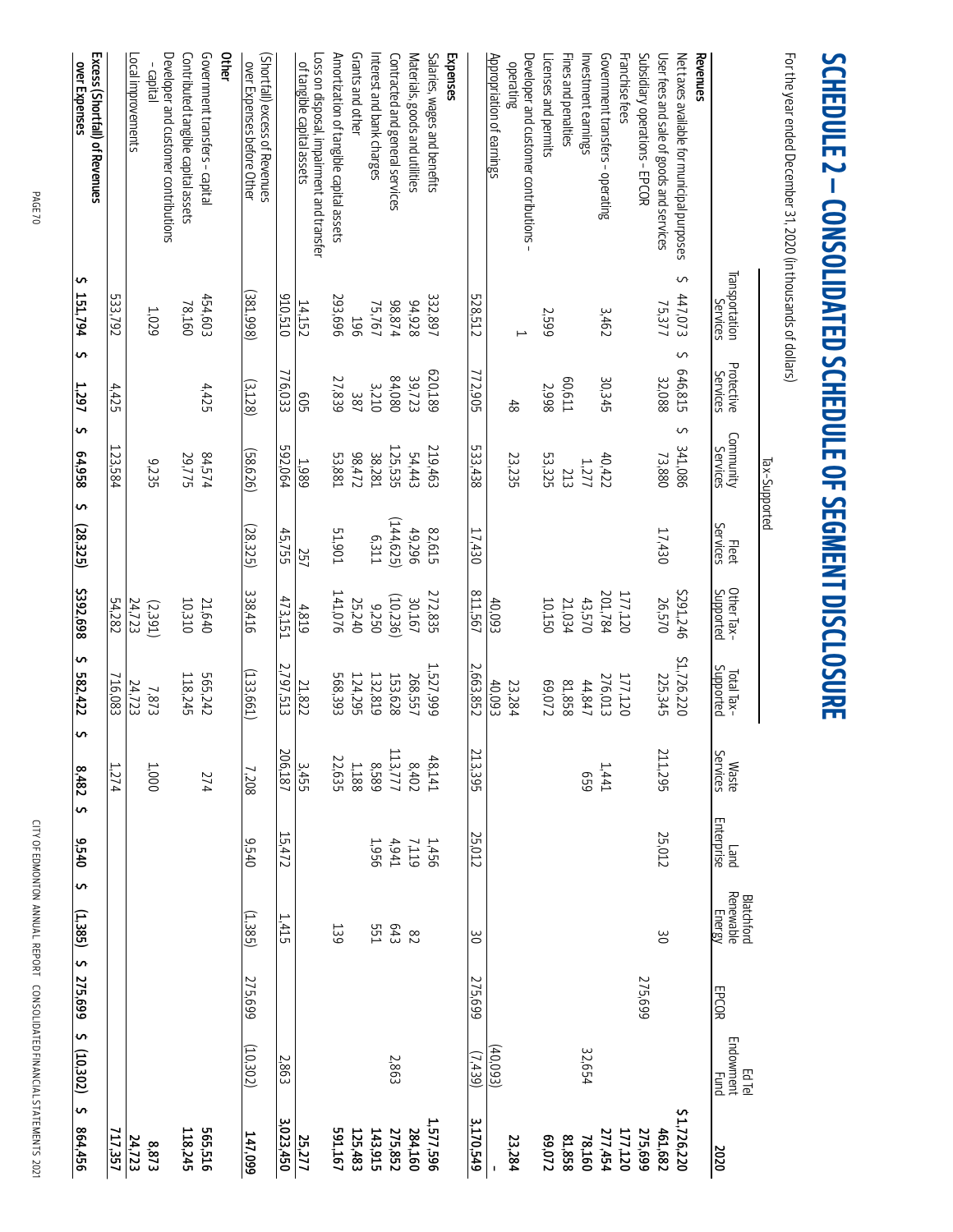## **SCHEDULE 3 – SUPPLEMENTARY FINANCIAL INFORMATION OF INTERNALLY RESTRICTED AND OTHER ENTITIES**

The assets, liabilities and the operations of the following related authorities are included in the City's consolidated financial statements. The amounts are reported before any inter-organizational transactions are eliminated.

For the year ended December 31, 2021 (in thousands of dollars)

|                                                 |               |              |             |               | Edmonton   |             | Waste        |
|-------------------------------------------------|---------------|--------------|-------------|---------------|------------|-------------|--------------|
|                                                 | City of       | Explore      | Non-Profit  | Fort Edmonton | Combative  |             | RE-solutions |
|                                                 | Edmonton      | Edmonton     | Housing     | Management    | Sports     | Innovate    | Edmonton     |
|                                                 | Library Board | Corporation  | Corporation | Company       | Commission | Edmonton    | (Note 1)     |
| <b>Financial Position</b>                       |               |              |             |               |            |             |              |
| <b>Financial Assets</b>                         | 24,939<br>S.  | \$22,225     | Ŝ.<br>8,945 | Ś<br>4,387    | \$<br>237  | Ŝ.<br>7,917 | \$           |
| Liabilities                                     | 9,125         | 23,805       | 54,937      | 2,291         |            | 6,212       |              |
| <b>Net Financial Assets (Debt)</b>              | 15,814        | (1,580)      | (45, 992)   | 2,096         | 237        | 1,705       |              |
| Non-Financial Assets                            | 37,222        | 7,500        | 69,936      | 429           |            | 61          |              |
| <b>Accumulated Surplus</b>                      | Ś.<br>53,036  | \$.<br>5,920 | \$23,944    | \$<br>2,525   | \$<br>237  | \$<br>1,766 | \$           |
| <b>Operations</b>                               |               |              |             |               |            |             |              |
| Revenues                                        | 53,366        | 44,499       | 11,813      | 3,841         | (1)        | 6,097       |              |
| Expenses                                        | 58,220        | 40,573       | 12,405      | 3,754         | 11         | 4,339       |              |
| Other                                           | 8,233         | 35           | 1,116       |               |            |             |              |
| (Shortfall) Excess of<br>Revenues over Expenses | 3,379         | 3,961        | 524         | 87            | (12)       | 1,758       |              |
| Accumulated Surplus,<br>beginning of year       | 49,657        | 1,959        | 23,420      | 2,438         | 249        | 8           |              |
| <b>Accumulated Surplus, end</b><br>of year      | Ś.<br>53,036  | Ś.<br>5,920  | \$23,944    | \$<br>2,525   | \$<br>237  | Ś.<br>1,766 | \$           |

For the year ended December 31, 2020 (in thousands of dollars)

|                                                        |               |             |             |               | Edmonton      |          |              |
|--------------------------------------------------------|---------------|-------------|-------------|---------------|---------------|----------|--------------|
|                                                        | City of       | Explore     | Non-Profit  | Fort Edmonton | Combative     |          | Waste        |
|                                                        | Edmonton      | Edmonton    | Housing     | Management    | <b>Sports</b> | Innovate | RE-solutions |
|                                                        | Library Board | Corporation | Corporation | Company       | Commission    | Edmonton | Edmonton     |
| <b>Financial Position</b>                              |               |             |             |               |               |          |              |
| <b>Financial Assets</b>                                | S.<br>21,908  | \$13,589    | Ś.<br>8,950 | Ś<br>2,498    | \$<br>263     | \$<br>69 | \$<br>386    |
| Liabilities                                            | 11,783        | 19,313      | 29,528      | 543           | 14            | 64       | 386          |
| Net Financial Assets (Debt)                            | 10,125        | (5, 724)    | (20,578)    | 1,955         | 249           | 5        |              |
| Non-Financial Assets                                   | 39,532        | 7,683       | 43,998      | 483           |               | 3        |              |
| <b>Accumulated Surplus</b>                             | Ś.<br>49,657  | Ś.<br>1,959 | \$23,420    | Ś<br>2,438    | \$<br>249     | \$<br>8  | \$           |
| <b>Operations</b>                                      |               |             |             |               |               |          |              |
| Revenues                                               | 51,482        | 35,673      | 9,556       | 967           | $\mathbf{1}$  | 100      | 22           |
| Expenses                                               | 55,443        | 43,719      | 9,761       | 940           | 10            | 92       | 213          |
| Other                                                  | 9,731         |             | 1,489       |               |               |          |              |
| (Shortfall) Excess of<br><b>Revenues over Expenses</b> | 5,770         | (8,046)     | 1,284       | 27            | (9)           | 8        | (191)        |
| Accumulated Surplus,<br>beginning of year              | 43,887        | 10,005      | 22,136      | 2,411         | 258           |          | 191          |
| <b>Accumulated Surplus, end</b><br>of year             | S.<br>49,657  | Ŝ.<br>1,959 | \$23,420    | Ś<br>2,438    | \$<br>249     | \$<br>8  | \$           |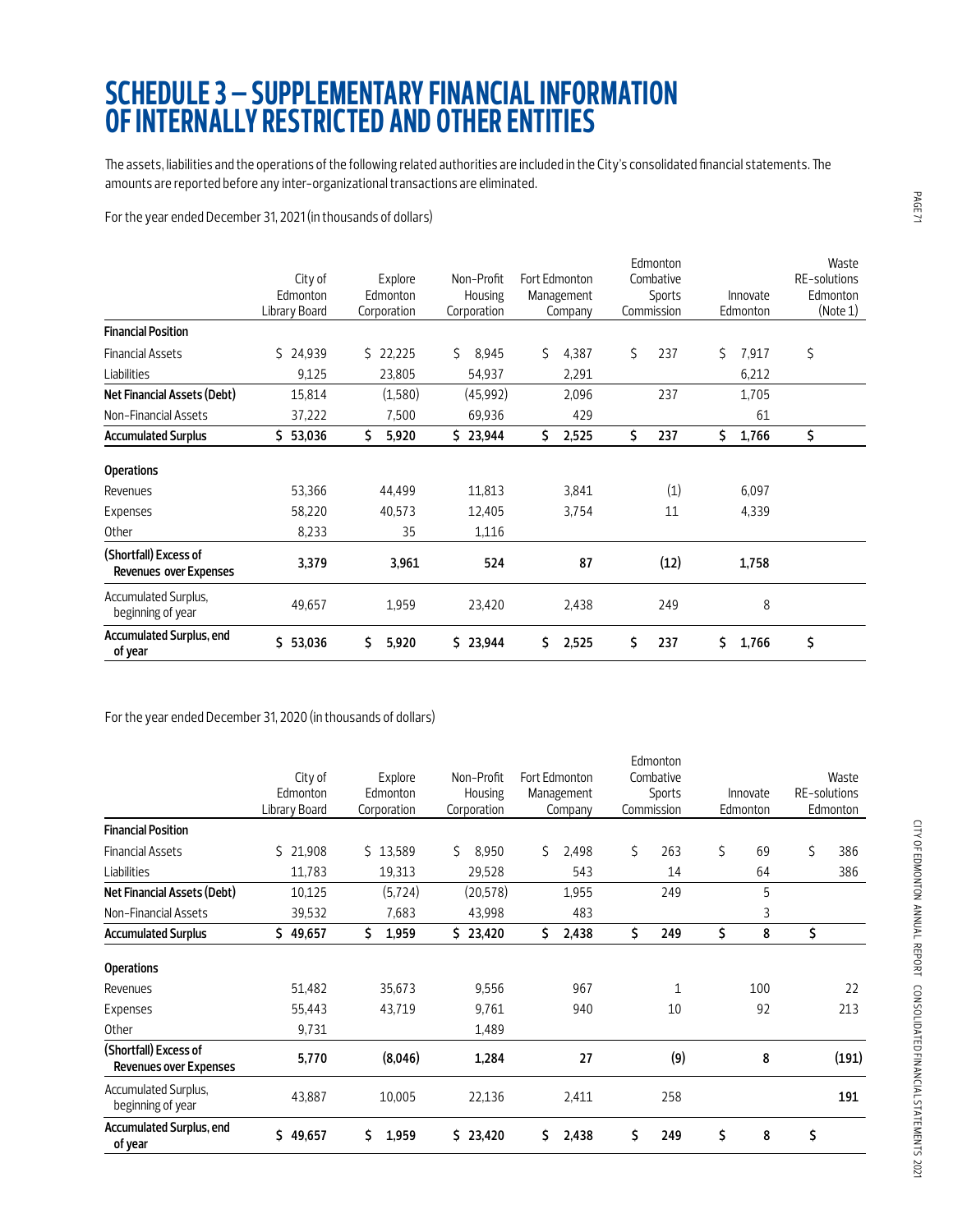For the year ended December 31, 2021 (in thousands of dollars)

The City of Edmonton (the City) is a municipality in the Province of Alberta, Canada and operates under the provisions of the Municipal Government Act, R.S.A., 2000, c. M-26, as amended (MGA).

# **01 ACCOUNTING POLICIES**

The consolidated financial statements (the financial statements) of the City are prepared by management in accordance with Canadian Public Sector Accounting Standards (PSAS). Significant aspects of the accounting policies adopted by the City are as follows:

## A. **REPORTING ENTITY**

The financial statements reflect the revenues, expenses, assets, liabilities and accumulated surplus of the reporting entity. The reporting entity comprises all organizations and enterprises accountable for the administration of their financial affairs and resources to the City and which are controlled by the City. In addition to general government tax-supported departments, these organizations, enterprises and utilities are consolidated and include the following:

### **The City of Edmonton Library Board**

(Edmonton Public Library)

#### **Explore Edmonton Corporation**

(formerly Edmonton Economic Development Corporation), including TEC Edmonton partnership

**Fort Edmonton Management Company**

### **Edmonton Combative Sports Commission**

#### **The City of Edmonton Non-Profit Housing Corporation**  (Non-Profit Housing Corporation, operating as "homeED")

### **Waste Services Utility**

(including 2492369 Canada Corporation, previously operating as Waste RE-solutions Edmonton)

#### **Land Enterprise**

(Land Development, Land for Future Municipal Purposes and Blatchford Redevelopment)

### **Blatchford Renewable Energy Utility**

### **Ed Tel Endowment Fund**

### **Innovate Edmonton**

Interdepartmental and inter-organizational transactions are eliminated.

EPCOR, a subsidiary corporation of the City, is accounted for on a modified equity basis, consistent with the public sector accounting treatment for a government business enterprise. Under the modified equity basis, the government business enterprise's accounting principles are not adjusted to conform with those of the City, and inter-organizational transactions and balances are not eliminated. The City recognizes its equity interest in the annual other comprehensive income (loss) due to fair value adjustments on the Consolidated Statement of Operations and Accumulated surplus with a corresponding increase (decrease) in the investment account. Contributions of tangible capital assets to EPCOR from the City are recorded as an increase to the investment in EPCOR, and any dividends that the City receives from EPCOR are recorded as a decrease to the investment account.

The City, through its wholly-owned subsidiary Explore Edmonton Corporation (EE) (previously operating as Edmonton Economic Development Corporation (EEDC)), held a 50 per cent interest in TEC Edmonton, a partnership with the University of Alberta to stimulate entrepreneurialism, advance corporate development and accelerate commercialization of new ideas and technologies that benefit society. Proportionate consolidation is used to record the City's share in the partnership. On March 30, 2021, both EE and the University of Alberta decided to terminate their participation in the partnership. This decision resulted in the dissolution of the partnership, with all assets existing within the partnership being distributed equally to the partners by August 31, 2021.

In December 2019, City Council voted to change the scope of EE's responsibilities, requiring the organization to refine their focus to economic development and tourism and move away from supporting new business innovations and startups. In May, 2020, Council approved the formation of a new entity, Innovate Edmonton, to guide the City's business innovation ecosystem.

The City is the sole Shareholder of its subsidiary corporation, 2492369 Canada Corporation, previously operating as Waste RE-solutions Edmonton (WRsE). At the October 10, 2018 Annual General Shareholder Meeting, the City, in its capacity as Shareholder, passed a resolution to begin the process to put the 2492369 Canada Corporation into dormancy. This process was completed, and the Company became dormant effective June 30, 2021.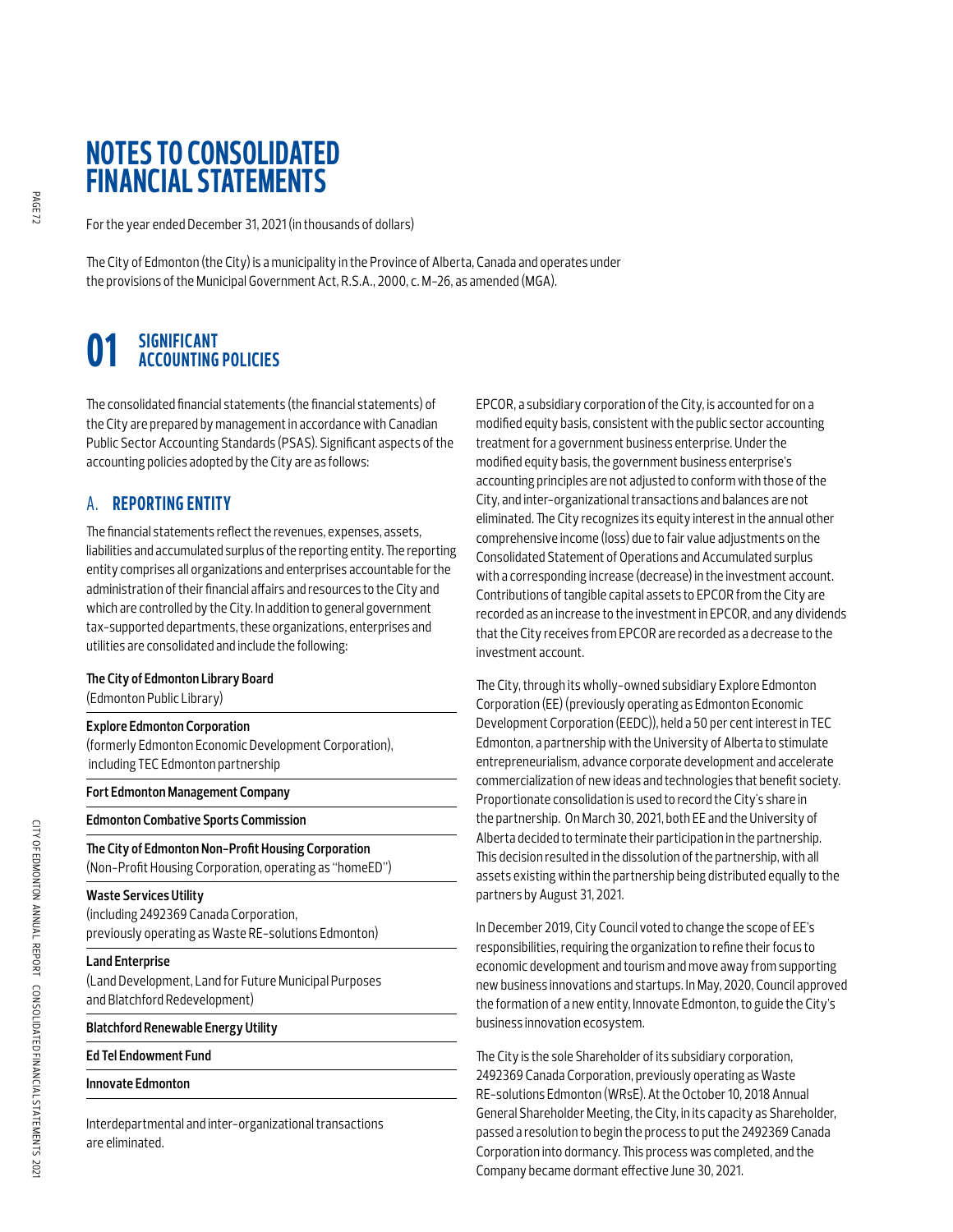For the year ended December 31, 2021 (in thousands of dollars)

The City administers Pension Funds, a Long-term Disability Plan and other assets on behalf of third parties and are disclosed in note 21. Related trust assets under administration for the benefit of external parties have been excluded from the reporting entity.

## B*.*  **BASIS OF ACCOUNTING**

The financial statements are prepared using the accrual basis of accounting. Revenues are accounted for in the period in which they are earned and measurable. Funds from external parties and earnings thereon restricted by agreement or legislation are accounted for as deferred revenue until used for the purpose specified.

Expenses are recognized as they are incurred and measurable based upon receipt of the goods and services and/or the legal obligation to pay.

## C. **USE OF ESTIMATES**

The preparation of financial statements requires management to make estimates and assumptions. These estimates affect the reported amounts of assets and liabilities and disclosure of contingent assets and liabilities at the date of the financial statements and the reported amounts of revenues and expenses during the period. Actual results could differ from those estimates.

Administration has used estimates to determine employee benefit obligations, pension obligations relating to City-sponsored pension plans, landfill closure and post-closure care obligations, accrued liabilities including estimates for expropriation of municipal lands and contaminated sites remediation, useful lives of tangible capital assets, the value of contributed tangible capital assets as well as provisions made for allowances for amounts receivable or any provision for impairment of investment values and tangible capital assets.

## D. **FOREIGN CURRENCY**

Monetary items denominated in foreign currency are translated to Canadian dollars at exchange rates in effect at December 31 and non-monetary items are translated at rates of exchange in effect when the assets were acquired or obligations incurred. Revenues and expenses are translated at rates in effect at the time of the transactions or at rates of exchange established by the terms of a forward foreign exchange contract. Gains (losses) on foreign currency translation are included in the Consolidated Statement of Operations and Accumulated Surplus.

## E*.*  **TAX REVENUE**

Annually, the City bills and collects property tax revenues for municipal purposes. Tax revenues are based on market value assessments determined in accordance with the MGA and annually established tax rates. Municipal tax rates are set each year by City Council in accordance with legislation and City Council-approved policies to raise the tax revenue required to meet the City's budget requirements. Tax revenues are recorded at the time tax billings are issued. Property assessments are subject to tax appeal. A provision has been recorded in Accounts payable and accrued liabilities for potential losses on assessment appeals outstanding at December 31. Tax revenues are recorded net of any tax appeals or allowances in the Consolidated Statement of Operations and Accumulated Surplus.

The City also bills and collects education tax on behalf of the Province of Alberta (the Province). Education tax rates are established by the Province each year in order to fund the cost of education on a Province-wide basis. Education taxes collected are remitted to the Province and the Edmonton Catholic Separate School District and are excluded from revenues and expenses in the Consolidated Statement of Operations and Accumulated Surplus. Education taxes collected as part of the incremental property taxes within a Community Revitalization Levy (CRL) are retained to offset development costs in the area over the life of the CRL.

## F. **GOVERNMENT TRANSFERS**

Government transfers are the transfer of monetary assets or tangible capital assets from other orders of government that are not the result of an exchange transaction and for which there is no expectation of repayment or direct financial return to the transferor in the future. The City receives government transfers from the Federal and Provincial governments to fund operating and capital expenditures. These transfers to the City are recognized as revenues when the transfers are authorized and all the eligibility criteria, if any, have been met, except when and to the extent that the transfer gives rise to an obligation that meets the definition of a liability for the recipient. Prior to that time, any amounts received, along with restricted interest thereon are recorded as deferred revenue.

Authorized transfers from the City to other organizations or individuals are recorded as an expense when the transfer has been authorized and the eligibility criteria, if any, have been met by the recipient. The majority of transfers made by the City are in the form of tangible capital assets, grants and subsidies.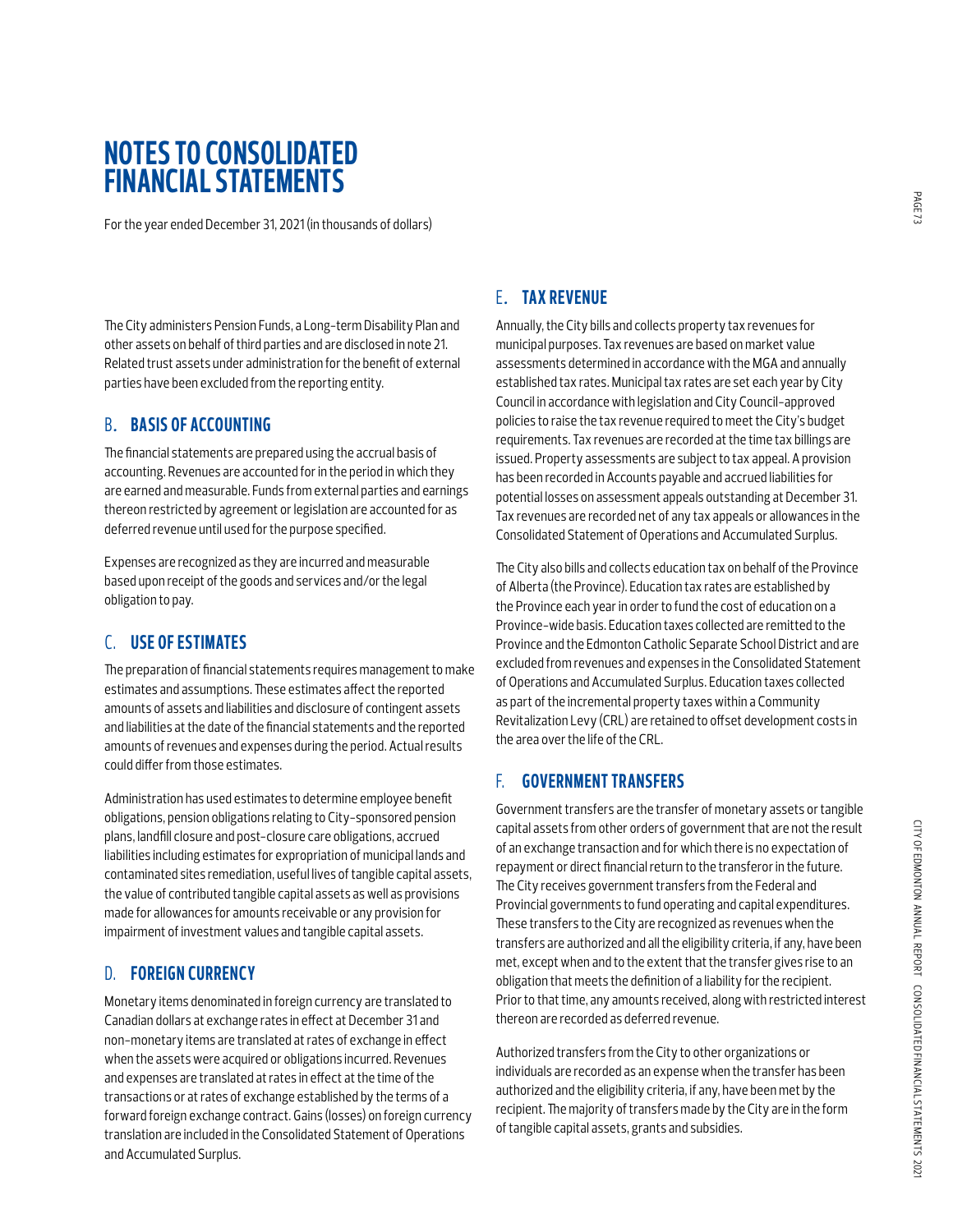For the year ended December 31, 2021 (in thousands of dollars)

## G. **LOCAL IMPROVEMENTS**

When a service or improvement is deemed to benefit a specific area more than the municipality as a whole, the project may be classified as a local improvement under the MGA, to be paid in whole or in part by a tax imposed on the benefiting property owners. The property owners' share of the improvement is recognized as revenue, and established as a receivable, in the period that the project expenditures are completed.

## H. **CASH AND CASH EQUIVALENTS**

Cash and Cash equivalents consist of cash on deposit, bankers' acceptances, treasury bills and commercial paper, at cost, which approximates market value. These cash equivalents generally mature within ninety days from the date of purchase, are capable of reasonably prompt liquidation and may be used to manage the City's cash position throughout the year.

## I. **INVESTMENTS**

Fixed income investments are recorded at amortized cost. Purchase premiums and discounts are amortized on the net present value basis over the terms of the issues. Investments in common and preferred shares and pooled funds are recorded at cost. Where there has been a loss in value that is other than a temporary decline, the respective investment is written down to recognize the loss. Any net undistributed realized losses in multi-unit investment trusts managed by the City are recorded in the year incurred.

Investment earnings are recorded as revenue in the period earned.

## J. **DEBT RECOVERABLE**

Debt recoverable consists of long-term debt amounts borrowed by the City that are recoverable under loans or other financial arrangements made to non-profit organizations. These debt recoverable amounts are recorded at a value equivalent to the offsetting outstanding long-term debt balances as at December 31. Loans are recorded at the lower of cost and net recoverable value. A valuation allowance in the debt recoverable is recognized when the City no longer has reasonable assurance of collection.

## K. **LAND FOR RESALE**

Land for resale is recorded at the lower of cost and net realizable value. Cost includes amounts for land acquisition and improvements to prepare the land for sale or servicing.

## L. **LIABILITY FOR CONTAMINATED SITES**

Contaminated sites are the result of a chemical, organic or radioactive material or live organism in amounts that exceed an environmental standard being introduced into soil, water or sediment. The City recognizes a liability for remediation of contaminated sites when the following criteria have been met:

- **+** an environmental standard exists,
- **+** there is evidence that contamination exceeds an environmental standard,,
- **+** the City is directly responsible or accepts responsibility for the contamination,
- **+** it is expected that future economic benefits will be given up, and
- **+** a reasonable estimate of the amount can be made.

Sites that are currently in productive use are only considered contaminated sites if an unexpected event results in remediation. In cases where the City's responsibility is not determinable, a contingent liability may be disclosed.

The liability reflects the City's best estimate, as of December 31, of the amount required to remediate non-productive sites to the current minimum standard of use prior to contamination. Where possible, provisions for remediation are based on environmental assessments completed on a site; for those sites where an assessment has not been completed, estimates of the remediation are completed using information available for the site and by extrapolating from the cost to clean up similar sites. The liability is recorded net of any estimated recoveries from third parties. When cash flows are expected to occur over extended future periods the City will measure the liability using present value techniques. This liability is reported in Accounts payable and accrued liabilities (Trade and other) in the Consolidated Statement of Financial Position.

## M. **DEPOSITS**

Deposits are held for the purposes of securing the compliance of a third party to contractual stipulations. Deposits are returned when compliance with contractual stipulations is determined. The City recognizes deposits into revenue when a third party defaults on the contractual stipulations that the deposits were securing against.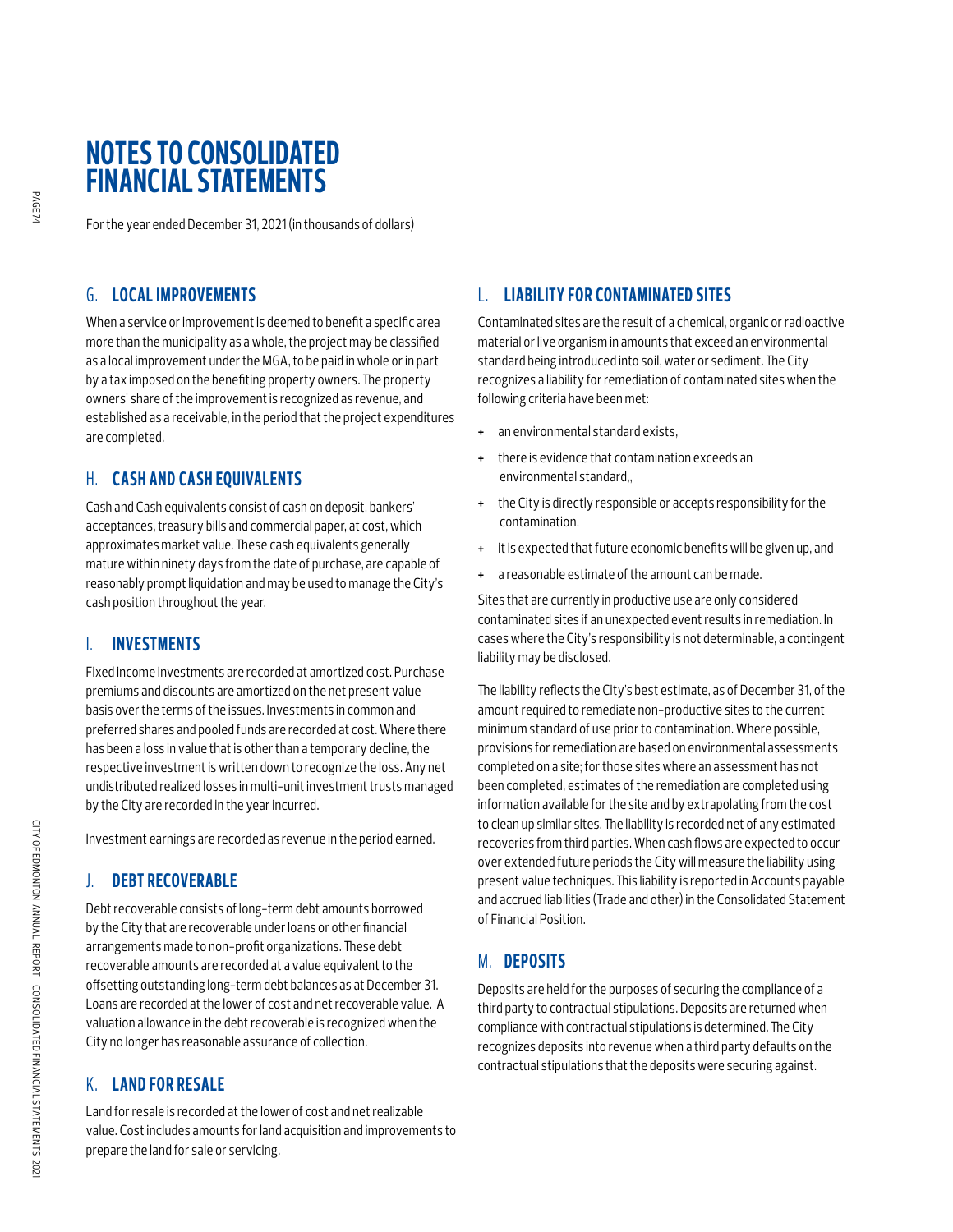For the year ended December 31, 2021 (in thousands of dollars)

## N. **DEFERRED REVENUE**

Deferred revenue comprises funds received in advance of services performed or where the use of funds is externally restricted. These amounts are recognized as revenue in the period the service is performed or when the funds are used for the purpose specified. When agreements stipulate that interest earned on contributions should be restricted for a specific purpose, that interest is treated as a contribution received and recorded as an addition to deferred revenue.

## O. **EMPLOYEE BENEFIT OBLIGATIONS**

The costs of post-employment benefits, compensated absences and termination benefits are recorded as an expense when the event that gives rise to the obligation occurs.

City employees participate in multi-employer pension plans that are administered by third parties. Obligations related to plan deficiencies are not recorded for these multi-employer pension plans as the City's share is not determinable. Contributions to multi-employer plans for current and past service are recorded as expenses in the year in which they become due.

Costs related to City-sponsored registered and non-registered defined benefit pension plans are recognized when earned by plan members. Plan obligations are actuarially determined using the projected benefit method prorated on service, applying management's best estimates of expected retirement ages of employees, salary and benefit escalation, plan investment performance and discount rates.

Actuarial gains and losses for active plans are amortized on a straightline basis over the expected average remaining service life of the related employee group. Adjustments arising from prior service costs relating to plan amendments and changes in the valuation allowance are recognized in the period in which the adjustment occurs. The City records the actuarially determined net fund asset or liability for Citysponsored registered pension plans. For jointly sponsored plans, the City records its proportionate share of that asset or liability.

## P. **LANDFILL CLOSURE AND POST-CLOSURE LIABILITIES**

The costs to close and maintain solid waste landfill sites are based on estimated future expenses, adjusted for inflation and discounted to current dollars. These costs are reported as a liability on the Consolidated Statement of Financial Position.

Landfill closure and post-closure care requirements have been defined in accordance with industry standards and include final covering and landscaping of the landfill, monitoring ground and surface water, treatment and monitoring of leachates, ongoing environmental monitoring, site

inspection and maintenance. The reported liability is based on estimates and assumptions with respect to events using the best information available to management. Future events, such as changes to regulatory requirements, may result in significant changes to the estimated total expenses and will be recognized prospectively, as a change in estimate, when applicable.

## Q. **PUBLIC-PRIVATE PARTNERSHIPS**

A public-private partnership (P3) is a contractual agreement between a public authority and a private entity for the provision of infrastructure and/or services. The City's P3 with TransEd Partners General Partnership is assessed based on the substance of the underlying agreement. Costs incurred during construction or acquisition are recognized as Tangible capital assets (classified as assets under construction), with a corresponding liability, both based on the estimated percentage of project completion. The asset will be amortized over the estimated useful life once in service. The liability is reduced by progress payments made during and upon completion of construction. The present value of future construction payments is recognized as Long-term debt, discounted to the date the asset is available for use, using the implied interest rate at the time the agreement is signed.

## R. **NON-FINANCIAL ASSETS**

Non-financial assets are not available to discharge liabilities and are held for use in the provision of services. They have useful lives extending beyond the current year and are not intended for sale in the normal course of operations. Non-financial assets include tangible capital assets, inventory of materials and supplies and other assets.

#### **i. Tangible Capital Assets**

Tangible capital assets are recorded at cost which includes all amounts that are directly attributable to acquisition, construction, development or betterment of the asset. Interest charges during construction are not capitalized. The cost, less residual value of the tangible capital assets, is amortized on a straight-line basis over the following estimated useful lives of the assets:

| Land improvements       | 20 to 50 years |
|-------------------------|----------------|
| Buildings               | 10 to 60 years |
| Machinery and equipment | 3 to 50 years  |
| Vehicles                | 9 to 35 years  |
| Engineered structures   | 7 to 100 years |

Assets under construction are not amortized until the asset is available for productive use.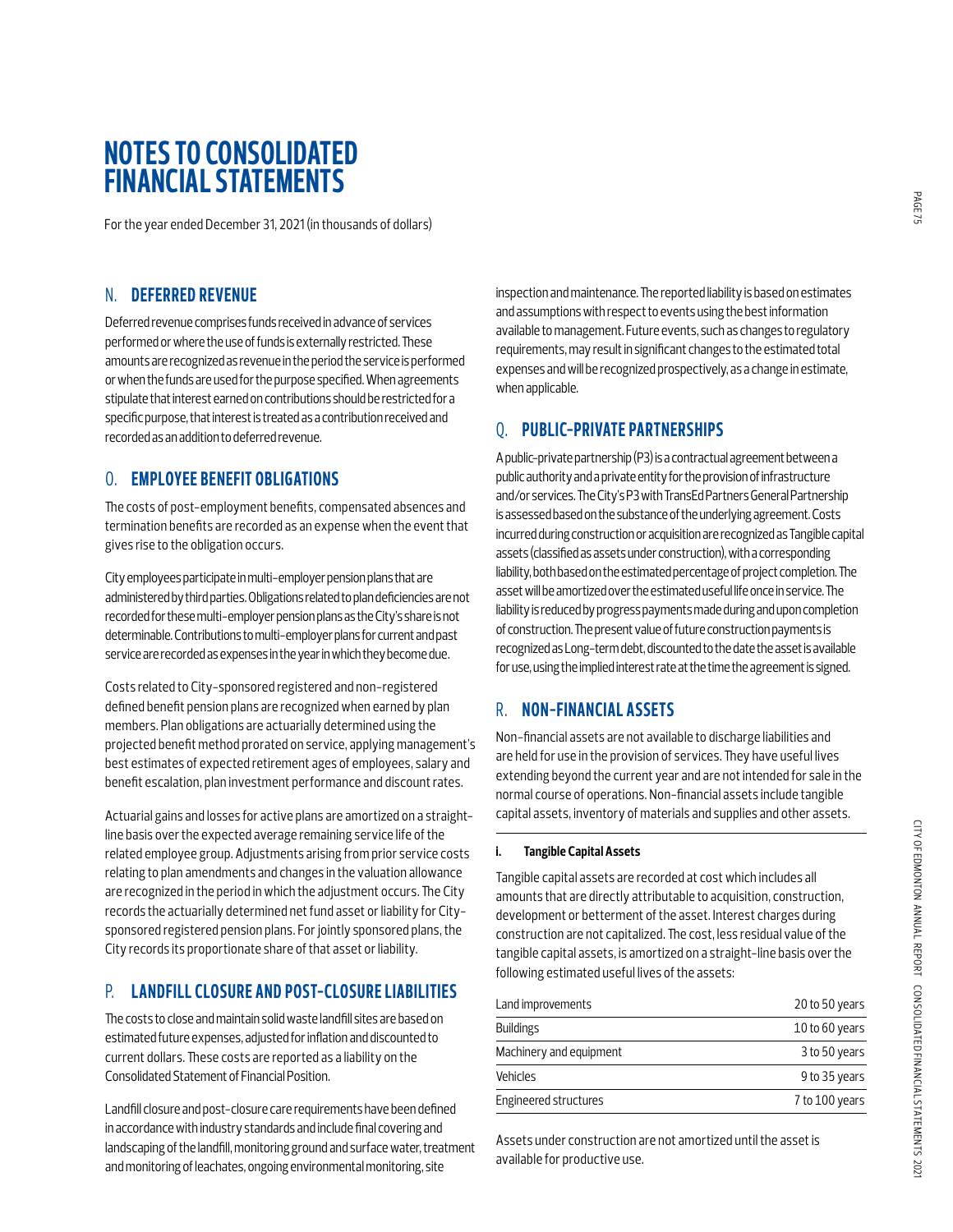For the year ended December 31, 2021 (in thousands of dollars)

Tangible capital assets are written down when conditions indicate that a tangible capital asset no longer contributes to the City's ability to provide goods and services, or that the value of future economic benefits associated with the tangible capital asset is less than its net book value.

#### **ii. Contributed Tangible Capital Assets**

Tangible capital assets acquired as contributions are recorded at their fair value on the date received and corresponding revenues are recorded as contributed tangible capital assets on the Consolidated Statement of Operations and Accumulated Surplus.

#### **iii. Leases**

Leases are classified as capital or operating leases. Leases that transfer substantially all benefits and risks to the City incidental to ownership of property are accounted for as capital leases. Assets under a capital lease are included within the respective tangible capital asset classifications. All other leases are accounted for as operating leases and the related lease payments, net of tenant inducements, are charged to expenses on a straight-line basis over the lease term.

#### **iv. Land Under Roads**

Land under roads that is acquired other than by a purchase agreement is valued at a nominal amount, as the fair value is not determinable.

#### **v. Inventory of Materials and Supplies**

Inventory of materials and supplies is valued at the lower of average cost and replacement cost.

#### **vi. Cultural, Historical and Works of Art**

The City manages and controls various works of art and nonoperational historical cultural assets including buildings, artifacts, paintings and sculptures located at City sites and public display areas. These assets are not recorded as tangible capital assets and are not amortized. Costs for public art are expensed in the period they are incurred.

## S. **COVID -19**

Over the course of the 2021 fiscal year, the City continued to be impacted by COVID-19. Various levels of public health restrictions were present throughout 2021 which affected the finances of many individuals, organizations, and the City. The City continued to closely monitor the COVID-19 developments and follow the guidelines issued by Alberta Health Services.

This ongoing situation has impacted the City's operations, including reduced revenues from lower transit ridership, lower community and recreation facility admissions as well as decreased program and rental fees due to facility closures and reduced service levels in response to Provincial public health measures, lower parking fees, and various other revenue impacts. Additional expenses were also incurred for enhanced cleaning, purchases of personal protective equipment, and other pandemic related costs. The impacts have been reflected in the consolidated financial statements, both in the actual and budgeted results.

Management continues to monitor the financial effects on the City. The long-term effects of the pandemic on citizens' needs and preferences, including how they use City services, are unclear. The situation continues to be dynamic and the ultimate duration and magnitude of the impacts on the economy are still relatively uncertain.

## T. **FUTURE ACCOUNTING STANDARD PRONOUNCEMENTS**

In 2022, the City will continue to assess the impact and prepare for the adoption of the following standards. While the timing of standard adoption can vary, certain standards must be adopted concurrently. The requirements in PS1201, Financial Statement Presentation, PS3450, Financial Instruments, PS2601, Foreign Currency Translation and PS3041, Portfolio Investments are required to be implemented at the same time. The following summarizes upcoming changes to PSAS.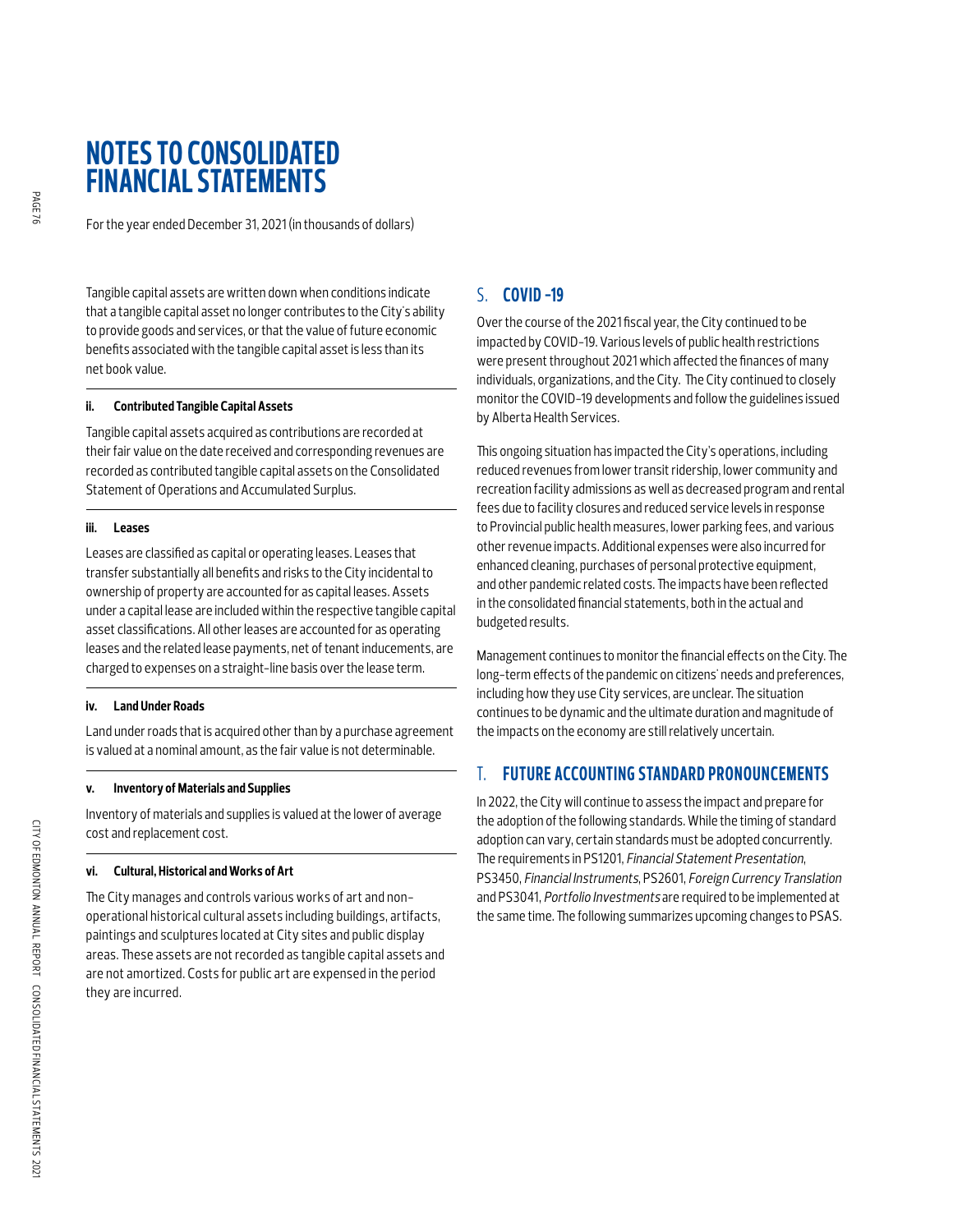For the year ended December 31, 2021 (in thousands of dollars)

#### **i. Financial Statement Presentation**

PS1201, Financial Statement Presentation, requires a new statement of re-measurement gains and losses separate from the statement of operations. Included in this new statement are the unrealized gains and losses arising from the re-measurement of financial instruments and items denominated in foreign currencies, as well as the government's proportionate share of other comprehensive income that arises when a government includes the results of government business enterprises and partnerships. This standard is applicable for fiscal years beginning on or after April 1, 2022.

#### **ii. Financial Instruments**

PS3450, Financial Instruments establishes recognition, measurement, and disclosure requirements for derivative and non-derivative financial instruments. The standard requires fair value measurement of derivatives and equity instruments; all other financial instruments can be measured at cost/amortized cost or fair value at the election of the government. Unrealized gains and losses are presented in a new statement of re-measurement gains and losses. There is the requirement to disclose the nature and extent of risks arising from financial instruments and clarification is given for the de-recognition of financial liabilities. This standard is applicable for fiscal years beginning on or after April 1, 2022.

#### **iii. Foreign Currency Translation**

PS2601, Foreign Currency Translation requires that monetary assets and liabilities denominated in a foreign currency and non-monetary items included in the fair value category, denominated in a foreign currency, be adjusted to reflect the exchange rates in effect at the financial statement date. Unrealized gains and losses are to be presented in the new statement of re-measurement gains and losses. This standard is applicable for fiscal years beginning on or after April 1, 2022.

#### **iv. Portfolio Investments**

PS3041, Portfolio Investments has removed the distinction between temporary and portfolio investments. This section was amended to conform to PS3450, Financial Instruments, and now includes pooled investments in its scope. Upon adoption of PS3450 and PS3041, PS3030, Temporary Investments will no longer apply. This standard is applicable for fiscal years beginning on or after April 1, 2022

#### **v. Asset Retirement Obligations**

PS3280, Asset Retirement Obligations establishes guidance on the accounting and reporting of legal obligations associated with the retirement of tangible capital assets controlled by a government or government organization. A liability for a retirement obligation can apply to tangible capital assets either in productive use or no longer in productive use. This standard is applicable for fiscal years beginning on or after April 1, 2022.

#### **vi. Revenue**

PS3400, Revenue provides a framework for recognizing, measuring and reporting revenue by differentiating between revenue that arises from transactions that include performance obligations and transactions that do not have performance obligations. This standard is applicable for fiscal years beginning on or after April 1, 2023.

#### **vii. Purchased Intangibles**

PSG-8, Purchased Intangibles, allows for purchased intangible assets to be recognized as assets in a public sector entity's financial statements. This guideline is applicable for fiscal years beginning on or after April 1, 2023.

#### **viii. Public Private Partnerships**

PS3160, Public Private Partnerships, establishes standards on accounting for partnerships between public and private sector entities where the public sector entity procures infrastructure using a private sector partner. This standard is applicable to fiscal years beginning on or after April 1, 2023.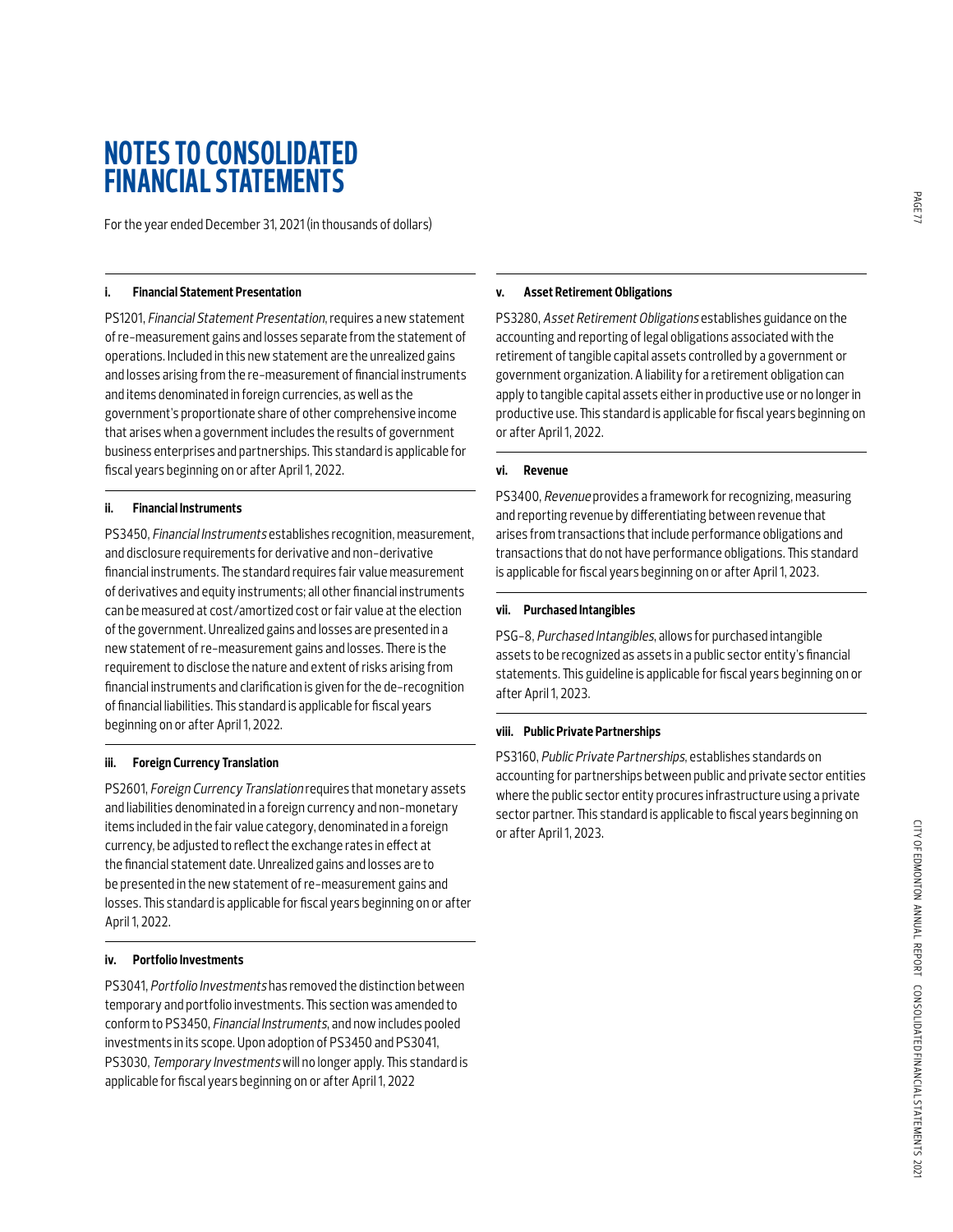For the year ended December 31, 2021 (in thousands of dollars)

# **CASH AND CASH EQUIVALENTS**

|                                                               | 2021                | 2020    |
|---------------------------------------------------------------|---------------------|---------|
| Cash                                                          | 35,067              | 38,696  |
| Cash equivalents<br>Cheques outstanding in excess of deposits | 444,828<br>(6, 636) | 492,344 |
|                                                               | 473.259             | 531,040 |

Cash equivalents have effective interest rates of 0.2 to 0.6 per cent (2020 – 0.2 to 2.0 per cent) and generally mature within ninety days from the date of purchase.

The City has access to an unsecured line of credit of up to \$250,000 CDN and \$10,000 USD (2020 - \$250,000 CDN and \$10,000 USD) to cover any bank overdrafts arising from day to day cash transactions. As of December 31, 2021, \$0 (2020 - \$0) was outstanding on the line of credit.

# **03 RECEIVABLES**

|                                            |    | 2021    |    | 2020    |
|--------------------------------------------|----|---------|----|---------|
| Trade and other                            | \$ | 207,696 | \$ | 184,889 |
| Local improvements                         |    | 119,986 |    | 120,470 |
| Taxes                                      |    | 81,260  |    | 104,760 |
| Government transfers:                      |    |         |    |         |
| P3 Canada Fund                             |    | 232,780 |    | 219,397 |
| Investing in Canada Infrastructure Program |    | 102,281 |    | 56,856  |
| Public Transit Infrastructure Fund         |    | 24,874  |    | 49,381  |
| Building Canada Fund                       |    | 9,250   |    | 28,172  |
| National Trade Corridor                    |    | 4,758   |    | 478     |
| Green Transit Incentives Program           |    | 2,461   |    | 22,257  |
| Other                                      |    | 3,823   |    | 552     |
|                                            | Ś  | 789,169 | Ś  | 787,212 |

Trade and other is net of allowance for doubtful accounts of \$3,835 (2020 - \$4,061). Taxes is net of allowance for doubtful accounts of \$6,076 (2020 - \$4,744).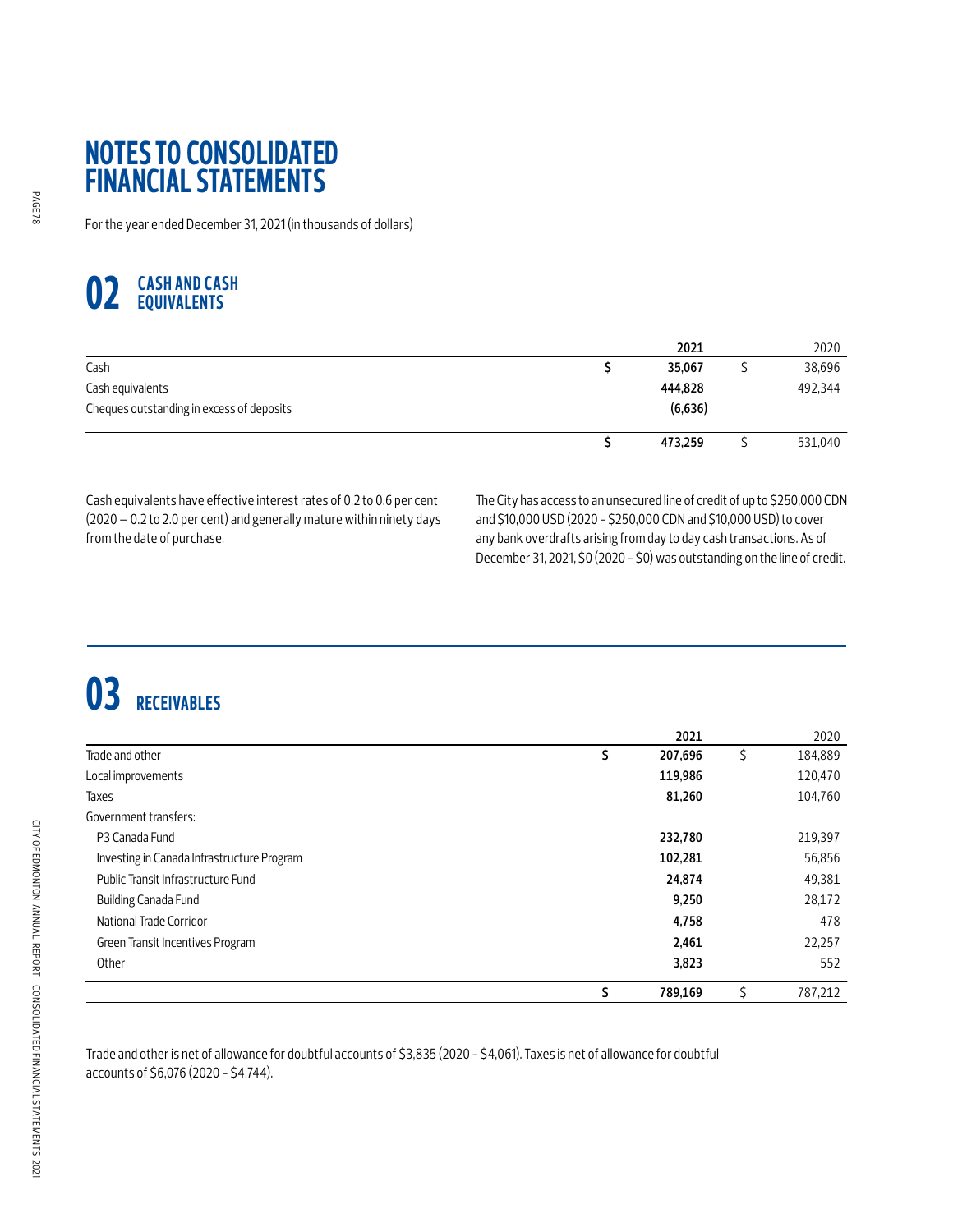For the year ended December 31, 2021 (in thousands of dollars)

# **04 INVESTMENTS**

|                                            |                 | 2021 |              | 2020            |                 |     |  |
|--------------------------------------------|-----------------|------|--------------|-----------------|-----------------|-----|--|
|                                            | Cost            |      | Market value | Cost            | Market Value    |     |  |
| Cash                                       | \$<br>491       | Ś    | 491          | Ś.<br>600       | Ś               | 600 |  |
| Amounts receivable - net                   | 813             |      | 813          | 279             |                 | 279 |  |
| Fixed income:                              |                 |      |              |                 |                 |     |  |
| Short-term notes and deposits              | 267,622         |      | 267,515      | 62,730          | 62,577          |     |  |
| Government and government guaranteed bonds | 627,377         |      | 627,966      | 550,078         | 576,214         |     |  |
| Corporate bonds and debentures             | 466,823         |      | 463,206      | 448,128         | 463,489         |     |  |
| Pooled fund                                | 108,076         |      | 110,026      | 92,078          | 95,512          |     |  |
|                                            | 1,469,898       |      | 1,468,713    | 1,153,014       | 1,197,792       |     |  |
| Common and preferred shares:               |                 |      |              |                 |                 |     |  |
| Canadian                                   | 260,611         |      | 307,530      | 278,340         | 317,072         |     |  |
| International                              | 458,629         |      | 543,993      | 439,715         | 510,458         |     |  |
| Global                                     | 47,897          |      | 56,958       | 46,755          | 49,577          |     |  |
|                                            | 767,137         |      | 908,481      | 764,810         | 877,107         |     |  |
| Pooled infrastructure funds                | 104,426         |      | 113,497      | 64,453          | 79,877          |     |  |
| Other investments                          | 17              |      | 17           | 86              |                 | 86  |  |
|                                            | \$<br>2,342,782 | \$   | 2,492,012    | \$<br>1,983,242 | \$<br>2,155,741 |     |  |

Short-term notes and deposits have effective interest rates of 0.1 to 0.9 per cent (2020 - 0.1 to 0.6 per cent) and mature in less than one year. Government and corporate bonds and debentures have effective interest rates of 0.9 to 4.1 per cent (2020 – 0.1 to 3.8 per cent) with maturity dates from September 8, 2022 to June 18, 2062 (2020 – January 5, 2021 to June 18, 2062).

The pooled fixed income fund represents an interest in a fund consisting of corporate bonds, government bonds and inflationlinked bonds.

The pooled infrastructure fund represents an interest in a globally diversified portfolio of core-yielding infrastructure investments.

Investments with a cost of \$891,958 (2020 - \$813,103) and market value of \$996,922 (2020 - \$912,823) are managed within the Ed Tel Endowment Fund, in accordance with City Bylaw 11713. An annual appropriation from the earnings of the fund of \$40,687 (2020 - \$40,093) was withdrawn to support municipal operations, based upon a spending formula set out in the Bylaw. Any amendment to the Bylaw requires advertisement and a public hearing.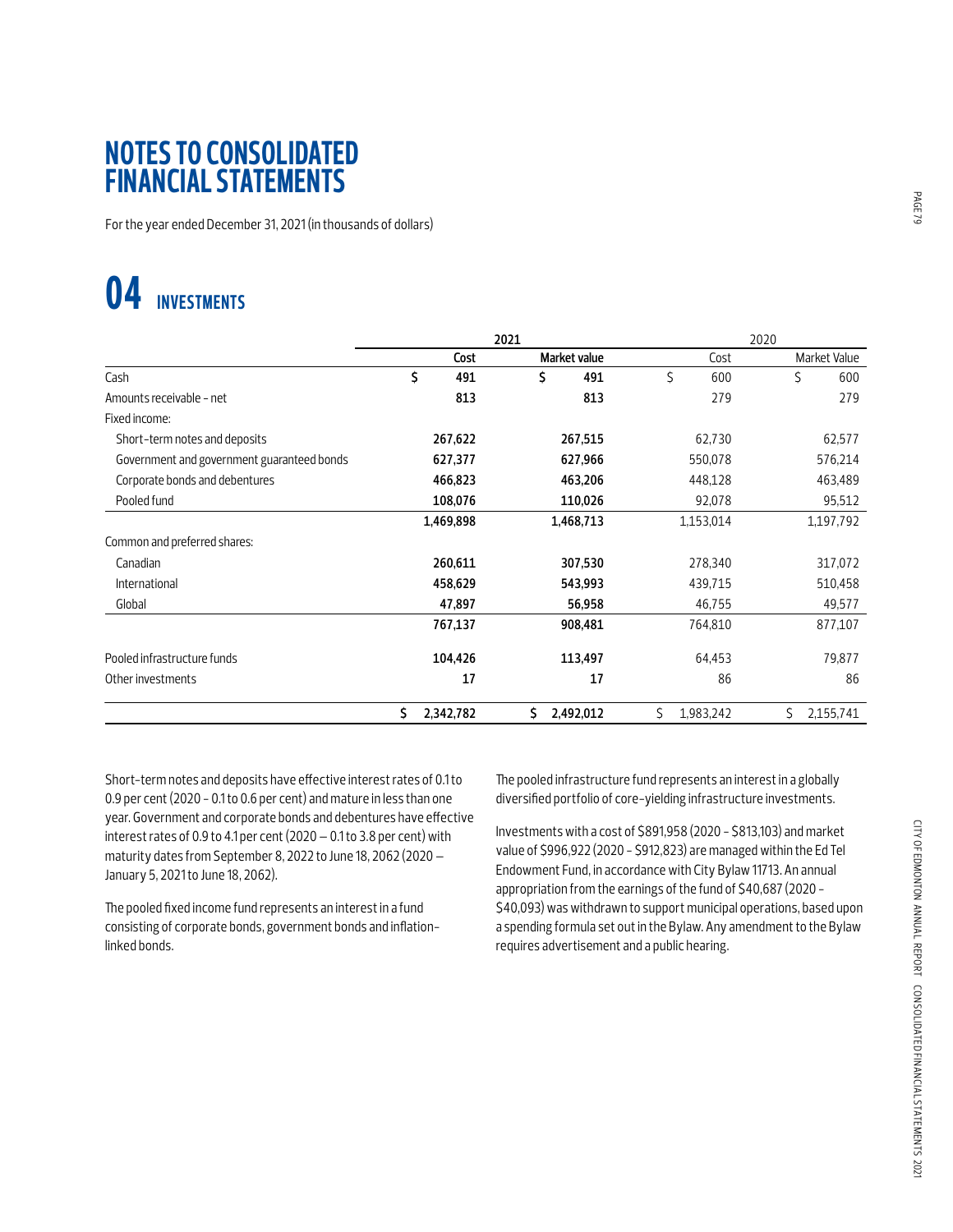For the year ended December 31, 2021 (in thousands of dollars)

# **DEBT 05 RECOVERABLE**

Debt recoverable of \$22,455 (2020 – \$9,813) consists of amounts borrowed by the City and provided to the Edmonton Catholic Separate School District and the Francis Winspear Centre for Music, to be recovered through agreements. The financial arrangements are in accordance with section 264 of the Municipal Government Act and are authorized by City bylaws. The arrangements have the same general repayments terms as the respective debt with interest accrued on outstanding amounts. As of December 31, 2021, the Edmonton Catholic Separate School District and Francis Winspear Centre for Music

are in compliance with the terms of the financial arrangement. The receivables bear an implicit annual interest rate ranging between 2.5 per cent to 4.3 per cent (2020 - 4.3 per cent) and will be recovered in annual amounts between the years 2041 and 2044, respectively.

Principal and interest payments recoverable for each of the next 5 years and thereafter are as follows:

|            | Principal | Interest | Total  |
|------------|-----------|----------|--------|
| 2022       | 269       | 303      | 572    |
| 2023       | 561       | 303      | 864    |
| 2024       | 863       | 293      | 1,156  |
| 2025       | 889       | 279      | 1,168  |
| 2026       | 916       | 266      | 1,182  |
| Thereafter | 18,957    | 2,091    | 21,048 |
|            | 22,455    | 3,535    | 25,990 |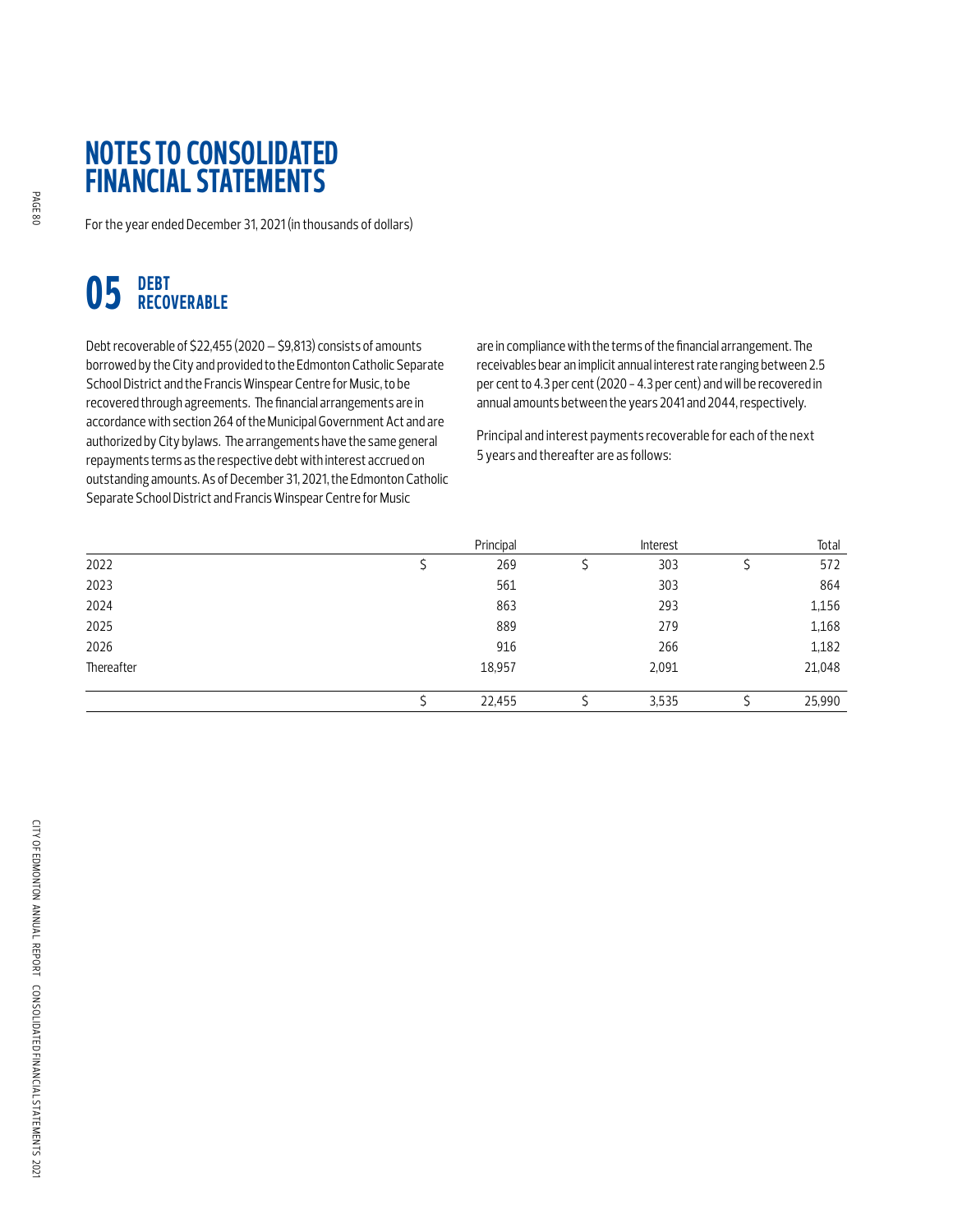For the year ended December 31, 2021 (in thousands of dollars)

# **06 ACCOUNTS PAYABLE AND ACCRUED LIABILITIES**

|                         | 2021      | 2020      |
|-------------------------|-----------|-----------|
| Trade and other         | 853,897   | 792,085   |
| Developer obligations   | 182,879   | 173,911   |
| Payroll and remittances | 93,027    | 73,674    |
| Accrued interest        | 20.927    | 21,378    |
|                         | 1,150,730 | 1,061,048 |

# **DEFERRED 07 REVENUE**

|    |         |      |         |                                                           |         |                       | 2021         |
|----|---------|------|---------|-----------------------------------------------------------|---------|-----------------------|--------------|
|    |         |      |         |                                                           |         |                       |              |
| \$ | 33,555  | \$   | 143,057 | \$                                                        | 137,368 |                       | Ś.<br>39,244 |
|    | 18,991  |      | 11,620  |                                                           | 13,239  |                       | 17,372       |
|    | 13,095  |      | 10      |                                                           | 852     |                       | 12,253       |
|    | 10,439  |      | 22      |                                                           | 2,084   |                       | 8,377        |
|    | 76,080  |      | 154,709 |                                                           | 153,543 |                       | 77,246       |
|    |         |      |         |                                                           |         |                       |              |
|    | 99,633  |      | 235,363 |                                                           | 170,664 |                       | 164,332      |
|    | 51,968  |      | 113,836 |                                                           | 59,720  |                       | 106,084      |
|    | 5,799   |      | 109,527 |                                                           | 102,608 |                       | 12,718       |
|    | 11,528  |      | 5,955   |                                                           | 7,349   |                       | 10,134       |
|    | 35,144  |      |         |                                                           | 26,867  |                       | 8,277        |
|    | 204,072 |      | 464,681 |                                                           | 367,208 |                       | 301,545      |
| Ś  | 280,152 | Ś.   | 619,390 | Ś.                                                        | 520.751 | \$                    | 378,791      |
|    |         | 2020 |         | <b>Externally Restricted</b><br>Contributions<br>Received |         | Revenue<br>Recognized |              |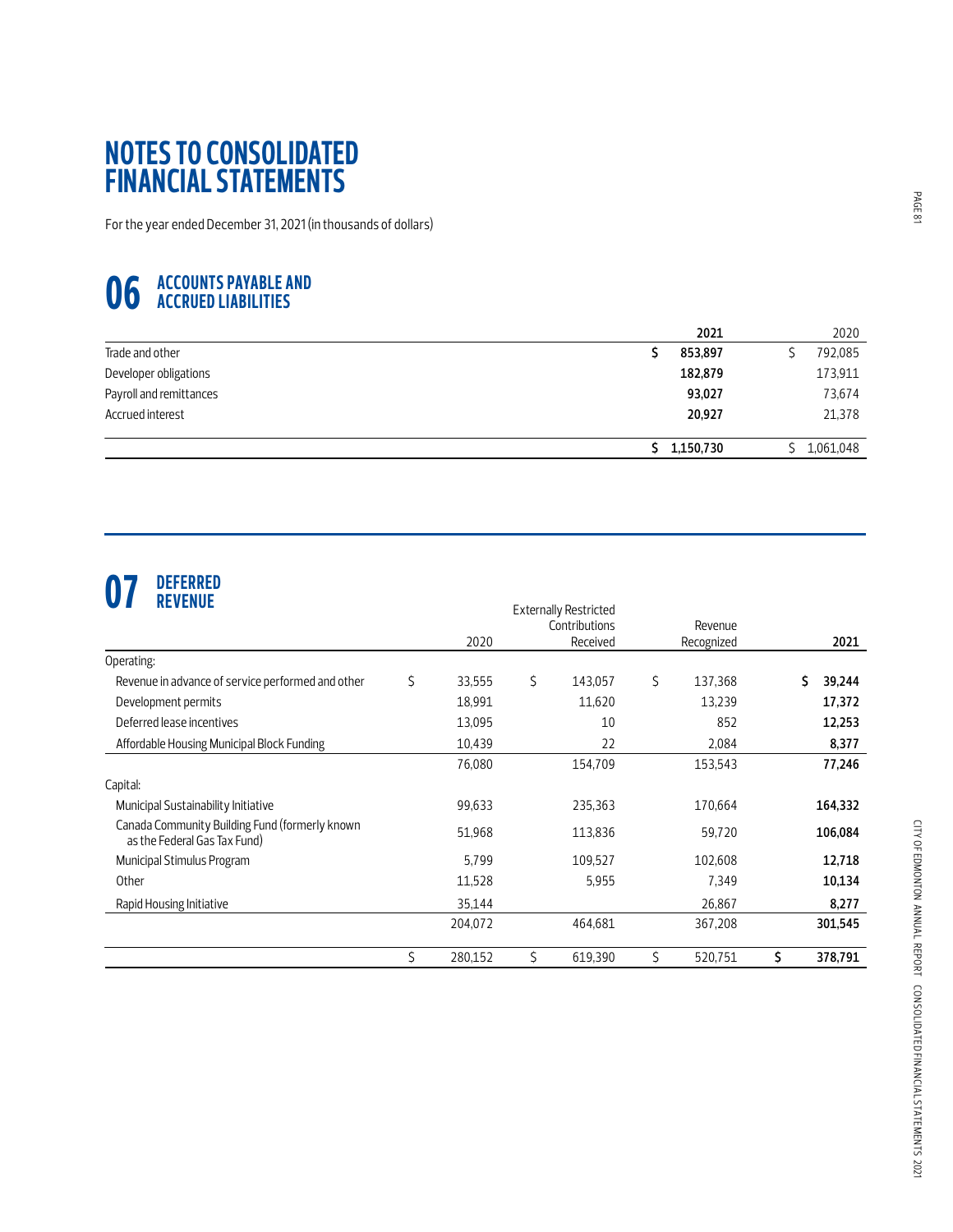For the year ended December 31, 2021 (in thousands of dollars)

# **O8** *BMPLOYEE BENEFIT*

|                                          |   | 2021    |   | 2020    |
|------------------------------------------|---|---------|---|---------|
| Accrued vacation                         | э | 93,961  | Ś | 88,382  |
| Post-employment benefits                 |   | 50,160  |   | 52,483  |
| Banked overtime                          |   | 15,024  |   | 13,672  |
| Major medical and dental plans           |   | 13,407  |   | 16,419  |
| Group life insurance plan                |   | 11,155  |   | 9,194   |
| Supplementary management retirement plan |   | 7,089   |   | 8,548   |
| Health care spending                     |   | 3,122   |   | 3,378   |
| Income replacement plan                  |   | 1,163   |   | 1,400   |
| Other                                    |   | 716     |   | 585     |
|                                          |   | 195.797 |   | 194.061 |

Post-employment benefits represent the City's cost, including the continuation of benefits for employees on long-term disability, and the City's share of pensioners' eligible medical, dental and other obligations until pensioners reach the age of 65.

In order to measure the post-employment obligation, an actuarial valuation was completed by Aon Hewitt as at December 31, 2021 regarding the continuation of benefit coverage while eligible employees are on long-term disability. The discount rate used in the valuation is 1.5 per cent (2020 – 1.5 per cent). The accrued benefit obligation as at December 31, 2021 is \$46,642 (2020 - \$42,247). The change is comprised of current service cost of \$8,858 (2020 - \$8,968), interest cost of \$772 (2020 - \$1,112), actuarial loss of \$796 (2020 actuarial gain - \$242) and benefits paid during the year of \$6,031  $(2020 - 56, 221)$ .

Eligible post-employment medical and dental obligations are estimated based on a five year average of pensioners' claim costs in excess of contributions until the pensioners reach age 65. Eligible medical obligations for 2021 were \$1,004 (2020 - \$1,176). Eligible dental obligations for 2021 were \$331 (2020 - \$289). Other postemployment benefits for 2021 were \$2,183 (2020 - \$8,770).

The City sponsors major medical, dental and other employee benefit plans, which are funded through employee and/or employer contributions. Premium contributions, interest earnings, payments for benefit entitlements and administrative costs are applied to each of the respective plans.

A Group Life Insurance Plan is provided by the City, funded equally by employer and employees. The Plan is administered by Great West Life.

A Supplementary Management Retirement Plan for designated management employees was implemented effective for service beginning January 1, 2003. The accrued benefit liability for total current and past service costs of \$7,089 (2020 - \$8,548) has been based upon an actuarial valuation completed by Aon Hewitt as at December 31, 2021. Unamortized net loss of \$416 (2020 loss - \$1,035) will be amortized over the fourteen (2020 – thirteen) year average remaining service period of active plan participants.

All permanent employees are entitled to a health care spending account providing reimbursement up to established limits for eligible expenses not covered under the Supplementary Health Care and Dental Plans. An estimate has been included in 2021 expenses of amounts not used in the current year that are eligible to be carried forward under the terms of the plan.

The income replacement plan was a disability plan partially funded by employees, which was discontinued in April 1991. The outstanding obligation will be paid to employees in accordance with the terms and conditions of the plan. The obligation is based on an actuarial valuation as at December 31, 2021, completed by Aon Hewitt.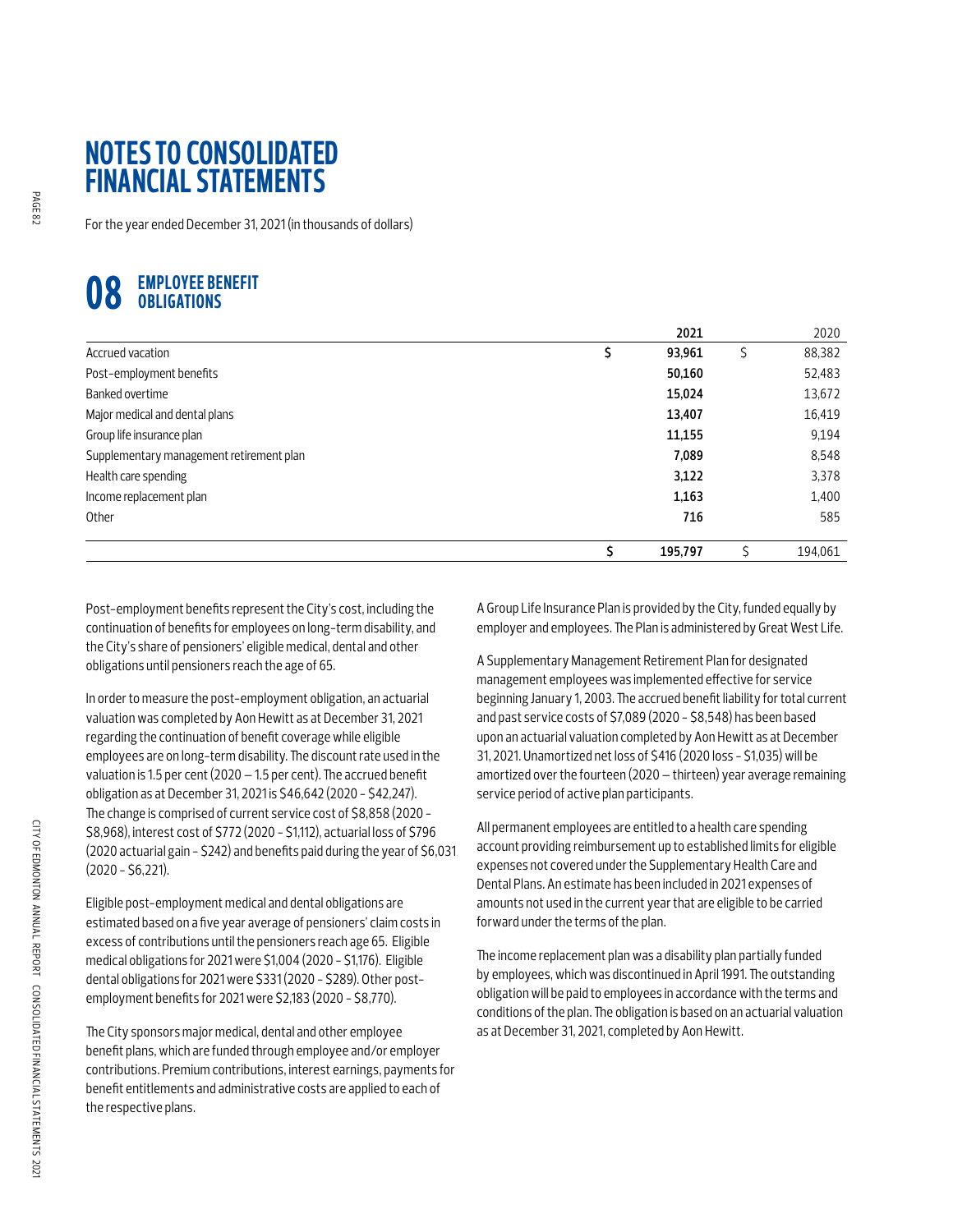For the year ended December 31, 2021 (in thousands of dollars)

# **Q9** LANDFILL CLOSURE AND POST-CLOSURE CARE

Under Provincial legislation, the City has a liability for closure and post-closure care costs for its landfill sites. The Clover Bar landfill site was closed to the public in August 2009. The City used the landfill internally until 2018 and anticipates final closure in 2024, after which time the post closure period is expected to be 25 years. The costs to maintain a closed solid waste landfill site are based on estimated future expenses in current dollars by applying a discount rate at the

City's average long-term borrowing rate of 3.5 per cent (2020 – 3.5 per cent) and inflation rate of 2.1 per cent (2020 – 2.0 per cent). An amount of \$45,560 (2020 - \$40,408) has been accrued and Waste Services currently maintains restricted cash of \$22,200 for the Clover Bar landfill liability. The remaining required funds for this liability will be funded through the collection of utility rates.

# **LONG-TERM 10 DEBT**

## A. **DEBT PAYABLE**

Debt payable includes the following amounts:

|                                                                            | 2021            |    | 2020      |
|----------------------------------------------------------------------------|-----------------|----|-----------|
| <b>Debentures</b>                                                          | \$<br>3,554,705 | \$ | 3,523,655 |
| Mortgages                                                                  | 24,048          |    | 5,275     |
| Public-private partnership (P3) term debt                                  | 491,165         |    | 433,832   |
|                                                                            | 4,069,918       |    | 3,962,762 |
| Less debt attributed to and secured by offsetting amounts receivable from: |                 |    |           |
| EPCOR Utilities Inc.                                                       | 523,348         |    | 555,617   |
|                                                                            | 3,546,570       | Ś  | 3,407,145 |
| Long-term debt comprises:                                                  |                 |    |           |
| Self-liquidating debt                                                      | 514,408         |    | 456,270   |
| Tax-supported debt:                                                        |                 |    |           |
| Debenture debt                                                             | 2,540,997       |    | 2,517,043 |
| Public-private partnership (P3) term debt                                  | 491,165         |    | 433,832   |
|                                                                            | 3,546,570       |    | 3,407,145 |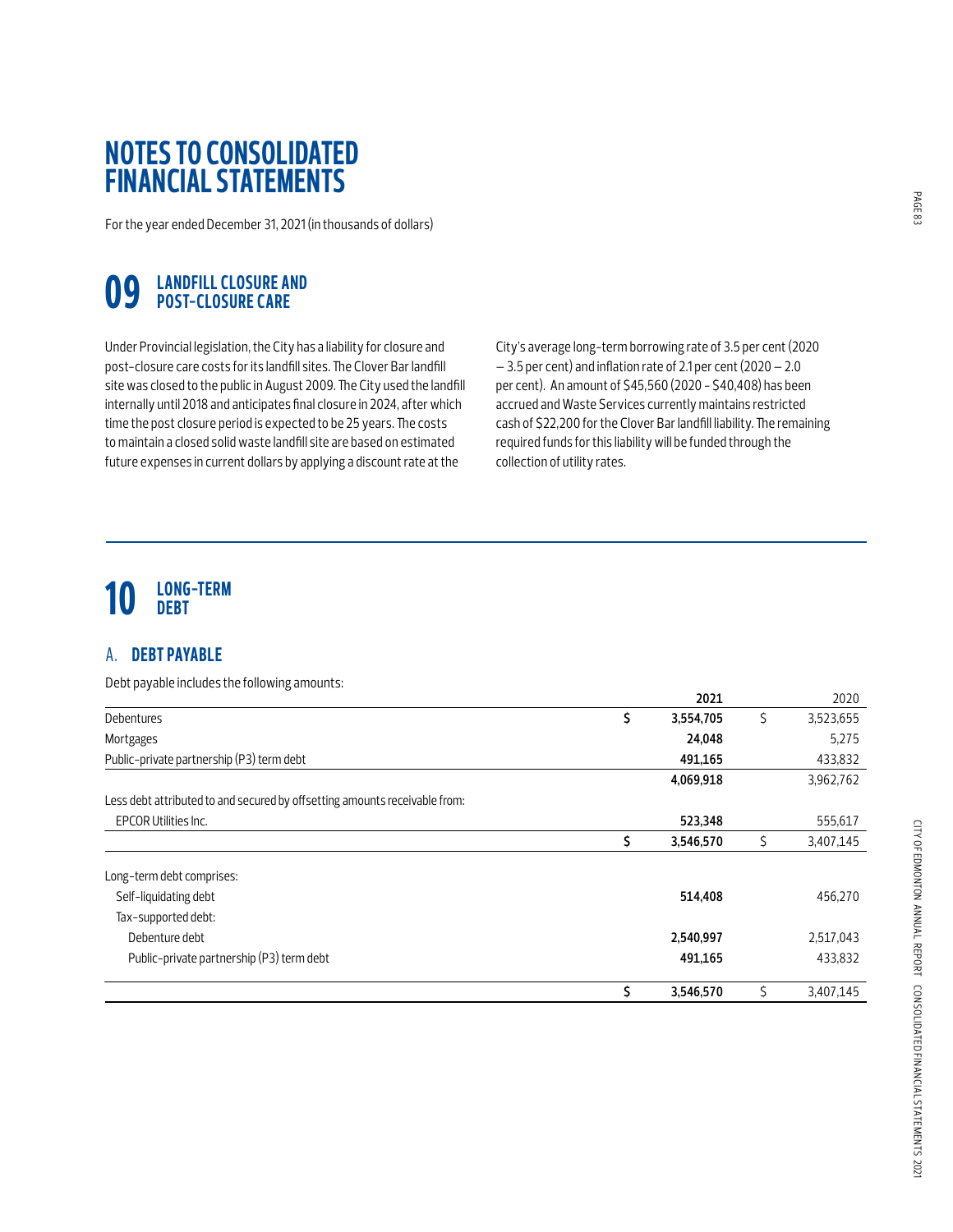For the year ended December 31, 2021 (in thousands of dollars)

The amount receivable from EPCOR relates to debentures issued in the name of the City on behalf of EPCOR. The repayment terms are the same as the respective debt with the exception of debt relating to the Gold Bar Wastewater Treatment Facility which is based on a blended semi-annual repayment schedule.

Principal and interest payments on long-term debt for the next five years and thereafter are as follows:

| Principal:             |                      |         |                      |         |                  |                                  |                 |
|------------------------|----------------------|---------|----------------------|---------|------------------|----------------------------------|-----------------|
|                        | Self-<br>Liquidating |         | $Tax -$<br>Supported |         | Gross<br>Payment | Less:<br><b>EPCOR Receivable</b> | Net<br>Payment  |
| 2022                   | \$<br>70,222         | \$      | 183,328              | \$      | 253,550          | \$<br>33,221                     | \$<br>220,329   |
| 2023                   | 68,459               |         | 162,197              |         | 230,656          | 30,966                           | 199,690         |
| 2024                   | 68,849               |         | 166,710              |         | 235,559          | 31,613                           | 203,946         |
| 2025                   | 69,234               |         | 168,931              |         | 238,165          | 32,437                           | 205,728         |
| 2026                   | 69,281               |         | 172,426              |         | 241,707          | 33,155                           | 208,552         |
| Thereafter             | 691,711              |         | 2,178,570            |         | 2,870,281        | 361,956                          | 2,508,325       |
|                        | \$<br>1,037,756      | $\zeta$ | 3,032,162            | \$      | 4,069,918        | \$<br>523,348                    | \$<br>3,546,570 |
| Interest:              |                      |         |                      |         |                  |                                  |                 |
|                        | Self-<br>Liquidating |         | $Tax -$<br>Supported |         | Gross<br>Payment | Less:<br><b>EPCOR Receivable</b> | Net<br>Payment  |
| 2022                   | \$<br>36,767         | \$      | 94,729               | \$      | 131,496          | \$<br>19,690                     | \$<br>111,806   |
| 2023                   | 33,128               |         | 100,057              |         | 133,185          | 18,195                           | 114,990         |
| 2024                   | 30,346               |         | 94,051               |         | 124,397          | 16,885                           | 107,512         |
| 2025                   | 27,578               |         | 87,901               |         | 115,479          | 15,553                           | 99,926          |
| 2026                   | 24,821               |         | 81,652               |         | 106,473          | 14,194                           | 92,279          |
| Thereafter             | 138,031              |         | 710,846              |         | 848,877          | 78,157                           | 770,720         |
|                        | \$<br>290,671        | \$      | 1,169,236            | $\zeta$ | 1,459,907        | \$<br>162,674                    | \$<br>1,297,233 |
| <b>Total Payments:</b> |                      |         |                      |         |                  |                                  |                 |
|                        | Self-<br>Liquidating |         | $Tax -$<br>Supported |         | Gross<br>Payment | Less:<br><b>EPCOR Receivable</b> | Net<br>Payment  |
| 2022                   | \$<br>106,989        | \$      | 278,057              | \$      | 385,046          | \$<br>52,911                     | \$<br>332,135   |
| 2023                   | 101,587              |         | 262,254              |         | 363,841          | 49,161                           | 314,680         |
| 2024                   | 99,195               |         | 260,761              |         | 359,956          | 48,498                           | 311,458         |

|            | Liyuludulik | Juppor teu | ו מעווכות | LI CUIVINCUCIVADIC | ⊦ ayıncın. |
|------------|-------------|------------|-----------|--------------------|------------|
| 2022       | 106.989     | 278,057    | 385,046   | 52,911             | 332,135    |
| 2023       | 101.587     | 262,254    | 363,841   | 49,161             | 314,680    |
| 2024       | 99.195      | 260,761    | 359,956   | 48,498             | 311,458    |
| 2025       | 96.812      | 256,832    | 353.644   | 47,990             | 305,654    |
| 2026       | 94.102      | 254.078    | 348.180   | 47,349             | 300,831    |
| Thereafter | 829.742     | 2.889.416  | 3,719,158 | 440.113            | 3,279,045  |
|            | 1,328,427   | 4,201,398  | 5,529,825 | 686.022            | 4,843,803  |
|            |             |            |           |                    |            |

EPCOR receivable amounts offset self-liquidating debt and interest payments.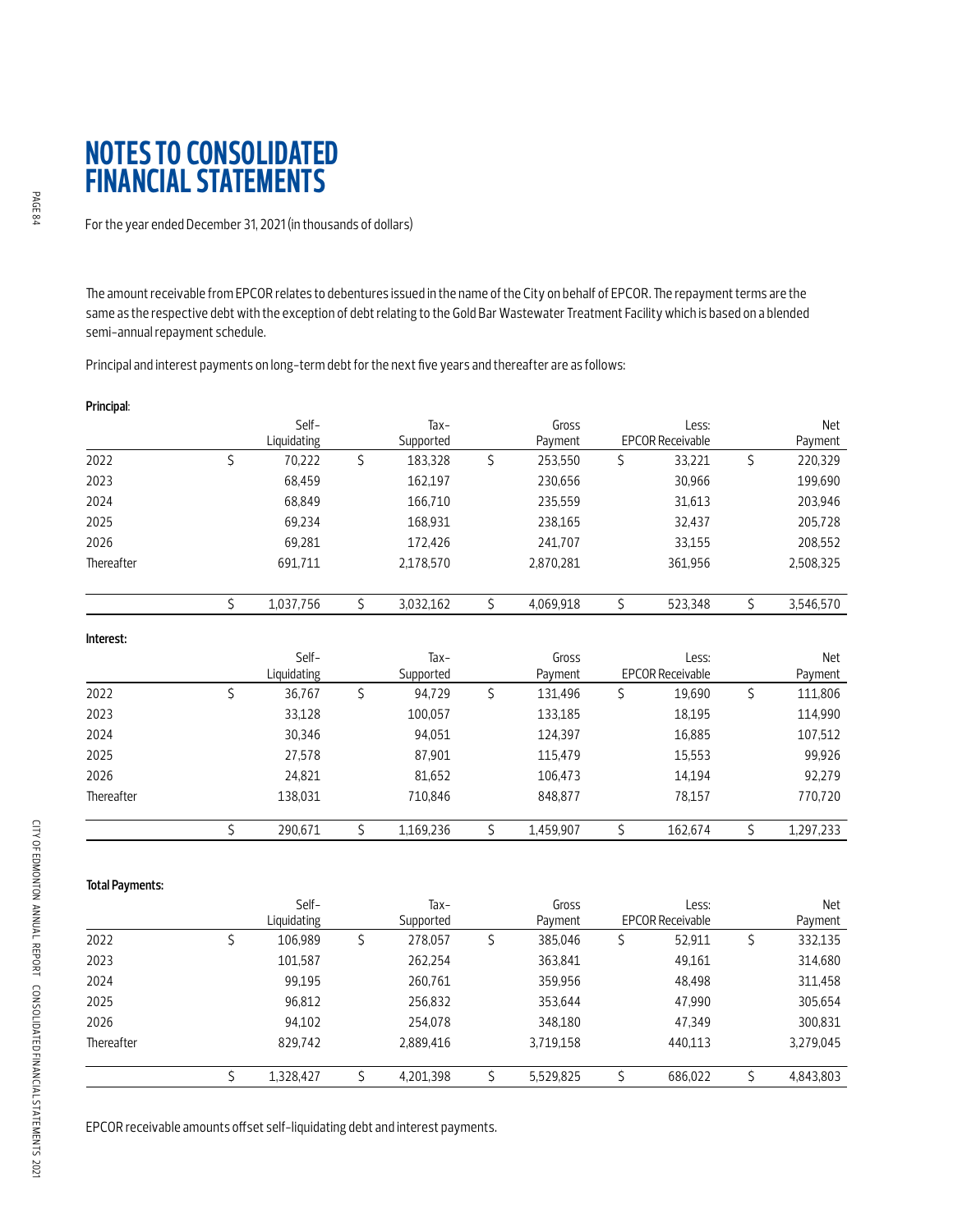For the year ended December 31, 2021 (in thousands of dollars)

## B. **DEBT AND DEBT SERVICE LIMITS**

A regulation under section 271 of the MGA requires that debt, debt limit and debt service (principal and interest payments) limit be disclosed. The debt limit, as defined in the Regulation, is two times consolidated revenue net of capital government transfers and developer contributed tangible capital assets. As allowed under the Regulation, the revenue

from EPCOR subsidiary operations are eliminated in calculating the debt limits. Consistently, debt and debt service costs relating to EPCOR are also eliminated from the calculation. The debt service limit is calculated at 0.35 times of the same revenue. Incurring debt beyond these limits requires approval by the provincial Minister of Municipal Affairs.

The City's position with respect to the debt and debt service limits is as follows:

|                                         | 2021      | 2020      |
|-----------------------------------------|-----------|-----------|
| Total debt limit per Regulation         | 5,978,098 | 5,856,892 |
| Total debt                              | 3,546,570 | 3,407,145 |
| Percentage used (%)                     | 59.3      | 58.2      |
| Total debt service limit per Regulation | 1,046,167 | 1,024,956 |
| Total debt service                      | 335,975   | 313,179   |
| Percentage used (%)                     | 32.1      | 30.6      |

## C. **MATURITIES AND INTEREST RATES**

Existing long-term debt matures in annual amounts in years 2022 through 2052 and debenture interest is payable at rates ranging from 1.3 to 8.5 per cent (2020 - 1.3 to 8.5 per cent). The average annual interest rate is 3.5 per cent for 2021 (2020 - 3.5 per cent).

## D. **INTEREST ON LONG-TERM DEBT**

|                                                               | 2021    | 2020    |
|---------------------------------------------------------------|---------|---------|
| Self-liquidating debt                                         | 37,353  | 39,018  |
| Tax-supported debt                                            | 86,440  | 87,151  |
| Public private partnership (P3) term debt                     | 7.493   | 23,027  |
|                                                               | 131,286 | 149,196 |
| Less payments on offsetting amounts receivable                | 20.861  | 22,330  |
| Long-term debt interest included in interest and bank charges | 110.425 | 126,866 |

## E. **PUBLIC PRIVATE PARTNERSHIP (P3) OBLIGATION**

|                                   | 2021    | 2020    |
|-----------------------------------|---------|---------|
| Valley Line LRT:                  |         |         |
| P3 service commencement liability | 204.804 | 204,112 |
| P3 term debt                      | 491.165 | 433,832 |
| Total P3 Obligation               | 695.969 | 637.944 |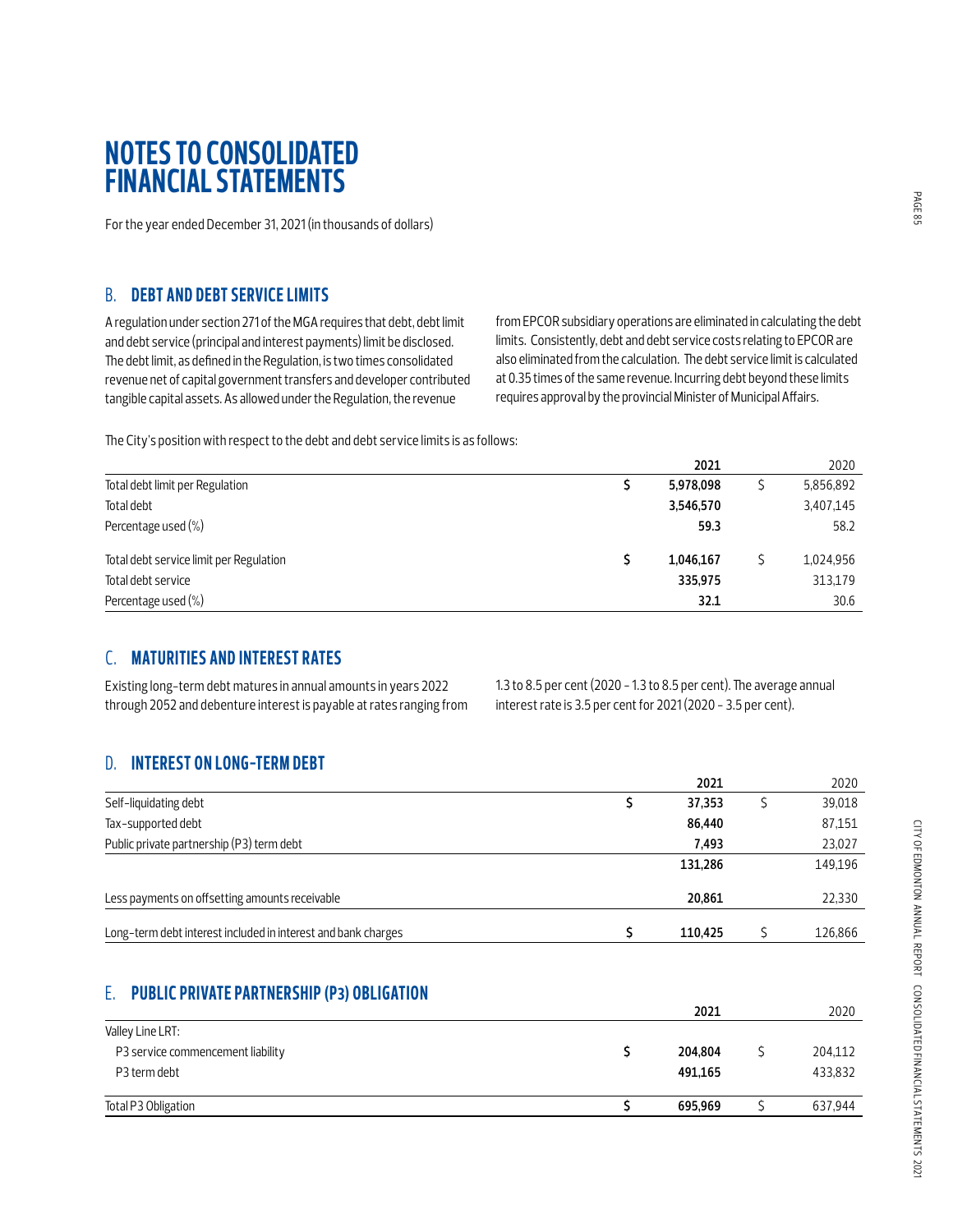For the year ended December 31, 2021 (in thousands of dollars)

In February 2016, the City entered into a P3 agreement with TransEd Partners General Partnership (TransEd) for the design, construction, operation, and maintenance of stage 1 of the Valley Line LRT from Mill Woods to Downtown. The construction period runs from 2016-2022 and the operating period from 2022-2050. During construction of the Valley Line LRT, the City recognizes capital costs as assets under construction and makes progress payments on 50.0 per cent of the capital costs, based on percentage of construction completion. Payments on the remaining 50.0 per cent of the capital costs are deferred and recognized as a P3 obligation to TransEd of which 16.7 per cent will be settled upon substantial construction completion of the project. The remaining 33.3 per cent, which represents P3 term debt, is to be repaid by monthly interest and principal payments starting in the operating period at an interest rate of 4.4 per cent. The City's liability for the P3 Long term debt is uncertain at present due to the ongoing construction period and the contractual mechanisms by which disputes arising during the construction period are resolved.

As of December 31, 2021, the total P3 obligation is \$695,969 based on 95.8 per cent of construction completion. The P3 service commencement liability related to the payment TransEd will receive upon service commencement, reported in Accounts payable and accrued liabilities, has a balance of \$204,804.

Principal and interest payments on the P3 term debt for the next five years and thereafter are as follows:

|            |   | Principal |   | Interest | Total        |
|------------|---|-----------|---|----------|--------------|
| 2022       | S | 31,763    | S | 9.409    | 41,172<br>S. |
| 2023       |   | 7,741     |   | 20,282   | 28,023       |
| 2024       |   | 8,091     |   | 19,932   | 28,023       |
| 2025       |   | 8,457     |   | 19,566   | 28,023       |
| 2026       |   | 8.840     |   | 19.184   | 28,024       |
| Thereafter |   | 426,273   |   | 287,687  | 713,960      |
|            |   |           |   |          |              |
|            | ς | 491.165   | ς | 376,060  | \$867,225    |

| <b>TANGIBLE</b><br>11<br><b>CAPITAL ASSETS</b> | Net Book Value |            |    |            |  |
|------------------------------------------------|----------------|------------|----|------------|--|
|                                                |                |            |    |            |  |
|                                                |                | 2021       |    | 2020       |  |
| Land                                           | \$             | 2,003,392  | \$ | 1,834,792  |  |
| Land improvements                              |                | 1,155,763  |    | 951,899    |  |
| <b>Buildings</b>                               |                | 2,137,043  |    | 2,089,105  |  |
| Vehicles                                       |                | 589,793    |    | 502,231    |  |
| Machinery and equipment                        |                | 421,137    |    | 389,097    |  |
| Engineered structures:                         |                |            |    |            |  |
| Roadway system                                 |                | 4,764,624  |    | 4,443,268  |  |
| Light rail transit (LRT)                       |                | 1,285,283  |    | 854,128    |  |
| Waste                                          |                | 47,167     |    | 44,134     |  |
| Bus system                                     |                | 157,820    |    | 134,337    |  |
| Other                                          |                | 71,543     |    | 70,328     |  |
|                                                |                | 12,633,565 |    | 11,313,319 |  |
| Assets under construction                      |                | 1,121,387  |    | 1,882,257  |  |
|                                                | \$             | 13,754,952 | \$ | 13,195,576 |  |

For additional information, see the Consolidated Schedule of Tangible Capital Assets (Schedule 1).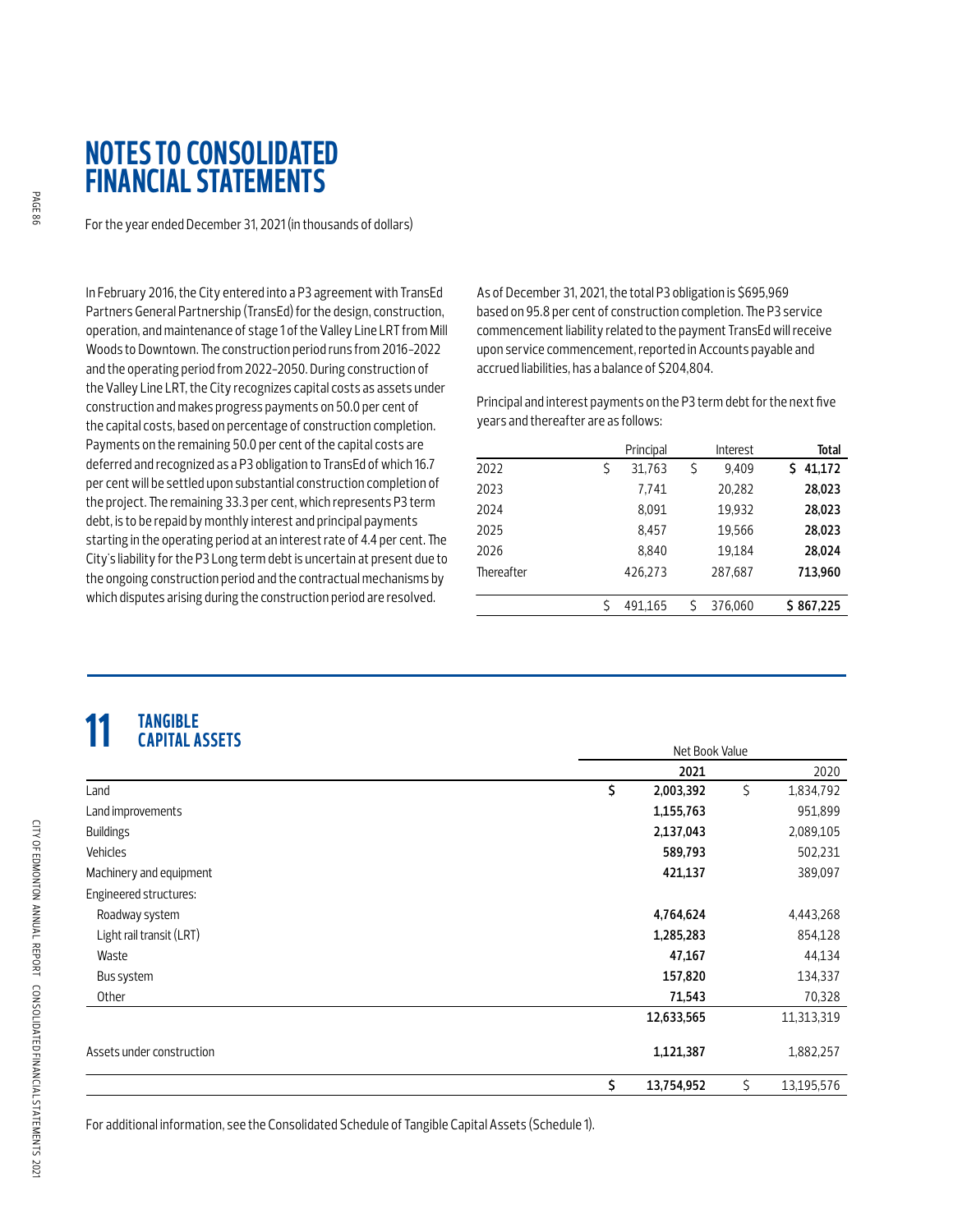For the year ended December 31, 2021 (in thousands of dollars)

# **OTHER 12 ASSETS**

|                                | 2021   | 2020   |
|--------------------------------|--------|--------|
| Prepaid expenses - operational | 30.846 | 24,142 |
| Benefit plan asset             | 14,795 | 15,898 |
| Other                          | 4.715  |        |
|                                | 50.356 | 40,040 |

# **13 EQUITY IN TANGIBLE**

Equity in tangible capital assets is included within accumulated surplus. It represents the investment in tangible capital assets, after deducting the portion financed by Long-term debt.

|                                       | 2021          | 2020        |
|---------------------------------------|---------------|-------------|
| Tangible capital assets (Schedule 1)  | 22.252.806    | 21,160,948  |
| Accumulated amortization (Schedule 1) | (8, 497, 854) | (7,965,372) |
| Long-term debt (Note 10)              | (3,546,570)   | (3,407,145) |
| Long-term debt for land redevelopment | 76.118        | 76,605      |
| Debt recoverable (Note 5)             | 22.455        | 9.813       |
|                                       | 10.306.955    | 9.874.849   |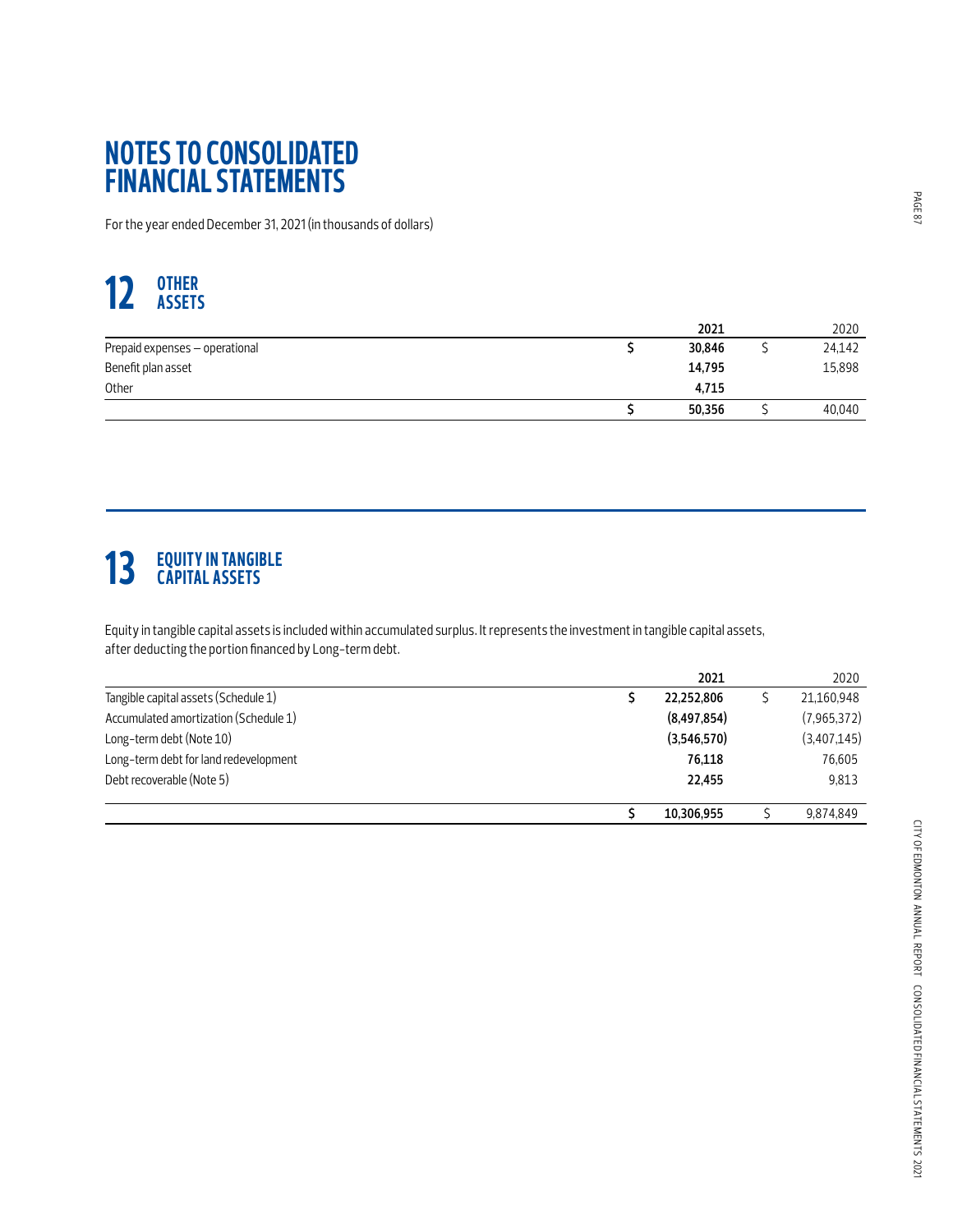For the year ended December 31, 2021 (in thousands of dollars)

# **RESERVES FOR FUTURE 14 EXPENDITURES**

Certain amounts, as approved by City Council, are designated within accumulated surplus as reserves for future operating and capital expenditures.

|                                                       | 2021            | 2020          |
|-------------------------------------------------------|-----------------|---------------|
| General Government:                                   |                 |               |
| Financial stabilization - appropriated                | \$<br>180,952   | \$<br>213,320 |
| Pay-As-You-Go capital                                 | 180,143         | 122,725       |
| Local improvement                                     | 138,880         | 137,940       |
| Financial stabilization                               | 121,746         | 129,015       |
| LRT                                                   | 86,567          | 56,110        |
| Sanitary servicing strategy fund                      | 56,009          | 56,584        |
| Affordable housing                                    | 55,834          | 49,731        |
| Fleet services - vehicle replacement                  | 36,411          | 25,249        |
| Planning and development                              | 29,512          | 16,558        |
| Funds in lieu - residential                           | 29,447          | 21,936        |
| Neighbourhood renewal                                 | 19,579          | 18,477        |
| Parkland                                              | 19,572          | 18,613        |
| Pay-As-You-Go capital - Edmonton Police Services      | 17,422          | 7,009         |
| Tax-supported debt                                    | 16,707          | 5,456         |
| Developer recoveries                                  | 10,959          | 11,848        |
| Tree management                                       | 9,793           | 9,463         |
| Natural areas                                         | 8,710           | 8,750         |
| Rogers Place Arena capital                            | 8,665           | 6,954         |
| Revolving industrial servicing fund                   | 8,631           | 2,535         |
| Traffic safety and automated enforcement              | 7,375           | 20,347        |
| Heritage resources                                    | 5,032           | 3,724         |
| Commercial revitalization                             | 4,830           | 1.594         |
| Perpetual care                                        | 4,650           | 3,555         |
| Public art                                            | 3,420           |               |
| Motor vehicle insurance                               | 2,500           | 2,500         |
| St. Francis Xavier                                    | 2,488           | 2,245         |
| Commonwealth Stadium                                  | 1,991           | 1,876         |
| Vehicle for hire                                      | 1,966           | 2,465         |
| Other                                                 | 902             | 1,424         |
| Developer incentive                                   |                 | 1,999         |
| Brownfield redevelopment                              | (2,850)         | (2,329)       |
| <b>Edmonton Police Service</b>                        | (2,895)         | 7,034         |
| Community revitalization levy - Capital City Downtown | (11, 770)       | (13,839)      |
| Community revitalization levy - Belvedere             | (14, 205)       | (11, 025)     |
| Community revitalization levy - Quarters              | (14,211)        | (12,214)      |
| Interim financing                                     | (37, 749)       | (37, 838)     |
|                                                       | 987,013         | 889,791       |
| City of Edmonton Library Board                        | 12,488          | 6,968         |
| Non-Profit Housing Corporation                        | 6,511           | 6,680         |
| Fort Edmonton Management Company                      | 30              | 30            |
|                                                       | \$<br>1.006.042 | \$<br>903.469 |

The City maintains reserves that are used to accommodate differences between expenses and related funding sources. These include the Interim financing, Community revitalization levy and Brownfield redevelopment reserves. Existing shortfalls in these reserves will be recovered through future funding sources.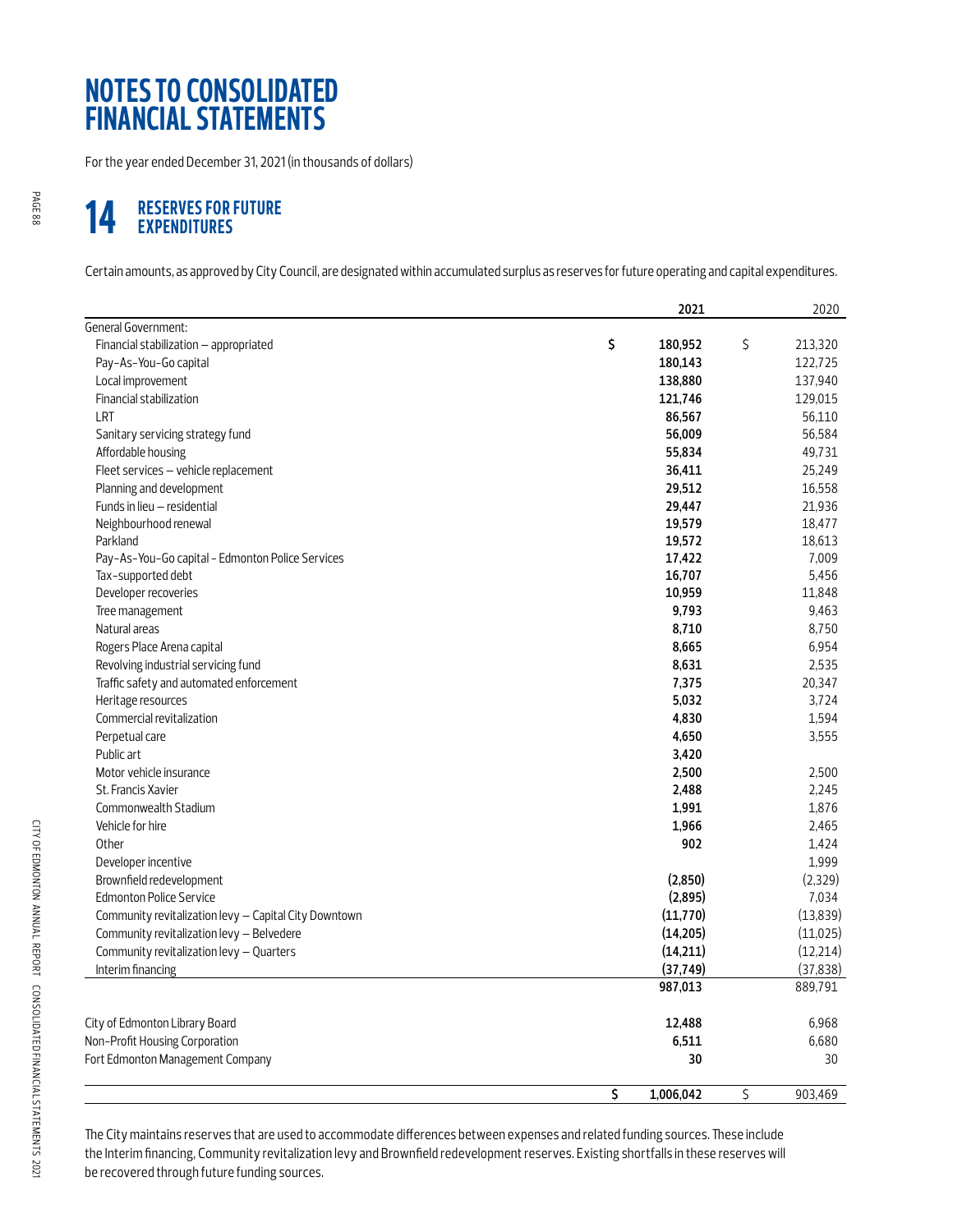For the year ended December 31, 2021 (in thousands of dollars)

# **15 ACCUMULATED**

Accumulated surplus consists of restricted and unrestricted amounts and equity in tangible capital assets.

|                                                    | 2021             | 2020             |
|----------------------------------------------------|------------------|------------------|
| General government operations                      | \$<br>52,254     | \$<br>40,385     |
| Restricted surplus (deficit):                      |                  |                  |
| <b>EPCOR Utilities Inc.</b>                        | 4,223,418        | 3,974,963        |
| Reserves for future expenditures (Note 14)         | 1,006,042        | 903,469          |
| Ed Tel Endowment Fund                              | 891,958          | 813,103          |
| Land Enterprise                                    | 107,001          | 93,220           |
| Pension and benefits                               | 36,965           | 35,961           |
| Waste Services Utility                             | 17,804           | (175)            |
| <b>Explore Edmonton Corporation</b>                | 16,136           | 6,617            |
| City of Edmonton Library Board                     | 5,172            | 5,172            |
| Fort Edmonton Management Company                   | 3,662            | 2,015            |
| Non-Profit Housing Corporation                     | 704              | 745              |
| Edmonton Combative Sports Commission               | 237              | 249              |
| Blatchford Renewable Energy Utility                | (5,585)          | (3,671)          |
| Equity in tangible capital assets (Note 13)        | 10,306,955       | 9,874,849        |
| Advances for construction (capital to be financed) | (100, 655)       | 26,021           |
|                                                    | \$<br>16,562,068 | \$<br>15,772,923 |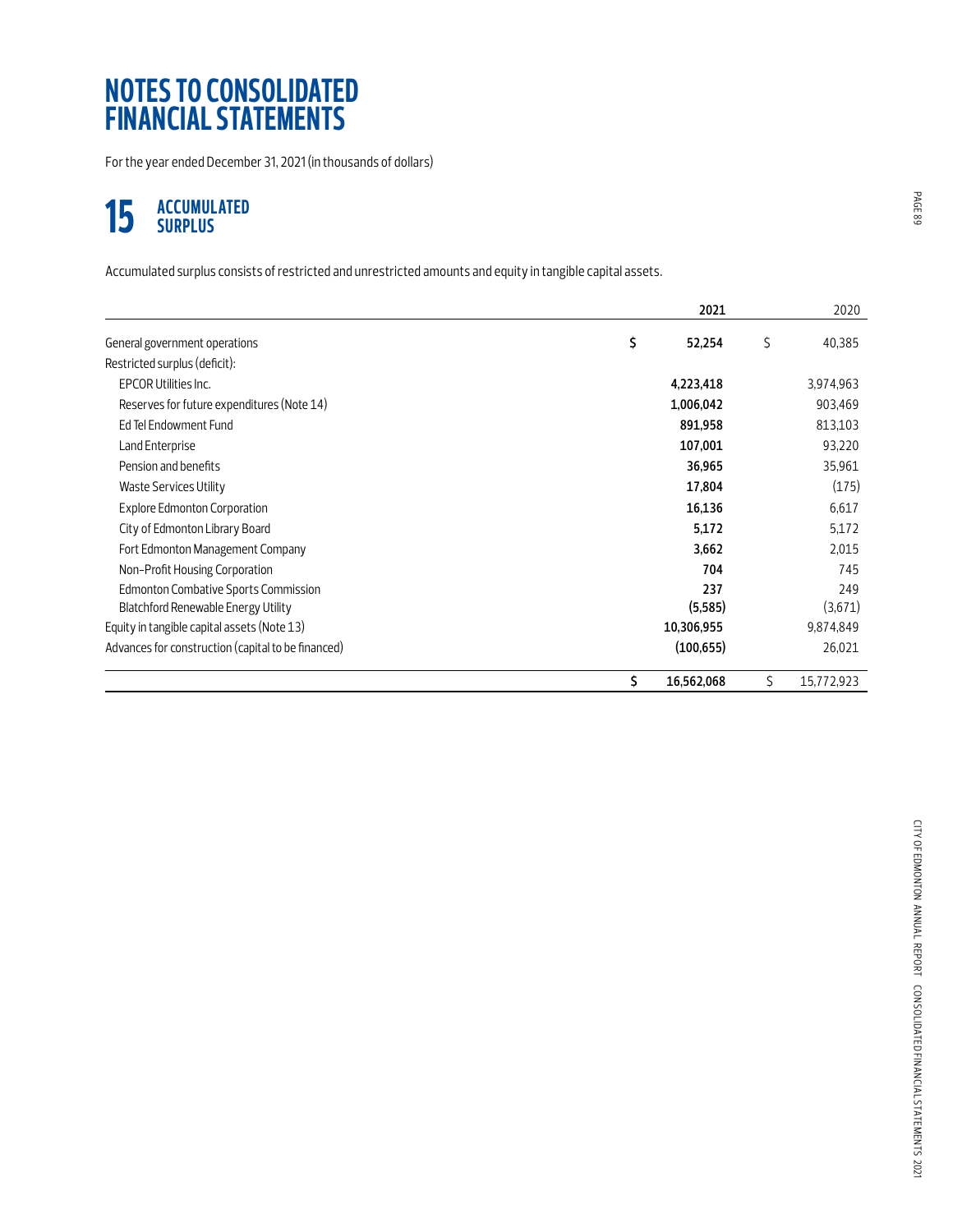For the year ended December 31, 2021 (in thousands of dollars)

# **NET TAXES AVAILABLE 16 FOR MUNICIPAL PURPOSES**

|                                            | <b>Budget</b>   | 2021            |    | 2020      |
|--------------------------------------------|-----------------|-----------------|----|-----------|
| Taxes:                                     |                 |                 |    |           |
| Property taxes                             | \$<br>2.186.341 | \$<br>2,183,866 | \$ | 2,167,812 |
| Revenue in lieu of taxes                   | 24.925          | 22,971          |    | 22,368    |
| Community revitalization levy ("CRL")      | 34,512          | 34,614          |    | 36,474    |
| Other                                      | 4.000           | 8,494           |    | 8,878     |
| Special $tax$ – alley lighting             | 910             | 1,362           |    | 1,107     |
| Tax appeals and allowances                 | (16,500)        | (8,593)         |    | (10, 911) |
|                                            | 2,234,188       | 2,242,714       |    | 2,225,728 |
| Less taxes on behalf of:                   |                 |                 |    |           |
| Education                                  | 496.018         | 493.416         |    | 495.499   |
| Business Improvement Areas and other       |                 | 3,524           |    | 4,009     |
|                                            | 496,018         | 496,940         |    | 499,508   |
| Net taxes available for municipal purposes | \$<br>1,738,170 | \$<br>1,745,774 | Ś  | 1,726,220 |

The City is required to levy taxes under section 353 of the MGA towards payment of education requisitions. Education tax revenues are recorded at the amounts levied. Actual taxes levied over/under the amount requisitioned are recorded as an adjustment to Accounts payable and accrued liabilities - Trade and other (Note 6).

Local improvement levies are not included in net taxes available for municipal purposes and are reflected separately in Other in the Consolidated Statement of Operations and Accumulated Surplus.

Provincial education taxes collected on incremental tax revenue within the CRL are retained to offset development costs in the related area. As at December 31, 2021 the City has three active CRL areas: the Quarters, Belvedere and Capital City Downtown. The CRL taxes collected include property taxes, revenue in lieu of taxes, and other taxes. In 2021, \$4,429 (2020 - \$4,914) incremental tax levy was collected in the Quarters CRL, including \$983 (2020 - \$1,028) in education taxes. The Belvedere CRL collected \$1,174 (2020 - \$1,133) in incremental tax levy during the year, including \$240 (2020 - \$205) in education taxes. The Capital City Downtown CRL collected \$29,011 (2020 - \$30,427) in incremental tax levy during the year, including \$7,163 (2020 - \$7,590) in education taxes.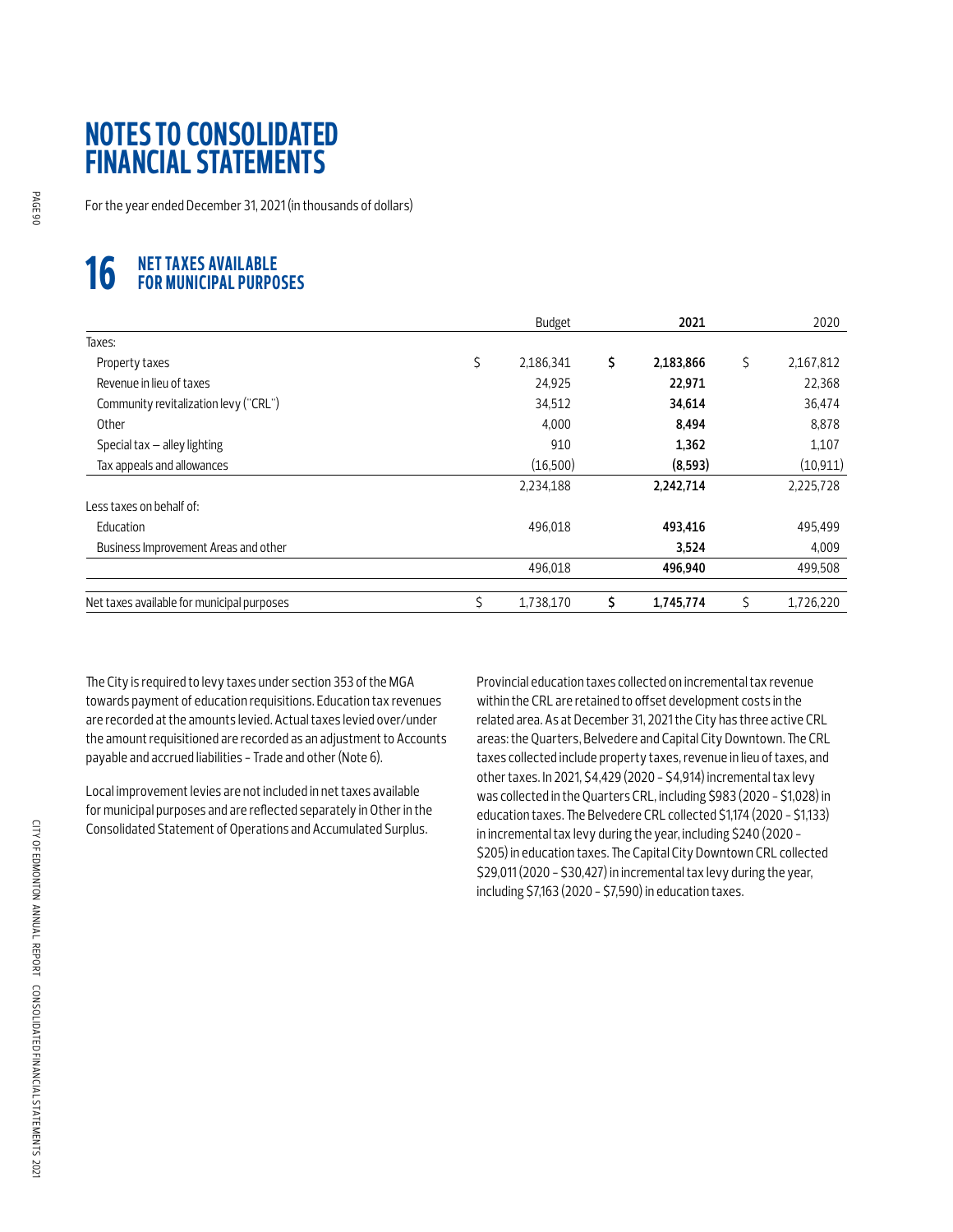For the year ended December 31, 2021 (in thousands of dollars)

# **GOVERNMENT 17 TRANSFERS**

| . .<br>I INANJI LINJ              |               |              |         |
|-----------------------------------|---------------|--------------|---------|
|                                   | <b>Budget</b> | 2021         | 2020    |
| Operating:                        |               |              |         |
| Federal                           | \$<br>44,645  | \$<br>61,449 | 45,282  |
| Provincial                        | 62,870        | 83,430       | 232,172 |
|                                   | 107,515       | 144,879      | 277,454 |
| Capital:                          |               |              |         |
| Federal                           | 161,853       | 110,654      | 211,285 |
| Provincial                        | 337,798       | 302,751      | 354,231 |
|                                   | 499,651       | 413,405      | 565,516 |
| <b>Total Government Transfers</b> | 607,166       | 558,284      | 842,970 |

In 2011, the Minister of Transportation approved initial projects under the Green Transit Incentives Program (Green TRIP) to support the provincial public transportation initiatives that contribute towards environmental benefits. In 2021, the City received \$10,199 (2020 - \$21,437), net of \$462 (2020 - \$253) received on behalf of regional transit partners and earned interest of \$34 (2020 - \$137). In 2021, the City transferred Green TRIP funding from Metro Line to the Stadium LRT Station project resulting in a net recognition of (\$9,563) (2020 - recognition of \$14,104) as capital government transfers and a receivable of \$2,461 (2020- \$22,257) has been recorded.

In 2008, the Province introduced a grant for Affordable Housing Program Municipal Block Funding. The grant is administered through the City's Cornerstone program to assist qualified applicants to purchase or renovate existing rental accommodation units, to construct new units and to develop secondary suites and transitional housing. In 2021, the City recognized operating government transfers of \$2,084 (2020 - \$3,512). In 2021, \$8,377 (2020 - \$10,439) has been recorded as deferred revenue and earned interest of \$22 (2020 - \$114).

In 2007, the Province introduced the Municipal Sustainability Initiative (MSI) program to provide municipalities with sustainable funding. In 2021, the City received \$235,053 (2020 - \$191,908) from the Province, earned interest of \$310 (2020 - \$1,318) and recorded \$170,664 (2020 - \$266,067) as capital government transfers. In 2021, the City recorded \$164,332 (2020 - \$99,633) as deferred revenue.

Under the Canada Community Building Fund, formerly known as the Federal Gas Tax Fund, the City received \$113,836 (2020 - \$55,613), and recognized \$16,115 (2020 - \$23,352) as capital government transfers and \$43,605 (2020 - \$43,605) as operating government transfers, to fund debt servicing costs related to the South LRT. In 2021, \$106,084 (2020 - \$51,968) has been recorded as deferred revenue.

In 2021, the City received a grant of \$26,046 (2020 - \$24,185) from the Province for Family and Community Support Services funding. In 2021, \$22,325 (2020- \$22,325) was recognized as operating government transfers, while \$5,581 (2020 - \$1,860) was recorded as deferred revenue. Through the Building Canada Fund, an agreement was signed for the Valley Line LRT expansion in 2017. In 2018, agreements for the Fort Edmonton Park Expansion project, and the Yellowhead Trail Freeway Conversion Project were also signed. In 2021, the City received \$35,396 (2020 - \$44,880) and recorded \$16,474 (2020 - \$58,810) as capital government transfers. A receivable has been recorded for \$9,250 (2020 - \$28,172).

Under the Public Transit Infrastructure Fund, the Province agrees to provide on behalf of itself and the Federal Government a cost-sharing grant which is comprised of the Province's contribution of 25 per cent and the Federal Government's contribution of 50 per cent of the eligible expenditures. An agreement was signed between the City and the Province in 2017 to support the funding of improved and expanded public transit systems. In 2021, the City received \$25,854 (2020 – \$70,156), and \$1,347 (2020 - \$49,042) has been recorded as capital government transfers and a receivable has been recorded of \$24,874 (2020 - \$49,381).

In 2020, the Province commenced the Municipal Stimulus Program to sustain and create local jobs and position communities to participate in future economic growth. In 2021, the City received \$109,450 (2020 - \$6,117) from the Province and earned interest of \$77 (2020 - \$0). The City recognized \$93,008 (2020 - \$318) as capital government transfers, \$9,600 (2020 - \$0) as operating government transfers and recorded \$12,718 (2020 - \$5,799) as deferred revenue.

Through the Investing In Canada Infrastructure Program, the governments of Canada and Alberta signed an agreement to provide funds to build inclusive and prosperous communities while supporting a low carbon, green economy. In 2021, the City received \$26,491 (2020 - \$0). The City recognized \$71,916 (2020 - \$56,856) as capital government transfers and \$102,281 (2020 - \$56,856) was recorded as receivable.

In 2016, through the P3 Canada Fund, an agreement was signed to provide funding for the construction of Valley Line LRT. In 2021, the City recognized \$13,383 (2020 - \$76,049) as capital government transfers and has recorded \$232,780 (2020 - \$219,397) as receivable.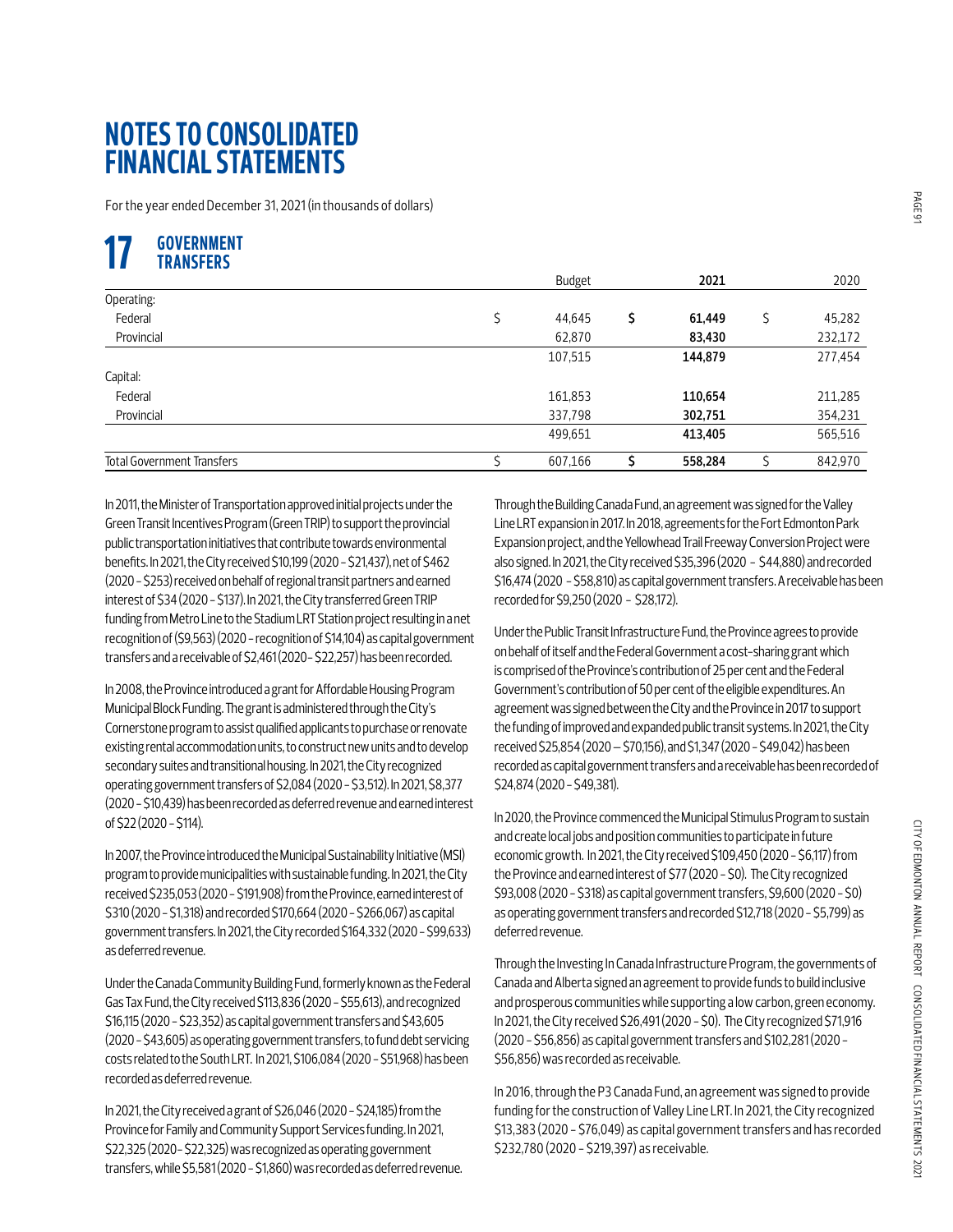For the year ended December 31, 2021 (in thousands of dollars)

# **18 EXECUTIVE SALARIES**

The following executive salaries and benefits are disclosed as required under the Supplementary Accounting Principles and Standards Regulation (AR 313/2000) of the MGA.

|                                             |                         | Salaries | Benefits       | 2021        | 2020        |
|---------------------------------------------|-------------------------|----------|----------------|-------------|-------------|
| Mayor:                                      |                         |          |                |             |             |
| Iveson                                      | \$                      | 175      | \$<br>95       | \$<br>270   | \$<br>251   |
| Sohi                                        | $\overline{\mathsf{S}}$ | 31       | \$<br>8        | \$<br>39    |             |
|                                             |                         | 206      | 45             | 251         | 251         |
| Councillors:                                |                         |          |                |             |             |
| Banga                                       |                         | 99       | 57             | 156         | 142         |
| Cartmell                                    |                         | 116      | 27             | 143         | 139         |
| Caterina                                    |                         | 99       | 23             | 122         | 142         |
| Dziadyk                                     |                         | 99       | 26             | 125         | 139         |
| Esslinger                                   |                         | 99       | 39             | 138         | 143         |
| Hamilton                                    |                         | 116      | 28             | 144         | 141         |
| Henderson                                   |                         | 87       | 37             | 124         | 140         |
| Knack                                       |                         | 116      | 29             | 145         | 143         |
| McKeen                                      |                         | 99       | 32             | 131         | 140         |
| Nickel                                      |                         | 99       | 77             | 176         | 142         |
| Paquette                                    |                         | 116      | 31             | 147         | 143         |
| Walters                                     |                         | 99       | 63             | 162         | 143         |
| Rutherford                                  |                         | 17       | 6              | 23          |             |
| Rice                                        |                         | 17       | 8              | 25          |             |
| Tang                                        |                         | $17$     | 5              | 22          |             |
| Salvador                                    |                         | 17       | $\overline{7}$ | 24          |             |
| Stevenson                                   |                         | 17       | 9              | 26          |             |
| Janz                                        |                         | 17       | 5              | 22          |             |
| Wright                                      |                         | 17       | $\overline{7}$ | 24          |             |
| Principe                                    |                         | 17       | 6              | 23          |             |
|                                             |                         | 1,380    | 522            | 1,902       | 1,697       |
| Chief Administrative Officer (City Manager) |                         | 337      | 29             | 366         | 355         |
| Designated Officers                         |                         | 1,690    | 135            | 1,825       | 1,087       |
|                                             | $\mathsf{S}$            | 3,613    | \$<br>789      | \$<br>4,402 | \$<br>3,390 |

Executive salaries and benefits are included in Corporate administration expenses in the Consolidated Statement of Operations and Accumulated Surplus.

Members of Council are provided with a transition allowance, upon the conclusion of their service, equal to three weeks salary for each year served, to a maximum of 36 weeks.

Benefits include the City's share of all benefits and contributions made on behalf of executives, including retirement contributions, Canada Pension Plan, Employment Insurance, dental coverage, medical coverage, group life insurance, short-term disability insurance and transportation allowances. The City of Edmonton

The City's designated officers are designated by City bylaws and include the City Assessor, City Auditor, Chief of Police, Executive Director of Edmonton Combative Sports Commission and the Integrity Commissioner.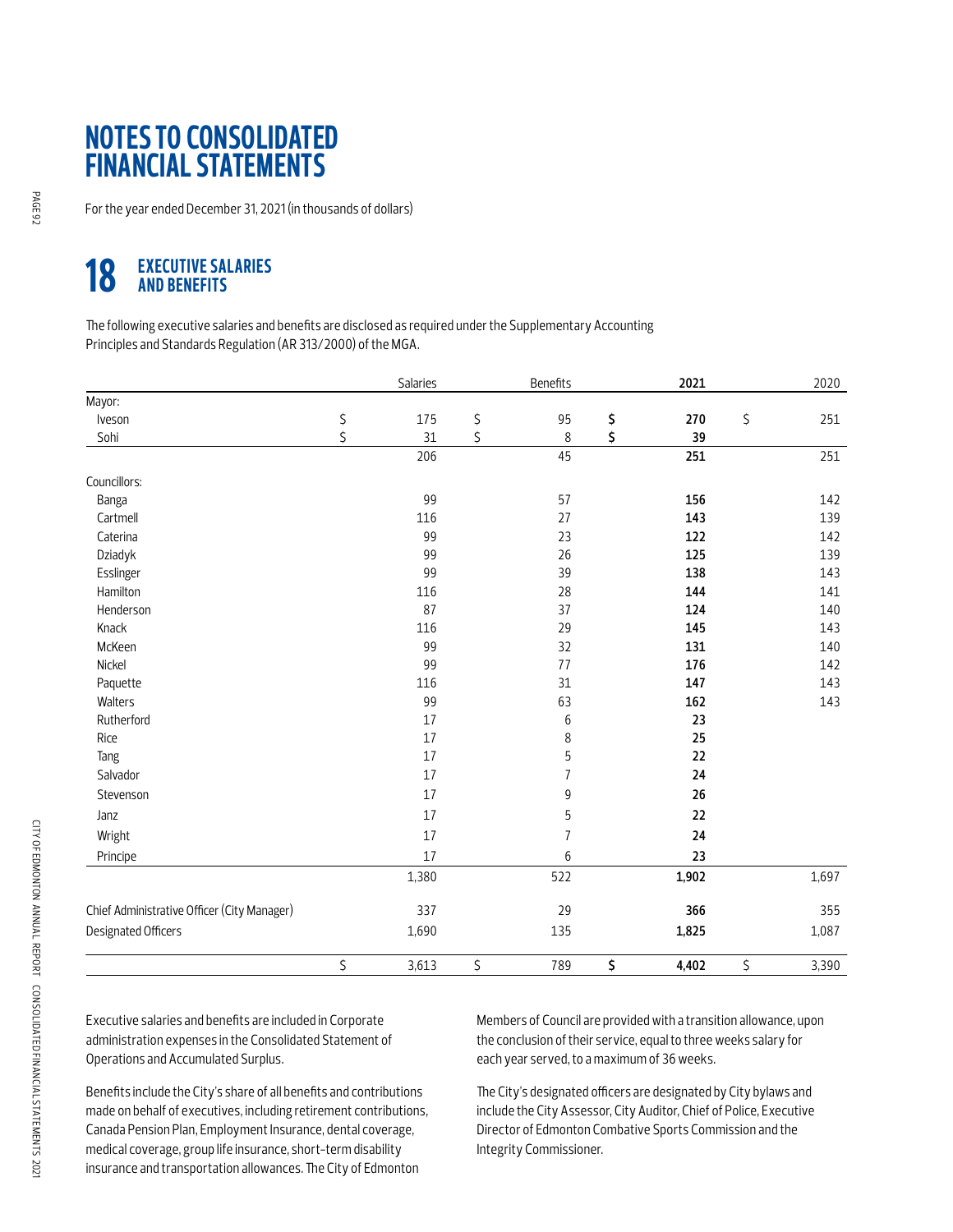For the year ended December 31, 2021 (in thousands of dollars)

# **SUBSIDIARY 19 OPERATIONS – EPCOR**

EPCOR, established by City Council under City Bylaw 11071, is wholly owned by the City. EPCOR builds, owns and operates electrical, natural gas and water transmission and distribution networks, water and wastewater treatment facilities, sanitary and stormwater systems and infrastructure in Canada and the United States. EPCOR also

provides electricity, natural gas and water products and services to residential and commercial customers.

The following table provides condensed supplementary financial information for EPCOR.

|                                                   | 2021            | 2020            |
|---------------------------------------------------|-----------------|-----------------|
| <b>Financial position:</b>                        |                 |                 |
| Current assets                                    | \$<br>629,862   | \$<br>512,786   |
| Capital assets                                    | 11,724,948      | 10,913,219      |
| Other assets                                      | 891.997         | 753,819         |
| Total assets                                      | 13,246,807      | 12,179,824      |
| Current liabilities (including current portion    |                 |                 |
| of long-term debt of \$391,172 (2020 - \$366,287) | 1,064,957       | 957,497         |
| Non-current liabilities                           | 4,536,752       | 4,226,268       |
| Long-term debt                                    | 3,638,472       | 3,205,431       |
| <b>Total liabilities</b>                          | 9,240,181       | 8,389,196       |
| Accumulated other comprehensive income            | 32,553          | 33,285          |
| Share capital                                     | 797,528         | 797,528         |
| Retained earnings                                 | 3,176,545       | 2,959,815       |
| Shareholder's equity                              | \$<br>4,006,626 | \$<br>3,790,628 |
| Results of operations:                            |                 |                 |
| Revenues                                          | \$<br>2,233,290 | \$<br>1,988,158 |
| Gain on expropriation of Bullhead City operations | 89,391          |                 |
| Expenses                                          | (1,934,951)     | (1,712,459)     |
| Net income                                        | \$<br>387,730   | \$<br>275,699   |
| Changes in shareholder's equity:                  |                 |                 |
| Shareholder's equity - opening                    | \$<br>3,790,628 | \$<br>3,703,778 |
| Net Income                                        | 387,730         | 275,699         |
| Other comprehensive loss                          | (732)           | (17, 849)       |
| Dividend to shareholder (City of Edmonton)        | (171,000)       | (171,000)       |
| Shareholder's equity - ending                     | \$<br>4,006,626 | \$<br>3,790,628 |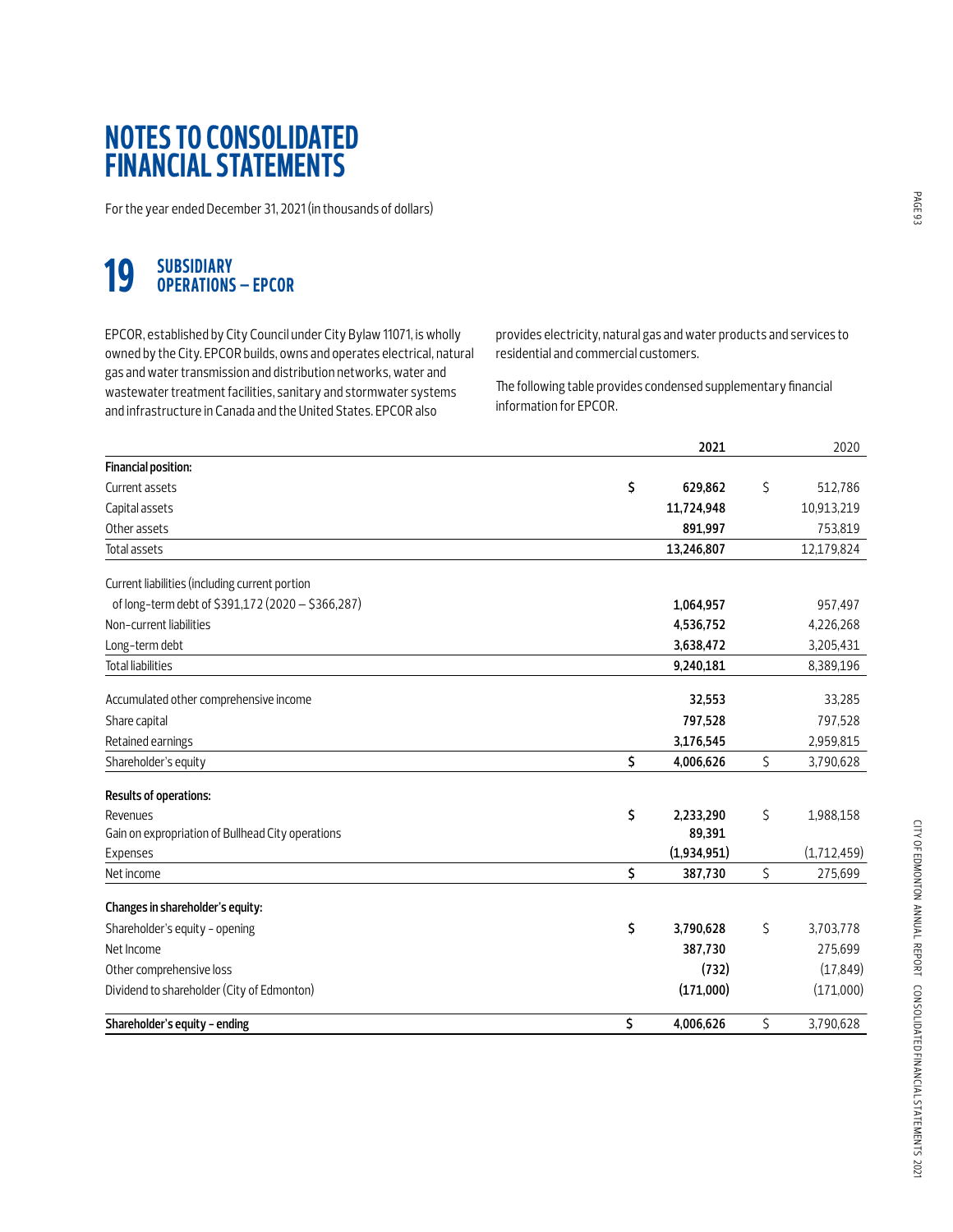For the year ended December 31, 2021 (in thousands of dollars)

In the regulatory environment that EPCOR operates in, estimates are often required to be recorded until values are finalized and adjusted pursuant to subsequent regulatory decisions or proceedings. Adjustments to previous estimates, which may be material, will be recorded in the period they become known.

In 2021, the City contributed \$34,709 (2020 - \$48,331) in tangible capital assets to EPCOR. The difference between the City's investment in EPCOR and EPCOR's shareholder equity reflects accumulated tangible capital assets contributed to EPCOR from the City in the amount of \$223,100 (2020 - \$188,391), less related amortization of \$6,308 (2020 - \$4,056). This difference of \$216,792 (2020 - \$184,335) will be amortized over the useful life of the assets contributed.

Principal payments on EPCOR's long-term debt for the next five years and thereafter and deferred financing charges are as follows:

| 2022       | S | 134,776   |
|------------|---|-----------|
| 2023       |   | 132,393   |
| 2024       |   | 139,250   |
| 2025       |   | 33,504    |
| 2026       |   | 33,986    |
| Thereafter |   | 3,319,625 |
|            |   |           |
|            | Ś | 3,793,534 |

EPCOR has issued letters of credit for \$134,443 (2020 - \$84,376) to meet the credit agreements of electricity market participants, as conditions of certain agreements or to satisfy legislated reclamation requirements.

The following summarizes EPCOR's related party transactions with the City for the year.

|                                                                 | 2021    | 2020    |
|-----------------------------------------------------------------|---------|---------|
| Dividend paid to the City                                       | 171.000 | 171,000 |
| Franchise fees paid to the City                                 | 105.890 | 97,310  |
| Financing expenses paid or payable to the City                  | 19,583  | 20,934  |
| Sales of administrative and construction services from the City | 14.156  | 15,918  |
| Property taxes and other taxes paid to the City                 | 23.728  | 20.132  |
| Costs of capital construction paid or payable to the City       | 54.092  | 40.202  |
| Power and water purchased by the City                           | 2.370   | 2.197   |
| Other services purchased by the City                            | 43.714  | 48.394  |

All transactions are in the normal course of operations, and are recorded at the exchange value based on normal commercial rates or as agreed to by the parties.

The following summarizes EPCOR's related party balances with the City.

|                                                     | 2021    | 2020    |
|-----------------------------------------------------|---------|---------|
| Trade and other receivables                         | 40.420  | 60,875  |
| Property, plant and equipment                       | 54.092  | 40,202  |
| Trade and other payables                            | 16.683  | 17,661  |
| Loans and borrowings issued in the name of the City | 523.348 | 555.617 |
| Deferred revenue and other liabilities              | 74.393  | 81,262  |

The City's financial statements include the net balance payable to EPCOR within Accounts payable and accrued liabilities - Trade and other (Note 6). The City's consolidated Long-term Debt (Note 10) is presented on a PSAS basis, net of offsetting receivables from EPCOR of \$523,348 (2020 - \$555,617).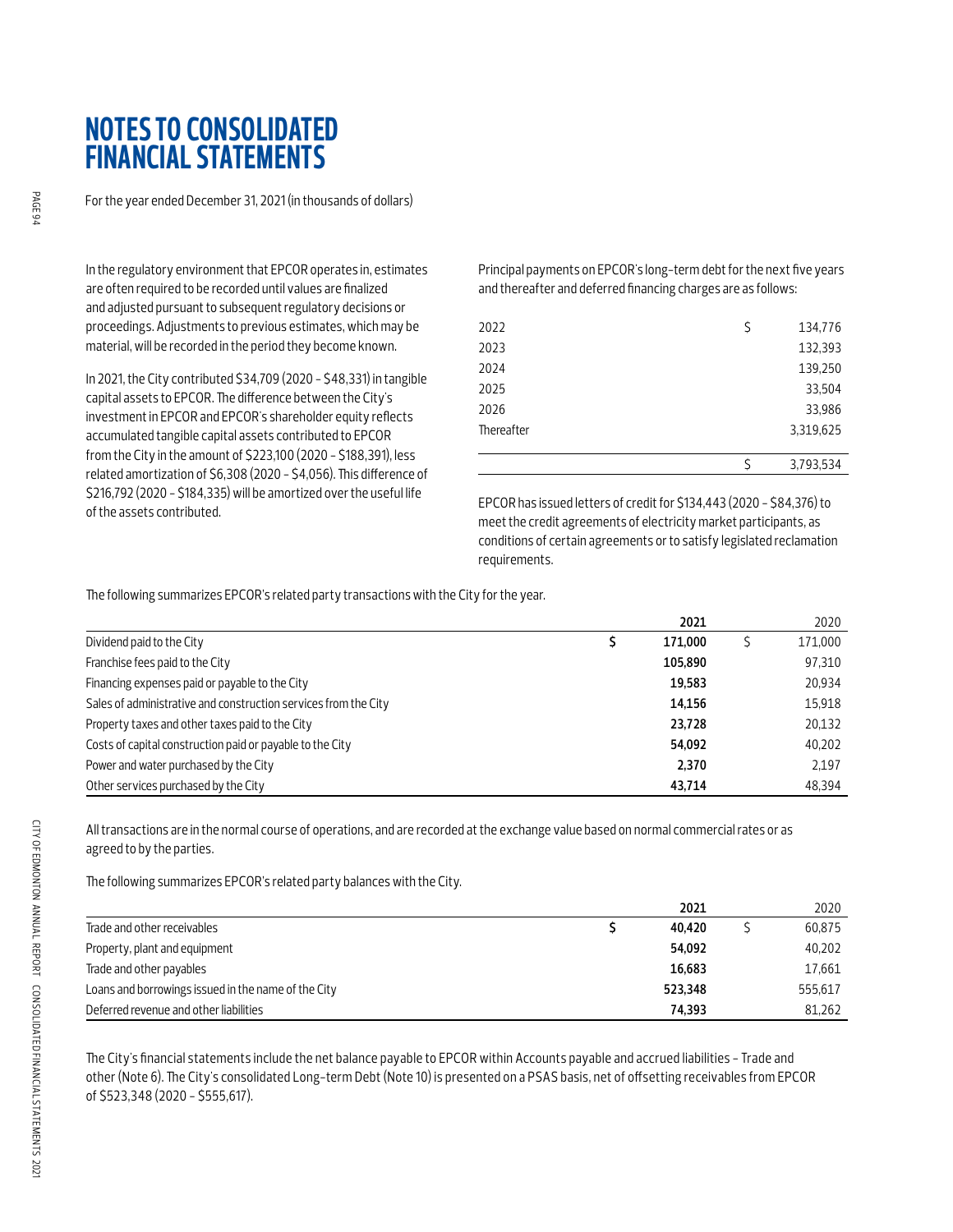For the year ended December 31, 2021 (in thousands of dollars)

# **UTILITY FRANCHISE 20 AGREEMENT FEES**

The following franchise fees are disclosed as required under the Supplementary Accounting Principles and Standards Regulation (AR 313/2000) of the MGA.

|                                        | <b>Budget</b> | 2021    | 2020    |
|----------------------------------------|---------------|---------|---------|
| ATCO Gas and Pipelines Ltd. - Gas      | 86,910        | 80.075  | 76.379  |
| <b>EPCOR Distribution Inc. - Power</b> | 67.375        | 67.375  | 66.017  |
| EPCOR Water Services Inc. - Water      | 15,604        | 16.590  | 15,476  |
| EPCOR Water Services Inc. - Drainage   | 9.995         | 10.351  | 11,570  |
| EPCOR Water Services Inc. - Wastewater | 8.083         | 8.630   | 7.678   |
|                                        | 187.967       | 183.021 | 177.120 |

# **PENSION AND LONG-TERM 21 DISABILITY PLANS**

## A. **LOCAL AUTHORITIES PENSION PLAN**

All employees of the City, with the exception of police officers, are members of the Local Authorities Pension Plan (LAPP), which is a public sector pension plan in Alberta registered under the Alberta Employment Pension Plans Act (EPPA).

The City is required to make current service contributions to the Plan of 9.39 per cent (2020 - 9.39 per cent) of pensionable payroll up to the yearly maximum pensionable earnings (YMPE) and 13.84 per cent (2020 - 13.84 per cent) thereafter. Employees of the City are required to make current service contributions of 8.39 per cent (2020 - 8.39 per cent) of pensionable salary up to YMPE and 12.84 per cent (2020 - 12.84 per cent) thereafter. Contributions for current service are recorded as expenses in the year in which they become due.

Total current service contributions by the City to the LAPP in 2021 were \$97,276 (2020 – \$97,177) and by the employees to the LAPP in 2021 were \$88,250 (2020 – \$88,248).

As of December 31, 2020, the LAPP reported the value of its asset of \$53,599,237 and a surplus for the overall plan as at of \$4,961,337. Information as at December 31, 2021 was not available at the time of preparing these financial statements.

## B. **SPECIAL FORCES PENSION PLAN**

Police officers employed by the City are participants in the multi-employer Special Forces Pension Plan (SFPP). The City is required to make current service contributions to the Plan of 12.87 per cent of pensionable payroll. In addition, past service contributions to the Plan of 0.75 per cent of pensionable payroll are required to eliminate an unfunded liability related to service prior to 1992, on or before December 31, 2036. Additional past service contributions of 0.93 per cent of pensionable payroll are required to eliminate an unfunded liability related to post-1991 service amortized over no more than 15 years. Participants of the SFPP are required to make current service contributions of 11.77 per cent of pensionable salary. As well, past service contributions of 0.75 per cent and 0.93 per cent of pensionable salary are required, consistent with those described for the City. Contributions for current and past service are recorded as expenses in the year in which they become due.

Total current and past service contributions by the City to the SFPP in 2021 were \$32,460 (2020 – \$31,636) and by the employees to the SFPP in 2021 were \$30,008 (2020 – \$29,244).

As at December 31, 2020, the SFPP reported the value of its assets at \$3,592,743 and a surplus for the overall plan of \$9,741 comprised of a deficit of \$177,989 for pre-1992 and a surplus of \$187,730 relating to post-1991. Information as at December 31, 2021 was not available at the time of preparing these financial statements.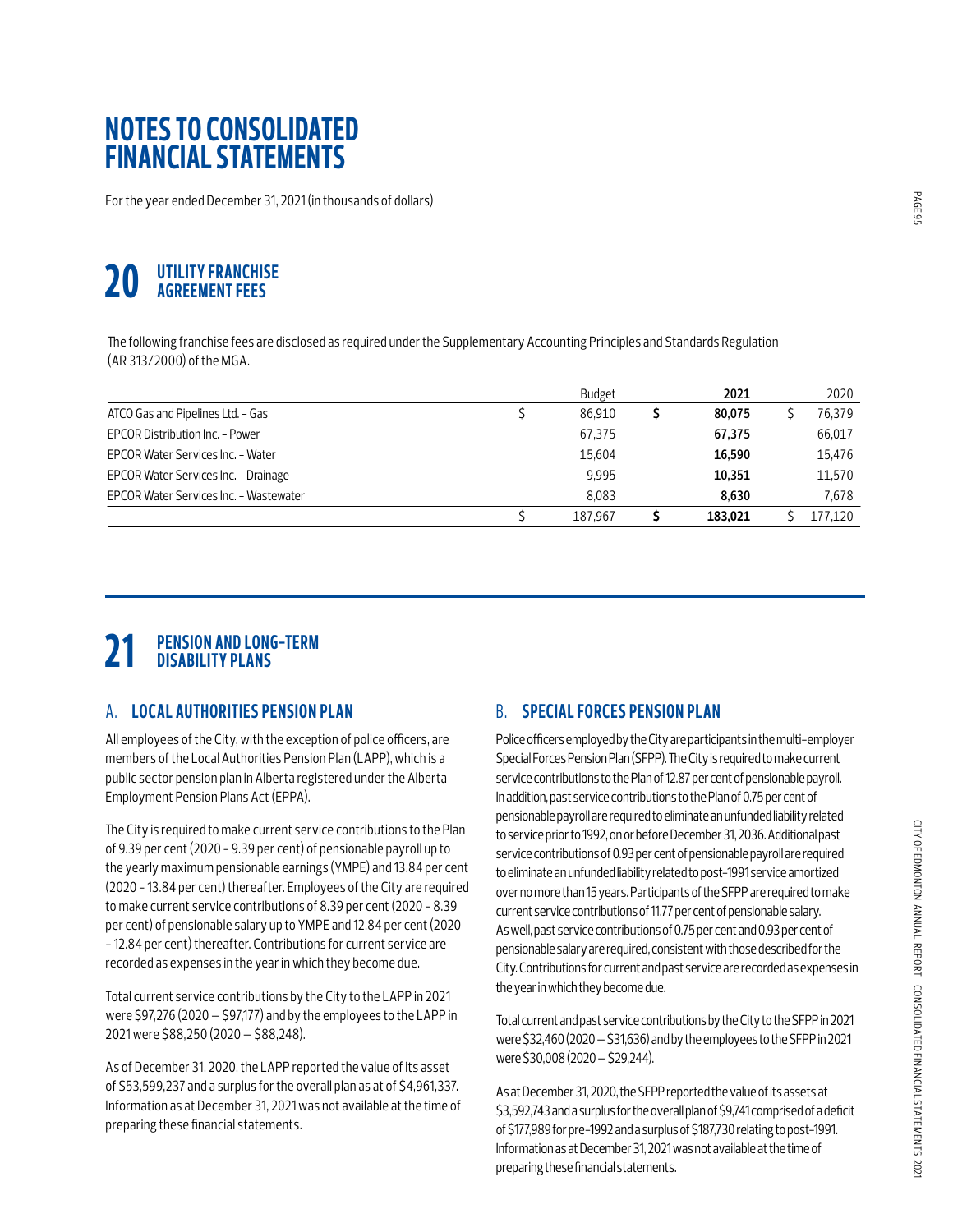For the year ended December 31, 2021 (in thousands of dollars)

## C. **CITY-SPONSORED PENSION PLANS**

The City, in conjunction with the City of Edmonton Investment Committee, administers Pension Fund and Long-term Disability Plan assets on behalf of third parties. Related trust assets not owned by the City have been excluded from the reporting entity. Assets consist of government, government guaranteed and corporate bonds valued at market quotations from Canadian and global investment dealers, along with Canadian, international and global common and preferred shares valued at the closing price on the stock exchange where listed. Other investments within the Pension Funds and Long-term Disability Plan include global infrastructure assets. The City's share of the FFSPP asset balance and the Fire Chief Plan net fund liability has been recognized in the financial statements.

The following summarizes plans sponsored by the City.

### **i. Annuity Plan**

The multi-employer Annuity Fund provided lifetime benefits to retired members and beneficiaries only. As of December 4, 2014 there are no longer any beneficiaries of this plan and the fund is closed to new members. The plan is being wound up and surplus funds attributable are resonably determined. The fund is being held in trust by the City until the assets are distributed.

Total benefits paid during the year were \$0 (2020 – \$0). The total suprlus funds available for distribution as of December 2021 were \$15,025.

### **ii. Police Supplementary Pension Plan**

The Police Supplementary Pension Plan (PSPP) provides benefits supplementary to the LAPP for 9 pensioners and beneficiaries. There are no active police officers enrolled in the PSPP and no further contributions are expected to be made to the Fund.

Total benefits paid during the year were \$29 (2020 – \$33).

### **iii. Fire Fighters' Supplementary Pension Plan**

The Fire Fighters' Supplementary Pension Plan (FFSPP) is a defined benefit pension plan covering members of the City Fire Fighters' Union. Pensions are payable to retired fire fighters and surviving spouses of deceased fire fighters. This pension is reduced by the pension payable to the member under the LAPP.

Total benefits paid during the year were  $$9,919$  (2020 -  $$10,393$ ). Employer contributions for the year were \$4,041 (2020 – \$4,002) and employee contributions for the year were \$3,310 (2020 – \$3,459).

### **iv. Fire Chief and Deputy Fire Chiefs' Supplementary Pension Plan**

The City of Edmonton Fire Chief and Deputy Fire Chiefs' Supplementary Pension Plan (Fire Chief) is a defined benefit pension plan covering employees in the positions of fire chief and deputy fire chiefs. Contributions are made by plan members and by the City. The pension is reduced by the pension payable to the member under the LAPP.

Total benefits paid during the year were \$231 (2020 – \$245). Employer contributions were \$71 (2020 – \$64) and employee contributions for the year were \$28 (2020 – \$21).

Actuarial valuations for Annuity, Police Supplementary, Fire Chief and Deputy Fire Chiefs' Supplementary Pension Plans and an actuarial extrapolation for the Fire Fighters' Supplementary Pension Plan were completed by Aon Hewitt as at December 31, 2021. Each 2021 actuarial valuation and extrapolation were based upon a number of assumptions about future events, which reflect management's best estimates. The expected inflation rate is 2.0 per cent (2020 – 2.0 per cent). The discount rate used to determine the accrued benefit obligation is 5.00 per cent (2020 – 5.25 per cent). The expected rate of return on plan assets is 5.00 per cent (2020 – 5.25 per cent). The expected salary increase is 2.00 per cent for 2 years, and 2.75 per cent thereafter (2020 - 0.75 per cent for 2 years, and 2.0 per cent thereafter), plus a merit and promotion increase in the FFSPP (which varies by service). The Fire Chief Plan assumes a 0.5 per cent merit and promotion increase per annum for those with greater than 5 years of service.

Each pension fund's assets are valued at fair value. The fair value actual rate of return is 15.0 per cent (2020 - 11.1 per cent).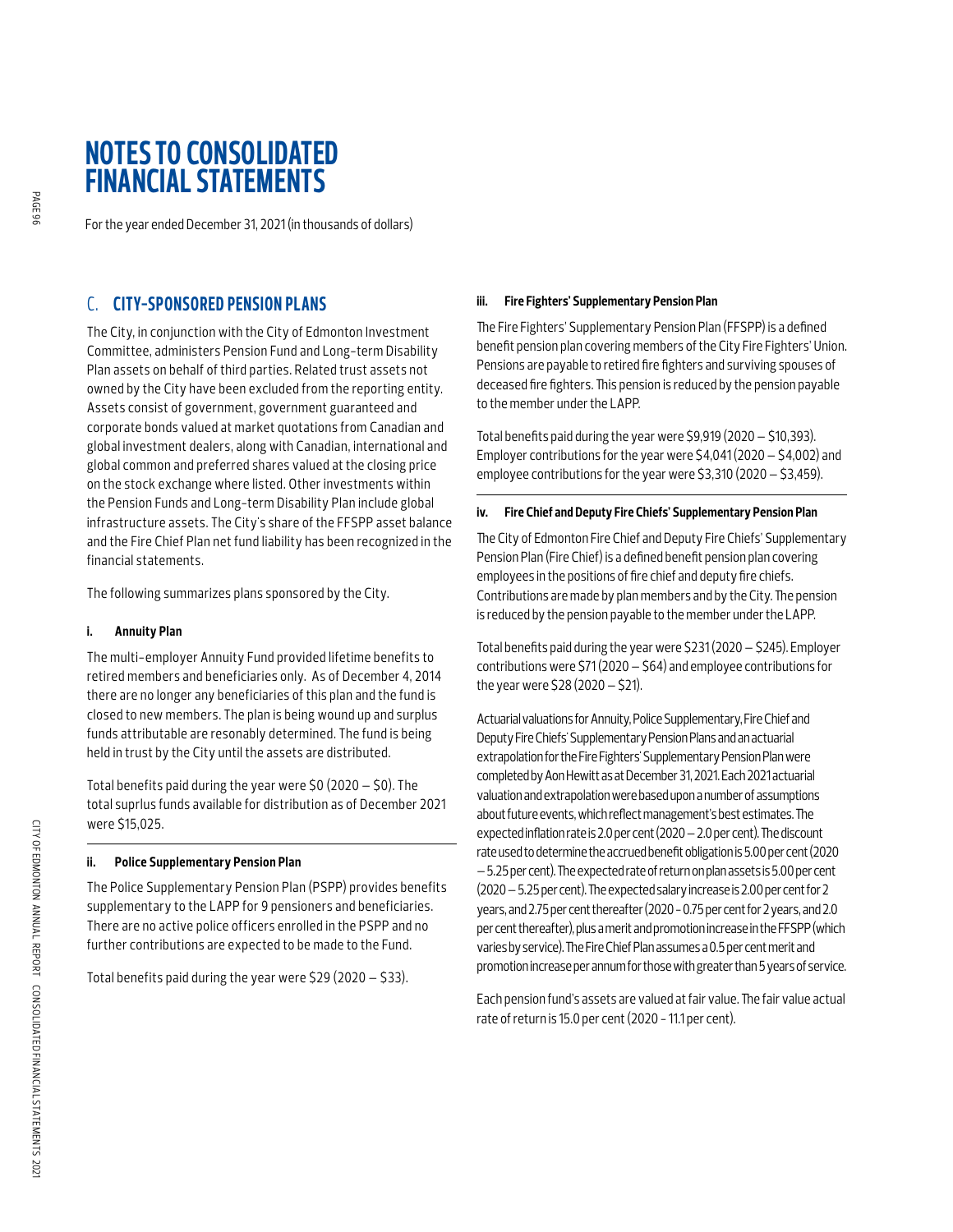For the year ended December 31, 2021 (in thousands of dollars)

The following table sets out the results for each of the pension plans:

|                                           | Annuity | <b>PSPP</b> | <b>FFSPP</b> | Fire Chief | 2021        | 2020        |
|-------------------------------------------|---------|-------------|--------------|------------|-------------|-------------|
| Fair value of assets                      | 15,025  | 17.658      | \$313,390    | 4.939      | \$351,012   | \$ 312,434  |
| Accrued benefit obligation                |         | 141         | 245.287      | 4.574      | 250.002     | 224,986     |
| Funded status - surplus                   | 15.025  | 17.517      | 68.103       | 365        | 101.010     | 87.448      |
| Unamortized net actuarial gain            |         |             | (28,054)     | (222)      | (28, 276)   | (20, 798)   |
| Accrued benefit asset                     | 15.025  | 17.517      | 40.049       | 143        | 72.734      | 66,650      |
| Valuation allowance                       |         | 17.517      |              |            | 17,517      | 30.214      |
| Employee portion of accrued benefit asset |         |             | 18.022       |            | 18.022      | 16,374      |
| Net fund asset                            | 15.025  |             | 22.027       | 143        | 37.195<br>S | 20.062<br>ς |

The net actuarial gain is amortized on a straight line basis over the expected average remaining service life (EARSL) of the Fire Fighters' plan of 15.7 years (2020 - 16.3 years) and of the Fire Chief plan of 3.0 years (2020 - 3.0 years). The accrued benefit asset for the FFSPP is shared 55 per cent by the City as the employer and 45 per cent by employees. The net employer share of the fund asset balance for the

FFSPP is included in Receivables - Trade and other (Note 3); the net fund asset for the Fire Chief Plan is included in Receivables - Trade and other (Note 3) is the net employer share of the fund asset balance for the FFSPP, the net fund asset for the Fire Chief Plan, and the net City share of the fund asset balance for the Annuity.

The following table sets out the benefit plan related expense for each of the pension plans:

|                                             | Annuity    | <b>PSPP</b> | <b>FFSPP</b>  | Fire Chief | 2021         | 2020       |
|---------------------------------------------|------------|-------------|---------------|------------|--------------|------------|
| Current service cost                        | \$         | \$          | Ś<br>7.767    | S<br>64    | Ś<br>7.831   | Ś<br>6.764 |
| Amortization of actuarial loss (gain)       | 784        | (1,526)     | (1,294)       | (31)       | (2,067)      | (1,801)    |
| Increase in valuation allowance             | 5          | 2,323       |               |            | 2,328        | 1,456      |
| Less: employee contributions                |            |             | (4)           | (28)       | (32)         | (205)      |
| Benefit plan expense for the year           | 789        | 797         | 6,469         | 5          | 8,060        | 6,214      |
|                                             |            |             |               |            |              |            |
| Interest cost on accrued benefit obligation |            | 8           | 11.734        | 214        | 11,956       | 11,716     |
| Expected return on plan assets              | (789)      | (805)       | (14,517)      | (221)      | (16, 332)    | (16, 451)  |
| Benefit plan interest income                | (789)      | (797)       | (2,783)       | (7)        | (4,376)      | (4,735)    |
| Total benefit plan related expense          |            |             | 3,686         | (2)        | 3.684        | 1,479      |
| Less: employee portion of expense           |            |             | 1,658         |            | 1,658        | 841        |
| Net benefit plan related expense            |            |             | 2,028         | (2)        | 2,026        | 638        |
| Less: employer contributions                | 15,025     |             | 4.041         | 93         | 19,159       | 4,088      |
| Net Change                                  | \$(15,025) | \$          | \$<br>(2,013) | Ś.<br>(95) | \$ (17, 133) | (3, 450)   |

## D*.*  **LONG-TERM DISABILITY PLAN**

The City, in conjunction with the City of Edmonton Investment Committee, administers the Long-term Disability Plan (the Plan) assets on behalf of third parties, made available to permanent City employees to provide protection against loss of income. The employee pays 100 per cent of the premium for the Plan. Related trust assets not owned by the City have been excluded from the reporting entity.

An actuarial valuation of the Plan was completed by Aon Hewitt as at December 31, 2021. The Plan's assets are valued at fair value.

|                                  | 2021    | 2020    |
|----------------------------------|---------|---------|
| Fair value of assets             | 171.676 | 159,153 |
| Less: Accrued benefit obligation | 127,701 | 114.609 |
| Net assets                       | 43.975  | 44.544  |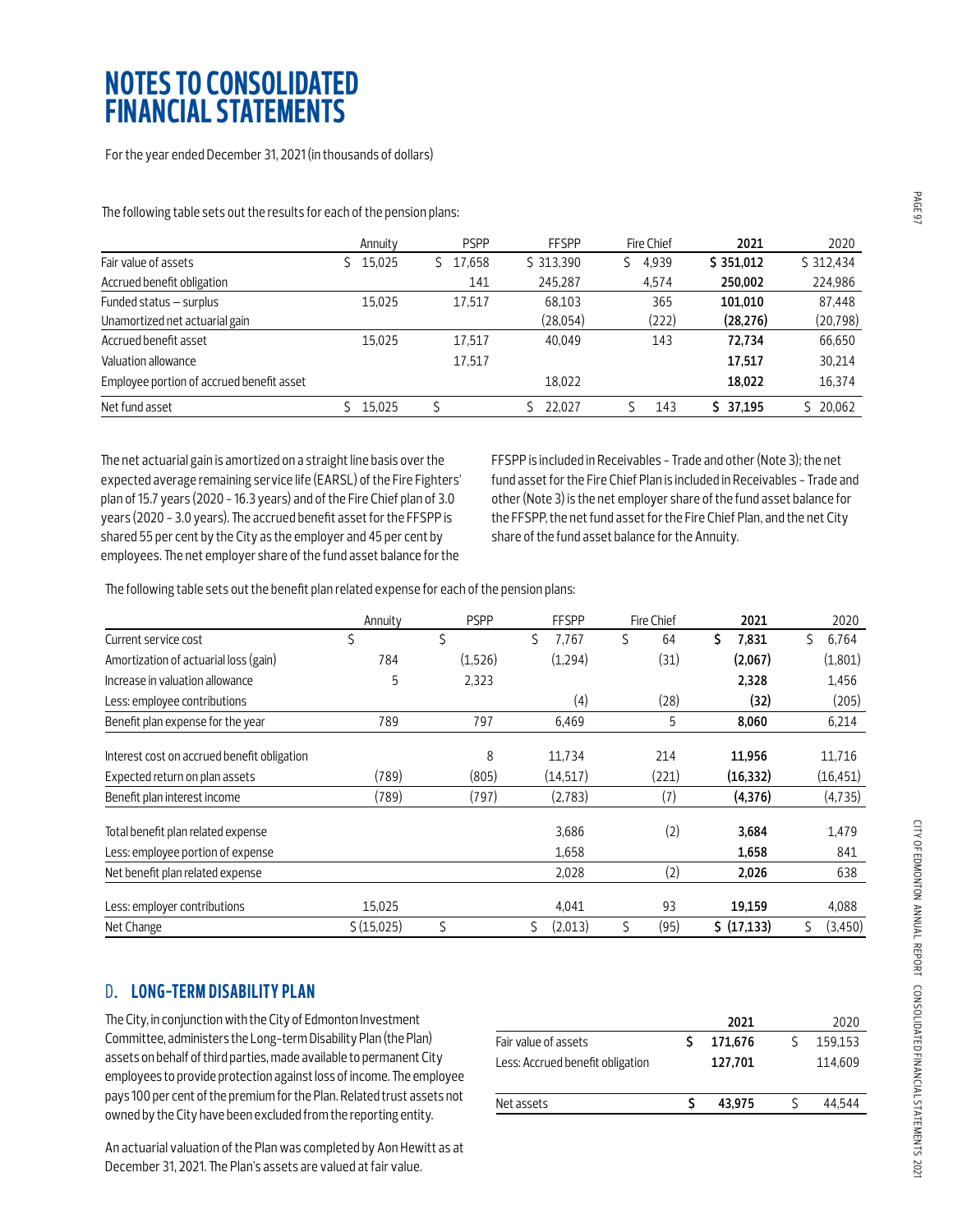For the year ended December 31, 2021 (in thousands of dollars)

# **22 COMMITMENTS**

## A. **CONTRACTUAL OBLIGATIONS**

To mitigate the risk of fluctuation in fuel prices, the City has entered into swap transactions to purchase 21.6 million litres of heating oil for monthly periods from January 2022 through December 2022. The contracts have settlement dates ranging from February 7, 2022 through January 09, 2023 at prices from \$0.61 to \$0.77 per litre, for a total commitment of \$14,878.

In February 2016 the City entered into a P3 agreement with TransEd Partners General Partnership (TransEd) for the design, construction, operation, and maintenance of the Valley Line LRT Southeast.

The construction period runs from 2016-2022 and the operating period from 2022-2050. The total commitment for construction over the life of the contract is \$1,456,495. As of December 31, 2021, \$1,395,322 of the construction costs have been recognized by the City. The total commitment for the service level payments and maintenance payments to be made during the operating period is based on current estimated ridership levels and inflation. The total of the monthly service level payments and maintenance payments upon service commencement are estimated to be \$937,942 and \$268,317 respectively. Additional details are provided in Note 10e.

## B. **LEASE COMMITMENTS**

The City has entered into a number of operating lease agreements, mainly for facilities and equipment. Lease commitments over the next five years and thereafter are as follows:

| 2022       | S | 27,126  |
|------------|---|---------|
| 2023       |   | 25,528  |
| 2024       |   | 24,143  |
| 2025       |   | 22,394  |
| 2026       |   | 21,362  |
| Thereafter |   | 182,218 |
|            |   | 302,771 |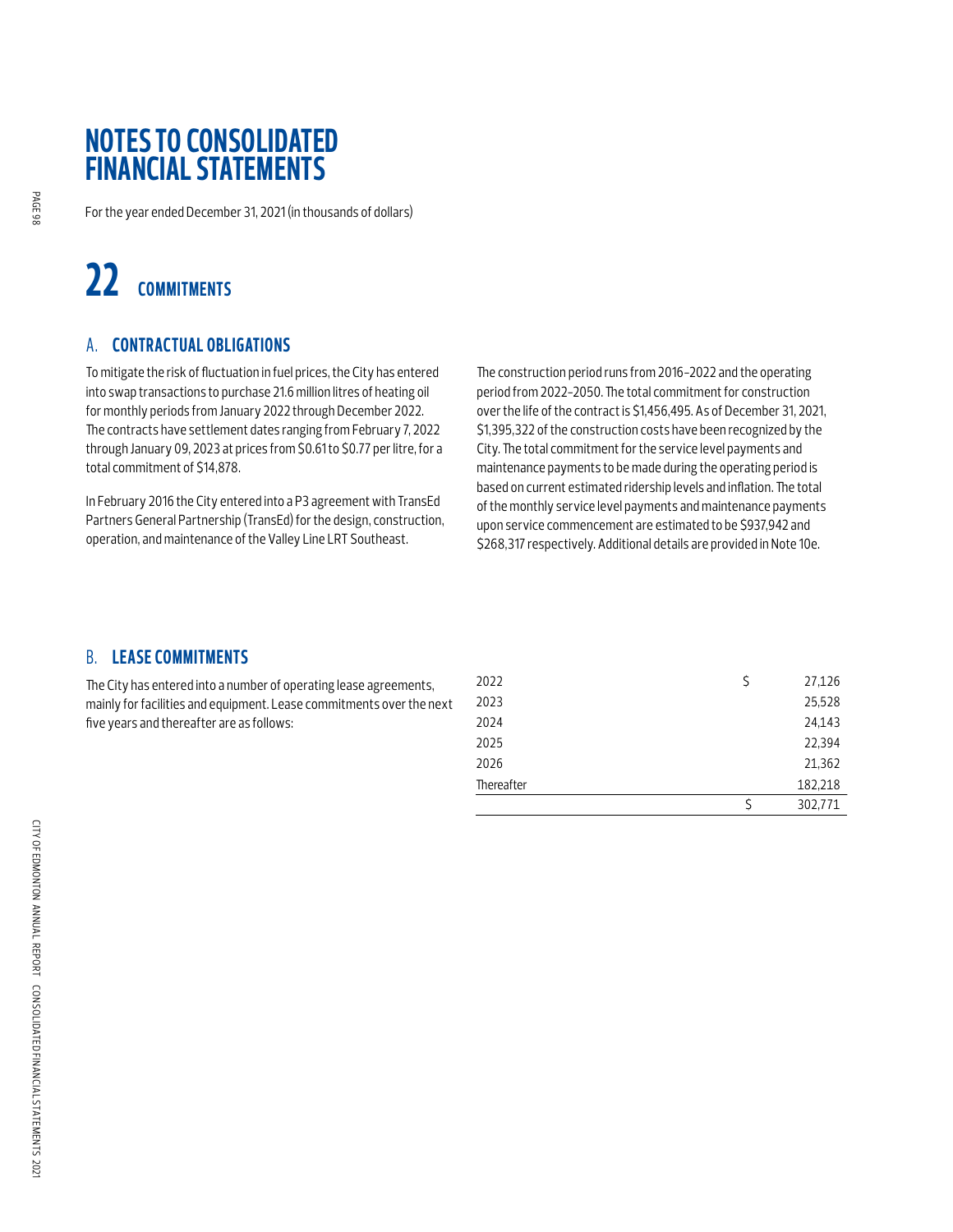For the year ended December 31, 2021 (in thousands of dollars)

# **LIABILITY FOR 23 CONTAMINATED SITES**

As of December 31, 2021, the liability for contaminated sites includes sites associated with former and current City operations, sites acquired through tax forfeiture and purchase, and former unofficial waste disposal sites from early in the City's history. The nature of contamination includes heavy metals, salts, biosolids and other organic and inorganic contaminants. The sources of contamination include underground fuel storage tanks, fuel handling, vehicle storage and maintenance, metal manufacturing, stockyards, incinerators, wastewater treatment plants and lagoons as well as fill of unknown origin deposited in unauthorized landfills.

Liability estimates are based on environmental site assessments or are derived by extrapolating remediation costs incurred by the City for similar sites. The City has recognized a net decrease in the liability of \$442 over the prior year, representing a total liability for the remediation of contaminated sites of \$20,442 (2020 - \$20,884). The liability is reported in Accounts payable and accrued liabilities (Note 6, Trade and other) in the Consolidated Statement of Financial Position.

# **CONTINGENT 24 LIABILITIES**

- A. The City is the defendant in various lawsuits as at December 31, 2021. Where the occurrence of future events is considered likely to result in a loss with respect to an existing condition, and the amount of loss can be reasonably estimated, amounts have been included within accrued liabilities. Where the resulting losses, if any, cannot be determined or the occurrence of future events is unknown, amounts have not been recorded, and the City's Administration believes there will be no material adverse effect on the financial position of the City.
- B. The City continues to review environmental objectives and liabilities for its activities and properties as well as any potential reclamation obligations. There may be contaminated sites that the City has identified that have the potential to result in remediation obligations. A liability has not been recorded for these sites because either the likelihood of the City becoming responsible for the site is not determinable, the amount of the liability cannot be estimated, or both.

C. The City has certain agreements in place to guarantee financing for other organizations. While a liability has not been recorded in relation to these guarantees, as it has been assessed as unlikely that the City will be required to pay out any amounts, funds have been restricted in accumulated surplus in the event of default.

# 25 **CONTINGENT**

The City has outstanding legal claims against third parties as at December 31, 2021 for which the probability of settlement in favour of the City is likely, resulting in \$22,140 in future assets. The eventual recovery of legal claims is subject to risk and uncertainties that may arise from the settlement process. Contingent assets are not recorded in the financial statements.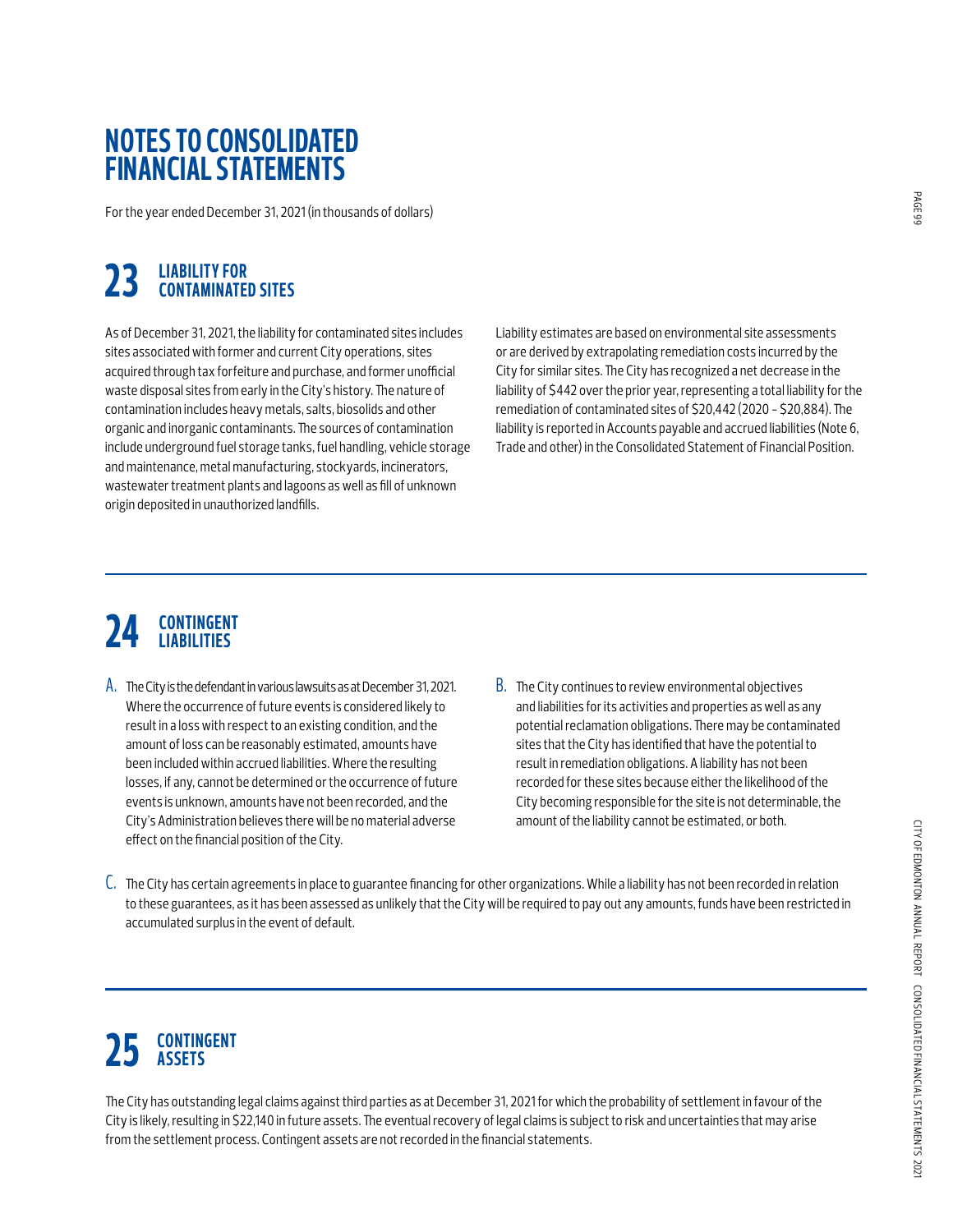For the year ended December 31, 2021 (in thousands of dollars)

# 26 **CONTRACTUAL**

Contractual rights are rights of the City to economic resources arising from contracts or agreements that will result in both assets and revenues in the future when the terms of those contracts or agreements are met.

The City enters into service agreements, partnership agreements, and other developer agreements that result in either contributed assets or contributed funds with average revenues of \$237,564.

|            | Government<br>transfers | Future<br>lease revenue | Total     |
|------------|-------------------------|-------------------------|-----------|
| 2022       | 1,154,120               | 18,709                  | 1,172,829 |
| 2023       | 966,369                 | 16,559                  | 982,928   |
| 2024       | 687,737                 | 15,737                  | 703,474   |
| 2025       | 476,098                 | 13,339                  | 489,437   |
| 2026       | 221,507                 | 11,645                  | 233,152   |
| Thereafter | 46,528                  | 223,647                 | 270,175   |
|            | 3,552,359               | 299,636                 | 3,851,995 |

# **RELATED PARTY 27 DISCLOSURE**

A related party exists when one party has the ability to exercise control or shared control over the other. Two or more parties are related when they are subject to common control and influence. Related party transactions are disclosed if they occurred at a value other than or terms different from that which would have been arrived at if the parties were unrelated and the transaction has a material effect on the financial statements.

Related parties include key management personnel and close family members, through their relationship with the key management personnel, as they have the ability to influence and impact the City's policies, operations and strategic decisions. Key management personnel of the City have been identified as the Mayor, City Councillors, City Manager and Deputy City Managers for the purpose of this reporting.

An external entity becomes a related party to the City when the key management personnel and/or their close family member have the ability to influence and impact the policies, operations and strategic decisions of the external entities.

For the year ended December 31, 2021, there were no material transactions to disclose that occurred between related parties at a value other than or terms different from that which would have been arrived at if the parties were unrelated.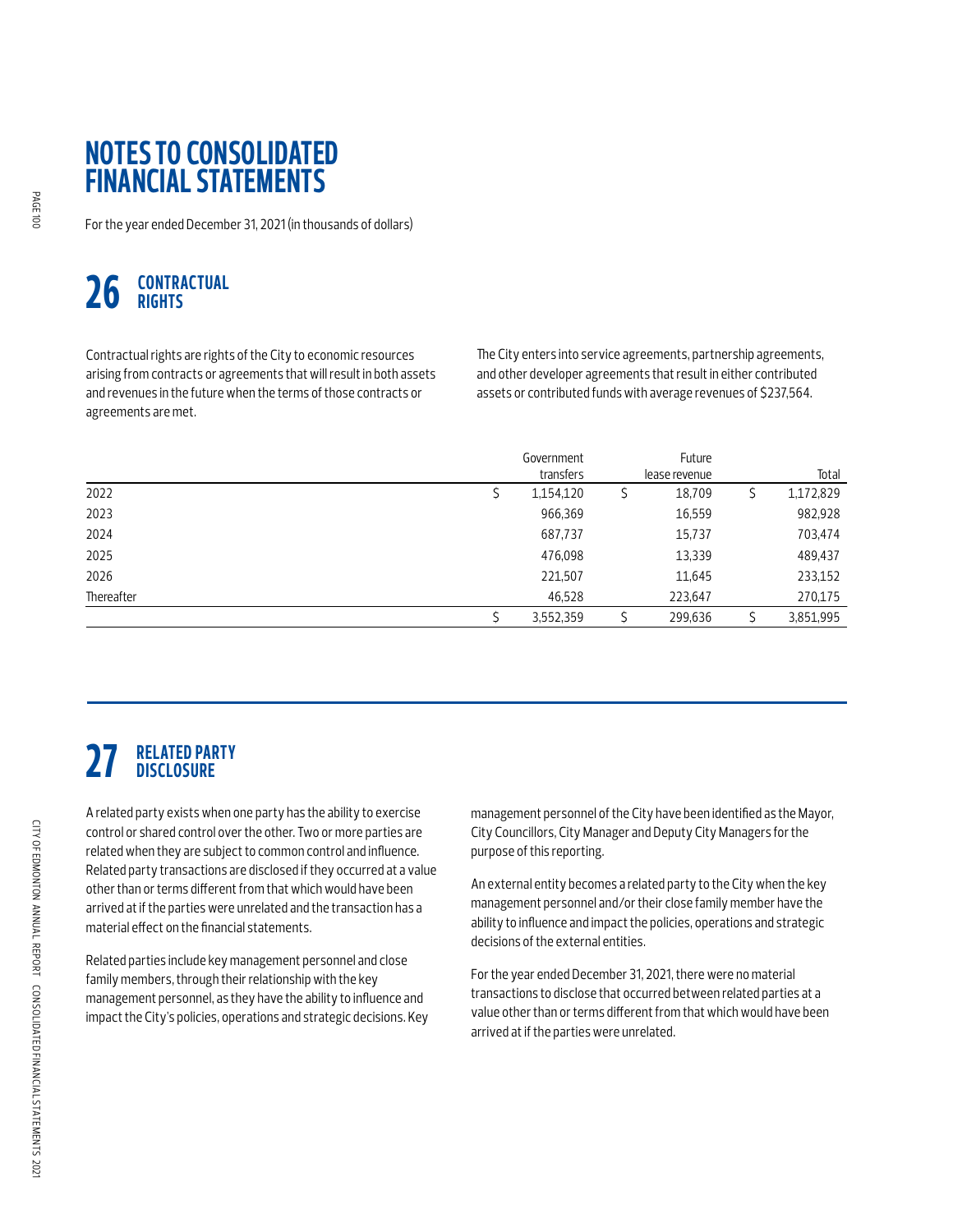For the year ended December 31, 2021 (in thousands of dollars)

# **SEGMENT 28 DISCLOSURES**

The Consolidated Schedule of Segment Disclosures – Schedule 2 has been prepared in accordance with PS2700 Segment Disclosures. Segment disclosures are intended to enable users to better understand the government reporting entity as well as the major expense and revenue activities of the City. For each reported segment, revenues and expenses represent amounts directly or reasonably attributable to the segment.

The segments have been selected based on a presentation similar to that adopted for the municipal financial planning and budget processes.

Segments include:

## A. **TAX-SUPPORTED PROGRAMS**

a. Tax-supported programs directly supported by property taxes, including the tax allocation provided directly to other operations, as follows:

#### **i. Transportation Services**

Transportation Services includes bus, light rail transit, roadway and parking services.

#### **ii. Protective Services**

Protective Services is comprised of police, traffic safety, bylaw enforcement and fire rescue.

#### **iii. Community Services**

Community Services includes parks and recreation, community and family services, planning and corporate properties and public housing. Also included are the City of Edmonton Library Board, Explore Edmonton Corporation, Fort Edmonton Management Company, Innovate Edmonton, the Non-Profit Housing Corporation, the Vehicle for Hire Commission and Edmonton Combative Sports Commission, which are managed by separate boards or commissions.

#### **iv. Fleet Services**

Fleet Services provides vehicle and equipment procurement, maintenance, fleet engineering, fabrication services, fuel management and fleet administration to other City departments, and external customers, including EPCOR. T he area operates under a full cost recovery model by directly charging other City departments for the provision of fleet services.

#### **v. Other Tax-Supported**

Other Tax-Supported consists of corporate administration, general municipal services, and tax appeals and allowances. Revenues and expenses that are not directly attributed to another tax-supported segment are also recorded within this other tax-supported segment.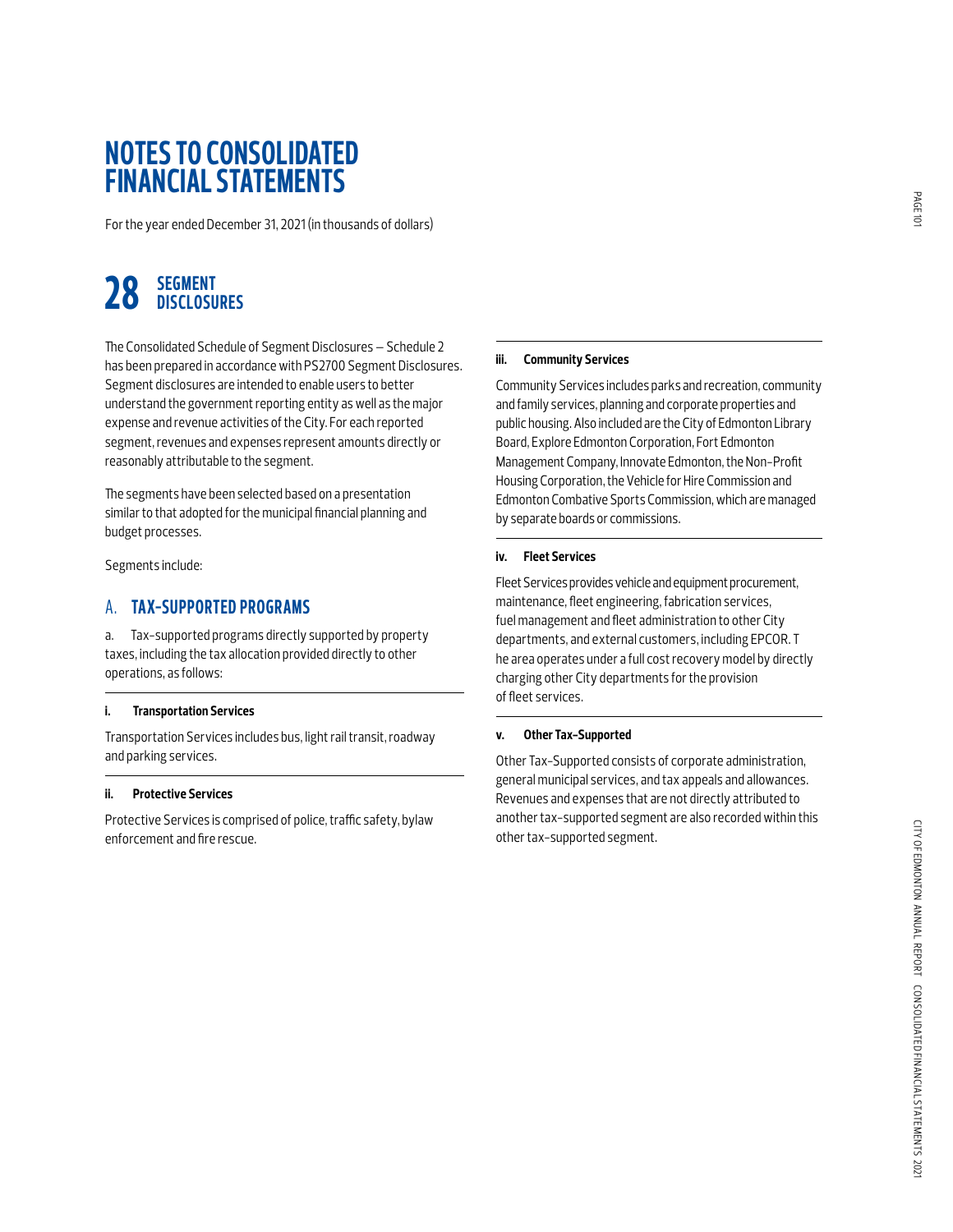For the year ended December 31, 2021 (in thousands of dollars)

## B. **WASTE SERVICES**

Waste Services delivers customer-focused services consisting of collection, processing and disposal of residential and non-residential waste and recyclables, as well as community relation services in support of waste management programs.

## C. **LAND ENTERPRISE**

Land Enterprise is comprised of land development and municipal use property activities. Land development includes the City's role as a land developer in the areas of acquisition, development and land sales activities, including the Blatchford Redevelopment Project. Municipal use property involves the acquisition of land for municipal purposes and the disposal of land deemed surplus to municipal needs. Land Enterprise is intended to be operated on a self-sustaining basis.

## D. **BLATCHFORD RENEWABLE ENERGY**

Blatchford Renewable Energy owns and operates a District Energy Sharing System that will provide environmentally-friendly heating, cooling and hot water to the buildings and homes of the Blatchford community. The Blatchford Renewable Energy Utility was established with the passing of Bylaw 17943 by City Council on December 4, 2018 and began operations in 2019.

## E. **EPCOR**

EPCOR is a wholly owned subsidiary of the City of Edmonton, accounted for on a modified equity basis as a government business enterprise. Note 19 to these financial statements provides condensed financial information for EPCOR.

## F. **ED TEL ENDOWMENT FUND**

Ed Tel Endowment Fund is an investment fund created in 1995 with the proceeds from the sale of the municipal telephone company. The proceeds from the sale were invested and provide an annual dividend to support tax-supported programs based on conditions set out in Bylaw 11713.

The accounting policies used in the segment disclosures are consistent with those followed in the preparation of the financial statements (Note 1).